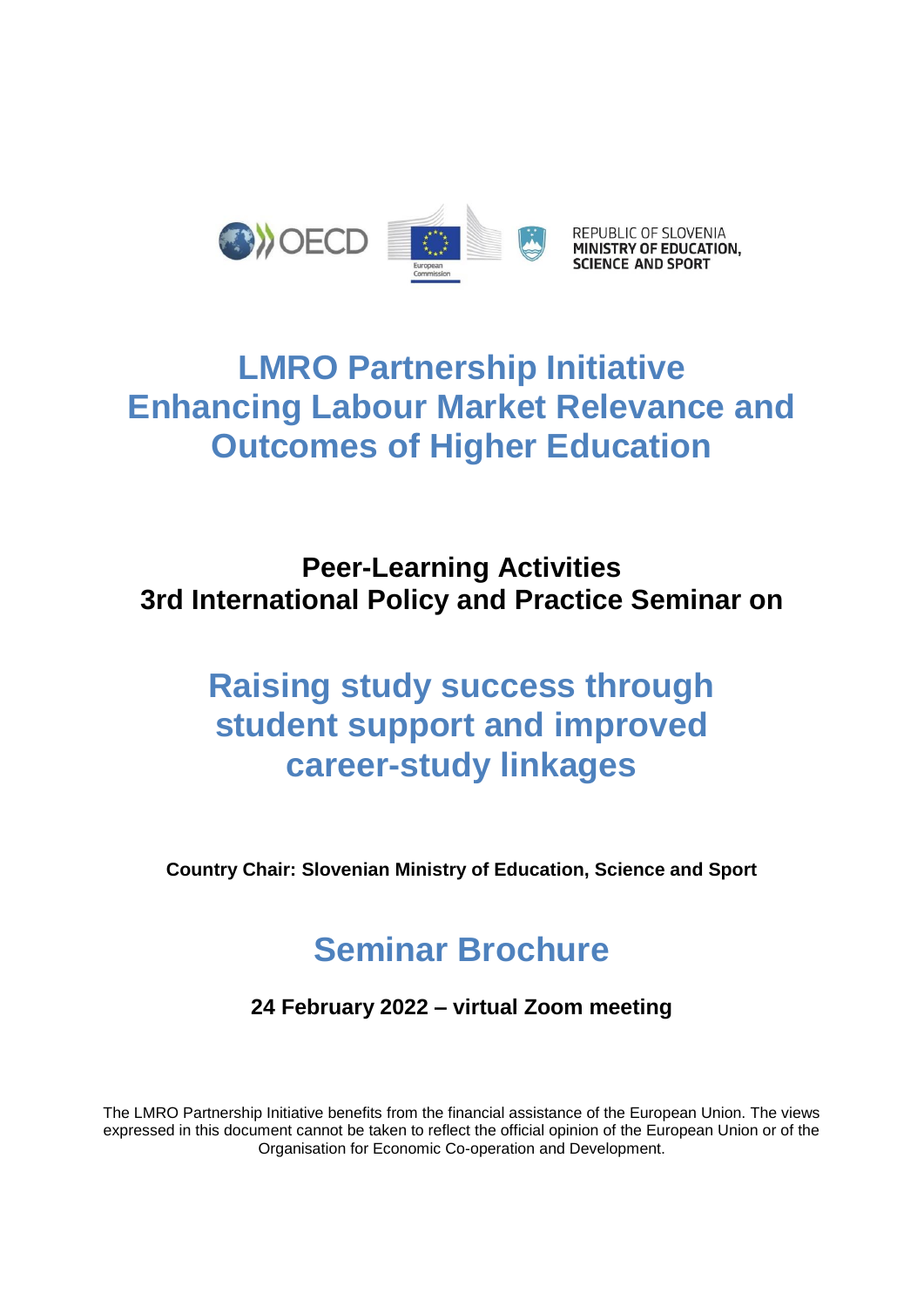# **Table of contents**

| About the LMRO Partnership Initiative<br>Peer-learning activities                                                                       | 3<br>3                  |
|-----------------------------------------------------------------------------------------------------------------------------------------|-------------------------|
| <b>Seminar summary</b>                                                                                                                  | 4                       |
| Career-study linkages                                                                                                                   | $\overline{\mathbf{4}}$ |
| Career guidance under the spotlight                                                                                                     | $\overline{4}$          |
| Characteristics of successful career guidance and support                                                                               | 5                       |
| Examples                                                                                                                                | 5                       |
| Effective mentoring makes career search a less overwhelming experience                                                                  | $\,6$                   |
| Example: Learning how to deal with biases in hiring                                                                                     | $\,6$<br>$\overline{7}$ |
| What information do doctoral students need?<br>Examples                                                                                 | $\overline{7}$          |
| Designing inclusive student support                                                                                                     | $\boldsymbol{9}$        |
| Monitoring progress and factors for student success                                                                                     | 9                       |
| Examples of effective timing and organising of student support services                                                                 | 10                      |
| Examples of workplace exposure in teacher training                                                                                      | 10                      |
| Supporting students to complete their studies                                                                                           | 11                      |
| Flexibility, modularisation of final thesis and academic writing support                                                                | 11                      |
| Examples of support services for students who combine studies and work                                                                  | 11                      |
| Brief description of the initiatives                                                                                                    | 13                      |
| KLUG: A smart way of learning soft skills (Austria)                                                                                     | 13                      |
| Extension curricula "Leadership - responsible action in society and economy" (Austria)                                                  | 14                      |
| E-competence portfolio at the University of Primorska (Slovenia)                                                                        | 15                      |
| Curricular Unit Lifelong Employability, University of Porto (Portugal)                                                                  | 17                      |
| "DiBaZes" Digital Badges as additional qualification for excellency (Austria)                                                           | 19                      |
| Vitae Researcher Development Framework (UK)                                                                                             | 21                      |
| Programme "NaturTalente" University of Vienna (Austria)                                                                                 | 23                      |
| Young Scientists Mentoring for PhD students and post-docs (Austria)                                                                     | 24                      |
| Student and graduate panel monitoring at the WU Vienna (Austria)                                                                        | 26                      |
| Infocursos Portal (Portugal)                                                                                                            | 27                      |
| Student Journey Observatory at the University of Aveiro (Portugal)                                                                      | 28<br>30                |
| Interventions to reduce dropouts from ICT programmes at ELTE (Hungary)<br>Mindfulness programme at the University of Algarve (Portugal) | 31                      |
| Student support journey designed to meet the needs of online learners (Ireland)                                                         | 34                      |
| Practical training in education studies (Slovenia)                                                                                      | 35                      |
| OEHA! Digital sustainability and career opportunities of smart phones (Austria)                                                         | 37                      |
| Student work (Slovenia)                                                                                                                 | 39                      |
| Young Expert System (Hungary)                                                                                                           | 41                      |
| Klagenfurt Scholarship (Austria)                                                                                                        | 42                      |
| Study and Work programme at Johannes Kepler University Linz (Austria)                                                                   | 44                      |
| <b>References</b>                                                                                                                       | 45                      |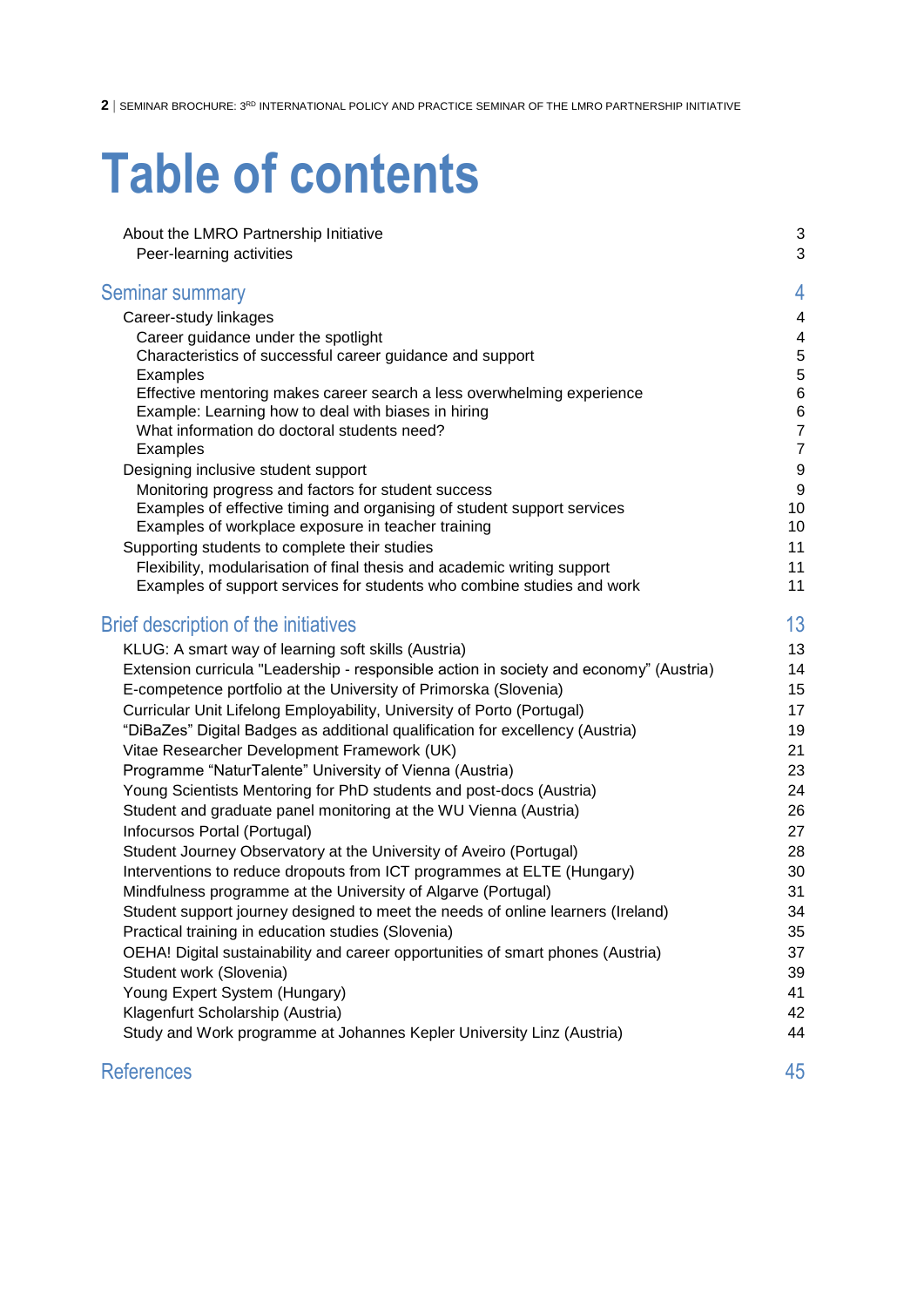## <span id="page-2-0"></span>**About the LMRO Partnership Initiative**

Technological advances, climate change, the digitalisation of the economy and exogenous shocks such as the COVID-19 pandemic are transforming labour markets. Today's students and workers must adapt to changing tasks and jobs, acquiring skills that allow them to perform new jobs and updating their skills throughout their lives. The fast pace and uncertain nature of labour market changes also present challenges for higher education institutions (HEIs): they must anticipate new and emerging jobs and skill needs, create study programmes that are relevant to changing labour markets, and rethink how to communicate with learners on future careers and with employers on graduate skills. Governments, for their part, face the need to re-examine how their portfolio of policies – funding, monitoring and labour market data systems – can better support learners and institutions in responding to these challenges.

To support policy makers and HEIs in their shared commitment to enhance the labour market relevance and outcomes (LMRO) of higher education, the European Commission and the OECD launched the LMRO Partnership Initiative in 2019, a collaborative project with the participation of Austria, Hungary, Portugal, and Slovenia.

Through policy analysis, peer-learning activities and the development of a self-reflection tool for use by HEIs, the project contributed to building national government and higher education institutional capacity to implement future higher education policy reforms. The project informed and supported the European Strategy for Universities, linking its planned aims to national and institutional contexts and encouraging the transformation of the higher education sector.

## <span id="page-2-1"></span>*Peer-learning activities*

The five peer-learning events of the LMRO-PI were designed for policy makers and practitioners to review innovative national policies, identify enablers and barriers to innovative institutional practices, and discuss key findings from research. The aim was to (i) facilitate peer learning, (ii) identify key questions relevant for policymaking and the adoption and upscaling of effective institutional practices, and (iii) stimulate and contribute to an international policy debate. The online events gathered an international audience of higher education policy stakeholders, including policy makers, leaders of HEIs, teaching and administrative staff, higher education researchers, and representatives of quality assurance bodies, industry and student unions.

| <b>30 November 2020</b>                                                                    | 17 February 2022                                                                          | 24 February 2022                                                                           | 3 March 2022                                                                                     | 10 March 2022                                                                                                       |
|--------------------------------------------------------------------------------------------|-------------------------------------------------------------------------------------------|--------------------------------------------------------------------------------------------|--------------------------------------------------------------------------------------------------|---------------------------------------------------------------------------------------------------------------------|
| Using labour<br>market<br>information to<br>improve learners'<br>choices and<br>curriculum | Widening access and<br>attracting students to<br>fields with high labour<br>market demand | Raising study success<br>through student support<br>and improved career-<br>study linkages | Stimulating innovation<br>through inter- and<br>transdisciplinarity in<br>education and research | Supporting<br>improvement in<br>teaching and learning<br>to address students'<br>needs and labour<br>market demands |
|                                                                                            | Country chair: Austria                                                                    | Country chair: Slovenia                                                                    | Country chair: Hungary                                                                           | Country chair: Portugal                                                                                             |

Download the seminar brochures at: [https://www.oecd.org/education/higher-education-policy/.](https://www.oecd.org/education/higher-education-policy/)

For more information on the LMRO Partnership Initiative, please contact: [HigherEducation@oecd.org.](mailto:HigherEducation@oecd.org)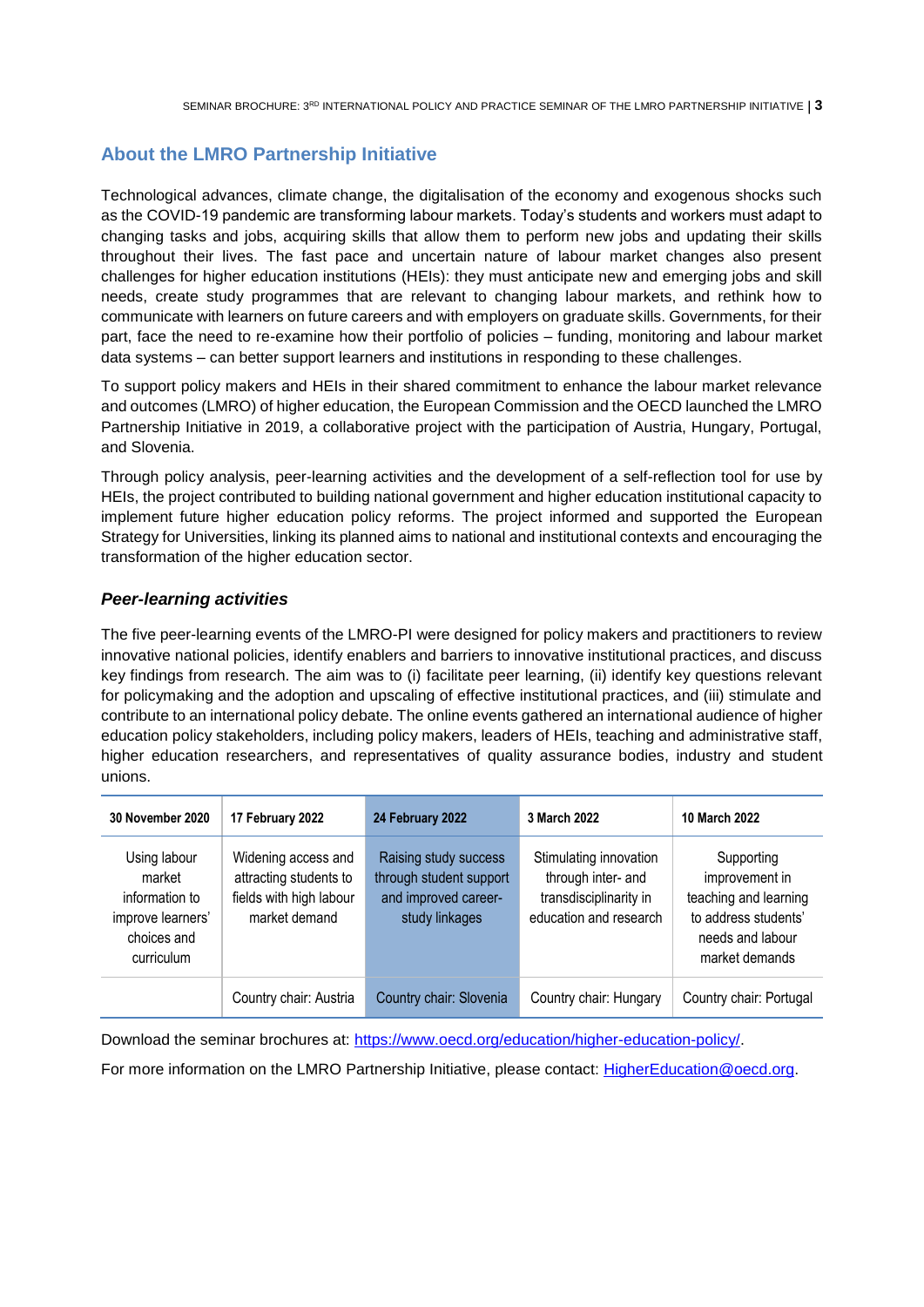## <span id="page-3-0"></span>**Seminar summary**

## <span id="page-3-1"></span>**Career-study linkages**

The session explored the following questions:

- What are success factors for career guidance and mentoring?
- How do higher education institutions (HEIs) support students to find quality work opportunities to gain experience while studying?
- What information do students need to choose specialisations and higher-level studies?

## <span id="page-3-2"></span>*Career guidance under the spotlight*

*Interview:* **Maja Dizdarevic**, University of Ljubljana (Head of the Career Centre) interviewed **Tristram Hooley**, Inland Norway University of Applied Science on the future of work and a socially just approach to career guidance

Key points emerging from the interview:

- Career centres in HEIs should evolve to assume the role of facilitator, building communication between different partners and addressing questions of equal opportunities and meaningful careers. Career guidance is not only about helping students to find a job, but also how to give them the opportunity for their careers to be meaningful and successful.
- Career guidance should ensure that students are helped to understand how the soft and hard skills they are developing relate to employer demand, whether through access to career guidance centres or through their academic studies
- Career guidance should help students to develop the career management skills that will allow them to understand and respond to the opportunities and risks presented by dynamic labour markets
- Career guidance should even out the resources that people have access to and should demystify relationships and rules for those who do not have access to this information. Career guidance is also about work, learning and work-life balance, i.e. the different roles an individual plays in society. All three are important elements of career guidance.

**Read** more about Tristam Hooley's research at [Adventures in Career Development.](https://adventuresincareerdevelopment.wordpress.com/2022/04/04/the-need-for-green-guidance/)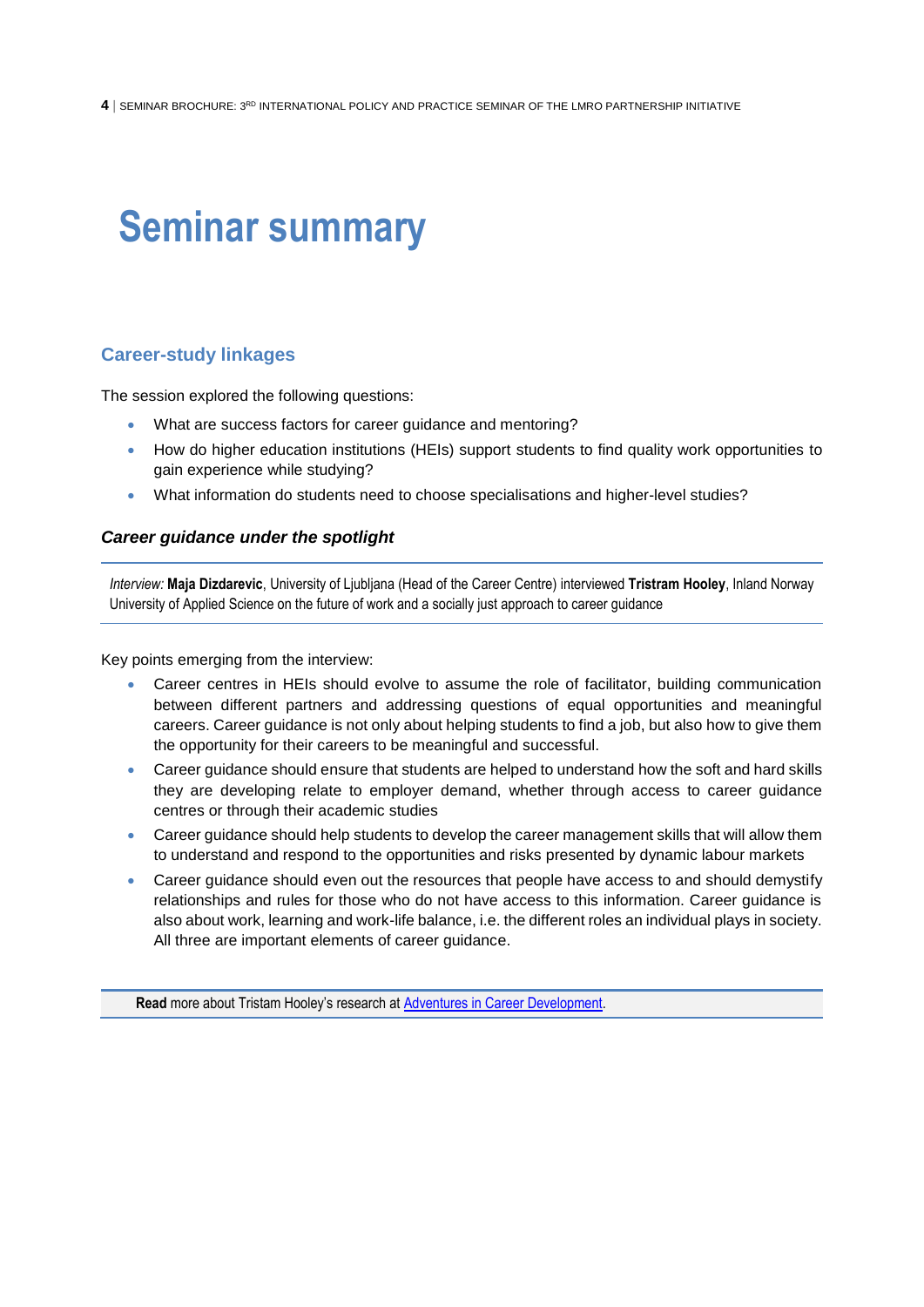## <span id="page-4-0"></span>*Characteristics of successful career guidance and support*

*Interview:* **Duša Marjetič**, Slovenian Ministry of Education, Science and Sport (Head of Higher Education Division) and National Co-ordinator of the LMRO Partnership Initiative interviewed:

- **Susanne Leeb**, Career Centre at the Technical University of Vienna: What are the characteristics of successful career guidance and support?
- **Alexis Redding**, Lecturer, Harvard Graduate School of Education (Faculty Co-Chair of Higher Education): Three types of mentoring: Mirrors (identifying own preferences and matching career options), windows (showing what's possible) and guiding lights (first-hand insights on how to prepare and succeed in chosen path)
- **Viktória Lilla Pató**, Association of Hungarian Ph.D. and DLA Candidates (Vice-president for Foreign Affairs): What information do doctoral students need?

### **Discovery journey for students**

The main aim of career guidance is to support students to get ideas and experience, assess and reorient if needed, organised as a discovery journey for students and not as a linear process. To be effective, career guidance must be adapted to the relevant phase of study, including higher level studies.

#### **Career Centre as a neutral partner**

The starting point for the Career Centre is always the student themselves and not what the employer expects them to be. Students are not pushed into fitting a certain pattern. The university expects the career centre to make sure that employers are not poaching students.

### **Career guidance services need to become and remain visible in the HEI**

Students receive a lot of information on a daily basis. Constant marketing work and being present on campus is necessary. It helps if the activities offered have ECTS credits attached, and when there is referral by professors and teaching staff. It is important to have a framework that ensures quality for staff, students, the university and employers.

#### **Transversal skills development**

Study programmes that allow for a certain number of electives which students can freely choose allow students to widen their experience. However, students may feel overwhelmed by the course offer and lack clarity on learning outcomes and the labour market relevance of the skills developed in the course.

## <span id="page-4-1"></span>*Examples*

- **Signalling the value of transversal skills to students and employers:**
	- *KLUG*: A smart way of learning soft skills, **Nina Nentwig**, University of Graz (Project Co-ordinator)
	- *E-competence portfolio*, **Blanka Palcic**, University of Primorska (Head of the Career Centre)
	- *Curricular Unit Lifelong Employability* at the University of Porto, **Marta Santos** (Faculty of Psychology and Education Sciences)
	- *"DiBaZes" Digital Badges*, **Hans Höller**, Johannes Kepler University Linz (Director of the Institute for Digital Business)

*KLUG* offers a range of courses in transversal skills related to eight areas: creativity & innovation, communication and media, diversity and tolerance, digital information, political engagement, self-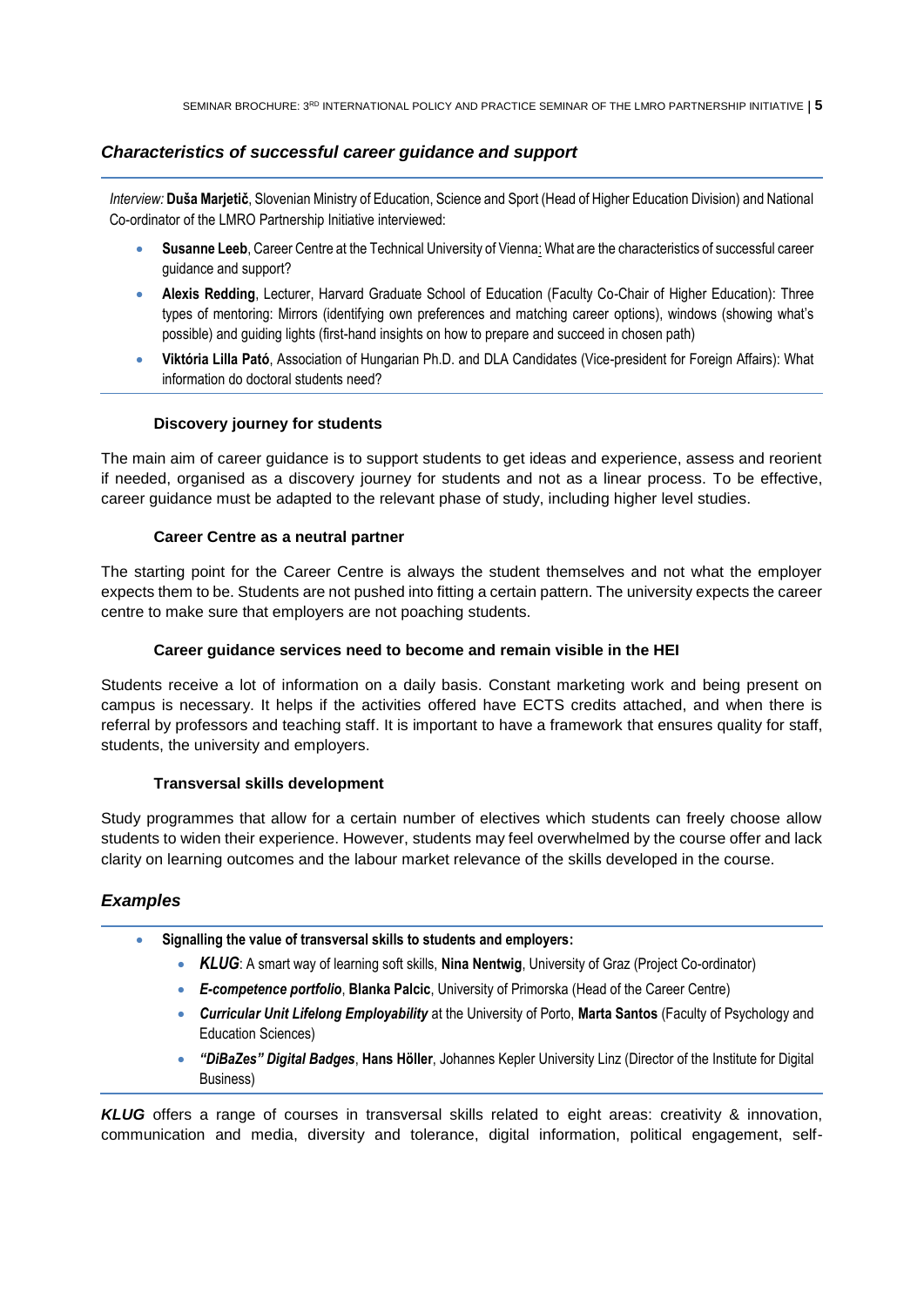employment, leadership, and international networking. The courses are open to students at the University of Graz across all levels of study. High in the demand is the **extension curricula "Leadership"**.

The *E-competence portfolio* and the *Curricular Unit Lifelong Employability* are initiatives are intended to bridge between the end of the students' academic studies and the beginning of their work lives, and to train their soft skills in the area of leadership, and work closely with local businesses and civil society organisations. Diploma supplements and badges allow students to signal skills to future employers. The two initiatives are examples of how a "blueprint" that describes the knowledge and skills developed and the associated labour market prospects can help to guide student choice.

At the Johannes Kepler University Linz, *digital badges* are awarded to excellent students to stimulate the development of not domain related skills in line with the trend towards micro-learning and nano-degrees. Demand among students has been increasing and the attention is now on creating recognition among employers for these badges.

Read brief descriptions of the initiatives: [KLUG: A smart way of learning soft skills \(Austria\);](#page-12-1) [Extension curricula "Leadership](#page-13-0)  - [responsible action in society and economy" \(Austria\)](#page-13-0); [E-competence portfolio at the University of Primorska \(Slovenia\);](#page-14-0)  [Curricular Unit Lifelong Employability, University of Porto](#page-16-0) (Portugal); ["DiBaZes" Digital Badges as additional qualification for](#page-18-0)  [excellency \(Austria\).](#page-18-0)

## <span id="page-5-0"></span>*Effective mentoring makes career search a less overwhelming experience*

Career search processes can be overwhelming experiences for students, particularly when there are too many people sharing their opinions. In her research, **Alexis Redding** identified three types of relationships that can support students in navigating the career search process (Redding,  $2021_{[1]}$ ):

- **Mirror mentor**: someone who has known the student for a long time and can give them encouragement. The student has already done the thinking about which field is going to be a good fit. So, this new mentor helps them to answer important questions about translating their personal goals into a professional context.
- **Window mentor**: can take many forms and could be a friend or significant other, a family member or an educator, or sometimes someone well informed in the field. A faculty member can also act as a window mentor, even if they have not necessarily known the student for a long period of time, as long as they have a good insight into the field and they are listening to what the student says about their needs and goals. A window mentor can make a big difference at this pivotal point.
- **Guiding lights**: once the student has had a chance to undertake personal reflection and field exploration and starts to think about committing to a specific career or a specific role, they need a guiding light. A guiding light is an experienced person who can help the student understand the realities of the work and their fit in the profession so that they can make concrete decisions about next steps. A guiding light mentor is someone who knows the field very well and can help the student ask and answer the question: How do I navigate this path successfully?

## <span id="page-5-1"></span>*Example: Learning how to deal with biases in hiring*

*DEBIAS tool*, **Lukas Witzany**, TU Vienna (Centre for Informatics and Society) interviewed by Tímea Schwimmer-Tóth, University of Szeged (Alumni Relations Manager, Szeged Alma Mater)

Rapporteur: **Anamarija Meglic**, Gea College Career Centre (Director of the International Office and Career Centre)

The Centre for Informatics and Society at the Vienna University of Technology (a research initiative of the University's Multidisciplinary Design and User Research Group) and the University's Career Centre carried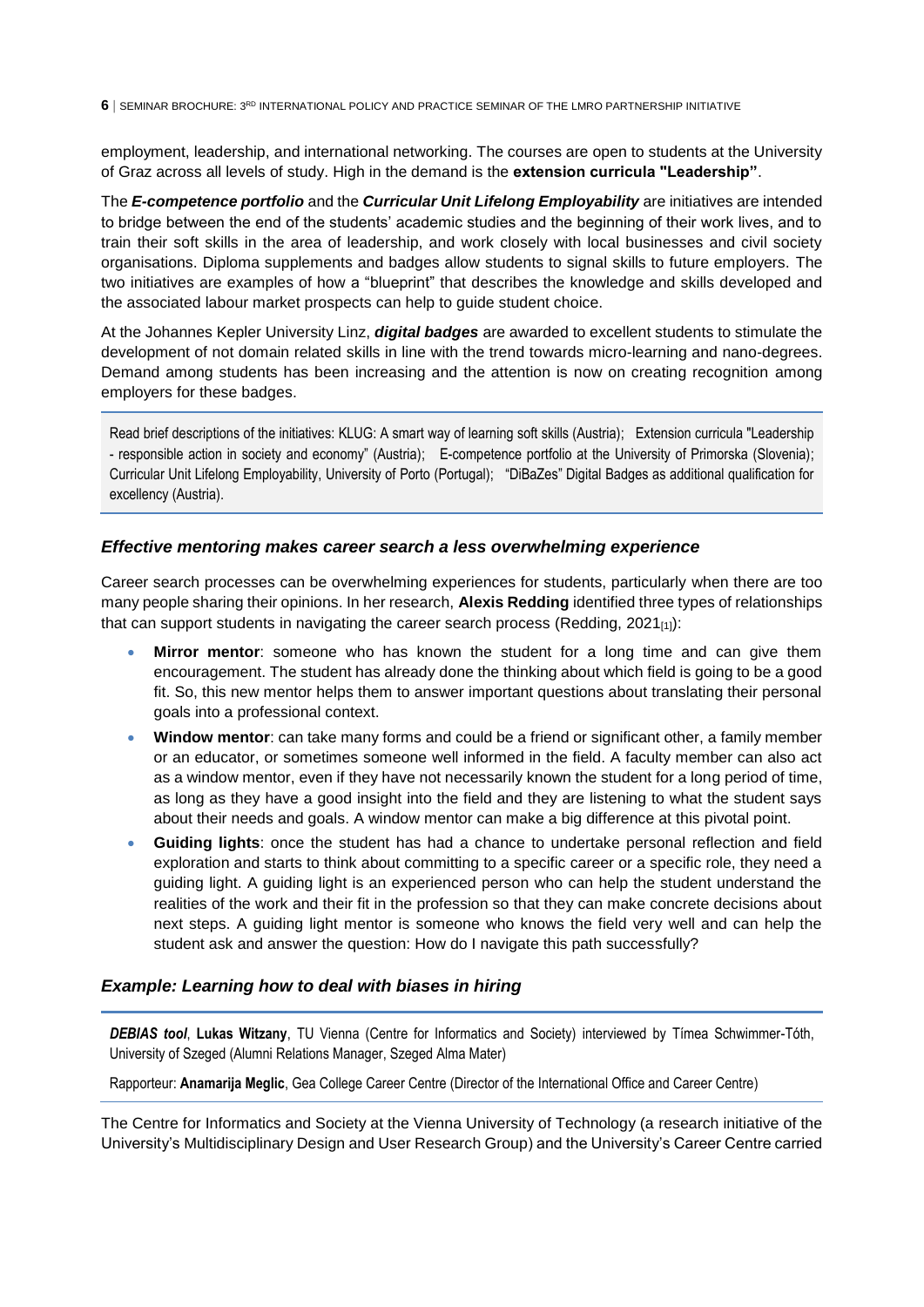out a research project on how to use anonymisation technologies to counteract the unconscious bias (e.g. gender, age, ethnicity) in job interviews. The result is the **DEBIAS tool**, a digital platform that enables applicants and interviewers to conduct interviews in a two-step, partially anonymised process.

The process starts with specially designed workshops for applicants and company representatives to introduce the tool and provide background information on unconscious bias and the importance of diversity. The tool itself divides the interview process into (i) an anonymous chat (30-minute written, anonymous chat without sound or picture), which is structured by questions defined by the companies in advance, and (ii) a personal, unstructured interview, which is only conducted after the chat and its evaluation.

The DEBIAS tool specifies that the questions should be the same for everyone and in the same order. This allows for a better and comparative assessment of the applicants. The questions are also relatively weighted. Before moving to the next phase all answers in the anonymous chat are evaluated. The personal face-to-face interview is compared to the results. The tool contains a series of analysis and visualisation tools. Evaluation results show that the contrast between the anonymous chat and the personal interview allows the interviewer to detect and reflect on his/her own bias. Applicants generally perform as well or as poorly in the chat as in the interview, and personal preferences for one medium or the other are well balanced out by the sequence. Furthermore, the chat had a calming, decelerating effect on the applicants as, different to the standard face-to-face interview, answering in the chat environment takes longer.

**Read** a brief description of [Debias,](https://arbeitgeber.tucareer.com/var/em_plain_site/storage/original/application/df2da1d0d629ba2b0edf3685689537c8.pdf) and it[s use.](https://www.alexandria-magazin.at/magazin/debias.php) Contact: debias@cisvienna.com.

### <span id="page-6-0"></span>*What information do doctoral students need?*

## **Information on employment opportunities and career prospects outside academia and public research organisations**

A challenge that students in many doctoral degree programmes face is the general assumption that most doctoral students will seek academic employment. There is therefore no/limited attention to the provision of information on employment opportunities and career prospects outside academia and public research organisations. This view does not take into account that career preferences of individuals can change over time and that a range of psychological, sociological and economic factors influence doctoral students in their choice of employment sector. Insights into working conditions, funding acquisition and management can encourage or discourage students from pursuing certain careers.

The Association of Hungarian PhD and DLA Students (DOSZ) has mechanisms for communicating with doctoral students and PhD candidates that reach around 3 500 individuals through an online platform with a trusted system that assures readers that the information is genuinely from DOSZ. An essential question is how a student advocacy organisation can scale up their provision of information. At DOSZ this is done via seminars. Help is needed not only from supervisors, but also on a broader level to address the issue of "uncertainty" among young researchers.

## <span id="page-6-1"></span>*Examples*

In academia, journal articles and other research achievements signal key doctoral degree skills, implicitly also underlying transferable skills. These skills signalling mechanisms also have an effect on businesses that traditionally hire doctoral degree holders, e.g. international companies and academic spin-offs. The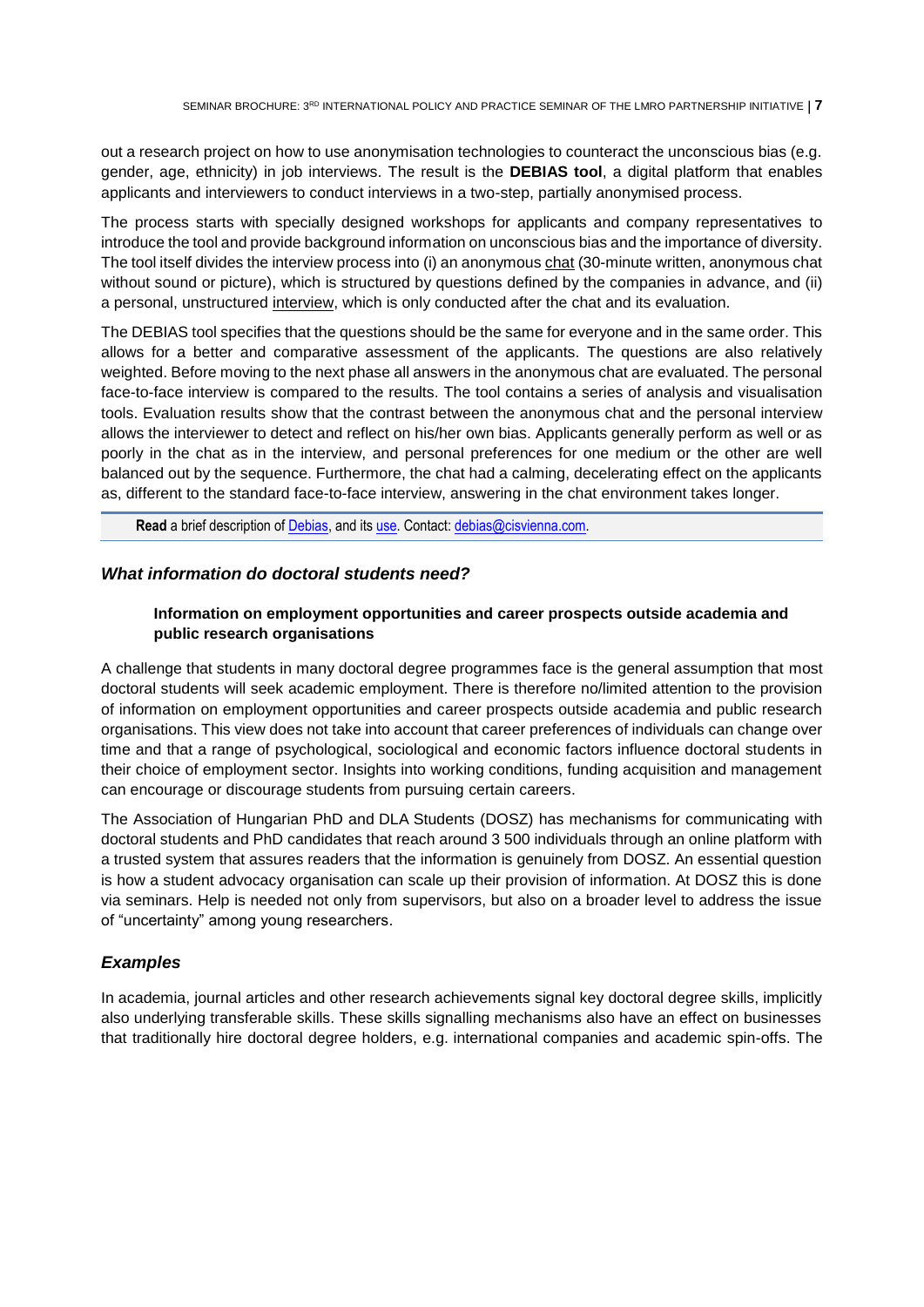question is how to signal the value of doctoral skills to innovative companies and nascent innovator firms whose management does not have experience in doctoral education.<sup>1</sup>

- *Researcher Development Framework (RDF)*, **Kate Jones**, Careers Research and Advisory Centre (CRAC) UK (Head of Learning and Professional Development)
- *Programme "[Naturtalente](https://www.uniport.at/naturtalente)"*, **Bernhard Wundsam**, University of Vienna (Uniport Careers Service)
- *Young Scientists mentoring programme* for PhD students and postdocs, University of Klagenfurt, **Rebecca Unterberger** (Research Service)

The **RDF**, developed in 2009 by Vitae, part of the Career Research and Advisory Centre in the UK, describes the knowledge, intellectual abilities, techniques and professional standards needed to do research, as well as the personal qualities, knowledge and skills required to work with others and ensure the wider impact of research. The RDF maps researcher competencies (characteristics, skills, knowledge, behaviours and attributes) across four domains, providing a holistic view of how to develop effective researchers: (i) knowledge and intellectual abilities; (ii) personal effectiveness; (iii) research governance and organisation; and (iv) engagement, influence and impact. It is the framework for planning, promoting and supporting the personal, professional and career development of researchers. On an individual level, researchers can map their competencies to the RDF in a way that draws out their current strengths as well as their areas for development.

**NaturTalente** is a high potential programme at the University of Vienna, designed for approximately 30 master's and PhD STEM students majoring in life sciences/medical studies or alternatively in computer studies. Students who thrive for a career beyond science are nominated by their faculties and will get to know 6-7 companies on site. In addition, students have the opportunity to participate in a soft-skill training focusing on personal career development goals, teamwork and leadership. Benefits for students include first-hand insights into companies/careers outside the academic path, , certificate for job applications, networking with like-minded students. Benefits for companies are employer branding and recruitment, and for the university the programme has contributed to an increase in reputation and networking with companies.

The **Young Scientists Mentoring** programme is aimed at PhD students and postdocs in the late stages of their research that are looking for multidisciplinary support. In particular, it is meant to prepare them for an international labour market for young researchers. Participants can nominate an external mentor from another university or from outside academia.

**Read** brief descriptions of the initiatives: [Vitae Researcher Development Framework](#page-20-0) (UK); [Programme "NaturTalente"](#page-22-0) [University of Vienna \(Austria\);](#page-22-0) [Young Scientists Mentoring for PhD students and post-docs](#page-23-0) (Austria).

<sup>&</sup>lt;sup>1</sup> See (OECD, forthcoming<sub>[2]</sub>) for an analysis of institutional practice in Hungary and policy options to enhance the cultivation of transferable skills as part of doctoral degree programmes.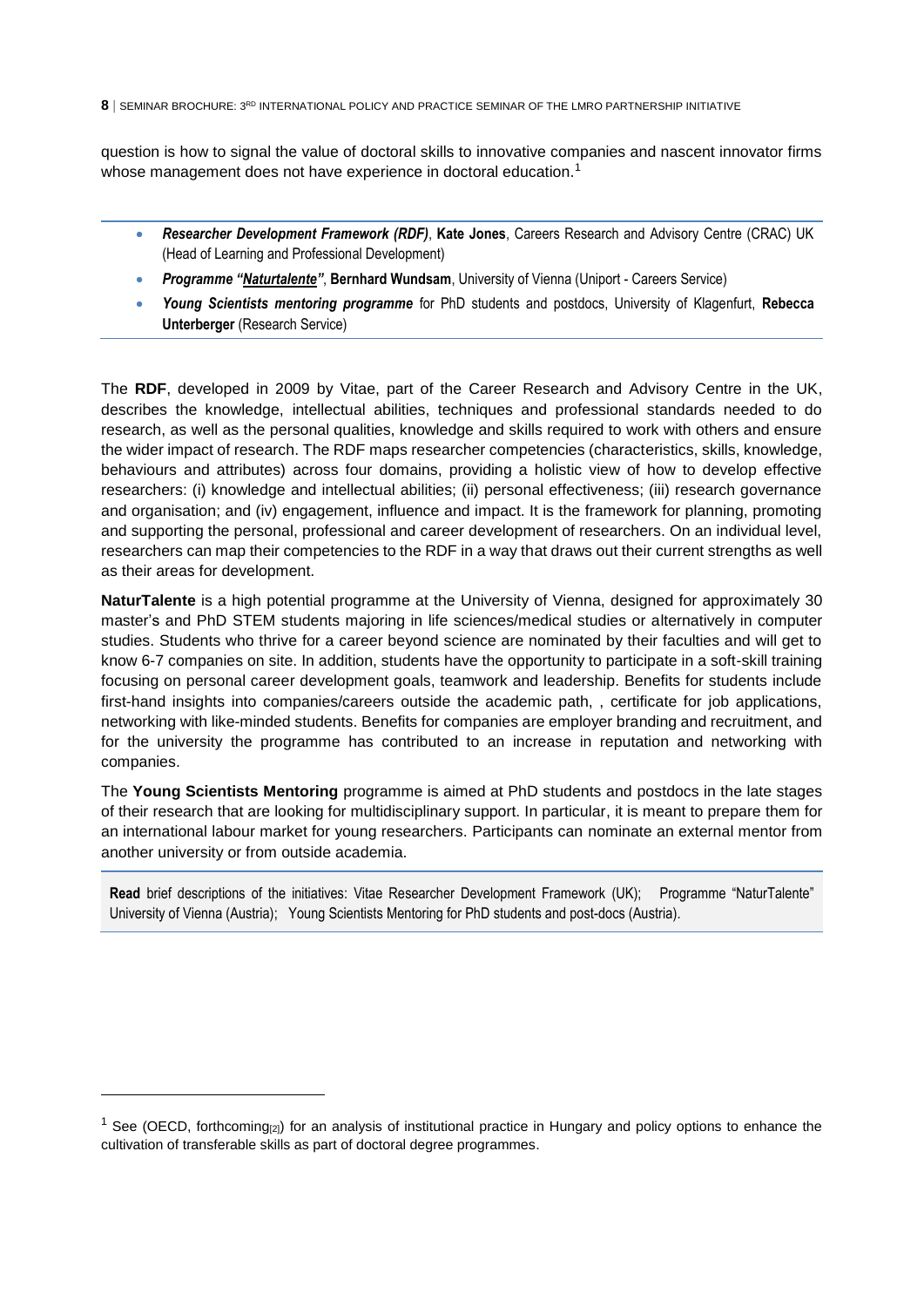## <span id="page-8-0"></span>**Designing inclusive student support**

The following questions were explored in the session:

- How to monitor progress and factors for student success?
- When and how to advise students during their studies to increase their study success?

## <span id="page-8-1"></span>*Monitoring progress and factors for student success*

#### *Moderated panel discussion:*

- **Karl Ledermüller** (Head of the Evaluation and Quality Enhancement) and **Julia Spörk** (Student Panel Monitoring), Vienna University of Economics and Business on experiences with student monitoring
- **Nuno Neto Rodrigues**, Directorate-General for Education and Science Statistics on the national approach in Portugal to monitor progress and factors for student success
- **Ruben Alves**, University of Aveiro (Aveiro Education and Social Alliance Project Manager) on the University's Student Academic Pathways Observatory

Moderated by **Duša Marjetič**, Slovenian Ministry of Education, Science and Sport (Head of Higher Education Division and National Co-ordinator of the LMRO Partnership Initiative)

Data-supported mechanisms can help HEIs and programme co-ordinators to detect students that have difficulty progressing with their studies, with the aim of offering them tailored support to catch up or change programme. Central-level units play an important role in piloting, evaluating and mainstreaming innovative approaches in inclusive student support.<sup>2</sup>

"**Student Monitoring**" is a collaborative initiative which involves nine public universities in Austria. The main focus is on monitoring study progression (completion, dropout and transfer), examination activity, and the effects of labour market integration and socio-demographic factors on study behaviour, performance and progress. The initiative is designed as a pilot, with upscaling potential to establish a comparative analysis of study and labour market-related behaviour of students at the participating universities to strengthen inter-university co-operation. At the Vienna University of Economics and Business all questionnaires are administered online, which increases response rates. Reports are automatically generated; they are discussed in the bi-annual programme directors' meetings and used for benchmarking of programmes.

"**Infocursos**" in Portugal is a longitudinal national-level data collection that follows the students from secondary education to PhD. The aim is to analyse factors that impede and enhance study success at several points of the student journey: transition between secondary education and higher education, transition between different levels of study and entry into the labour market.

The **Student Academic Pathways Observatory at the University of Aveiro** has evolved over the years and now includes all academic years. From the initial focus on mental health, seven risk indicators were developed, covering the student's financial situation, academic performance and wellbeing. The aim is to also include indicators related to study habits.

**Read** brief descriptions of the initiatives[: Student and graduate panel monitoring](#page-25-0) at the WU Vienna (Austria), [Infocursos](#page-26-0)  Portal [\(Portugal\),](#page-26-0) Student Journey Observatory [at the University of Aveiro \(Portugal\).](#page-27-0) 

 $2$  For an analysis of institutional practices see (OECD, forthcoming[3]) for Portugal, (OECD, forthcoming[4]) for Slovenia, and (OECD, forthcoming[5]) for Austria.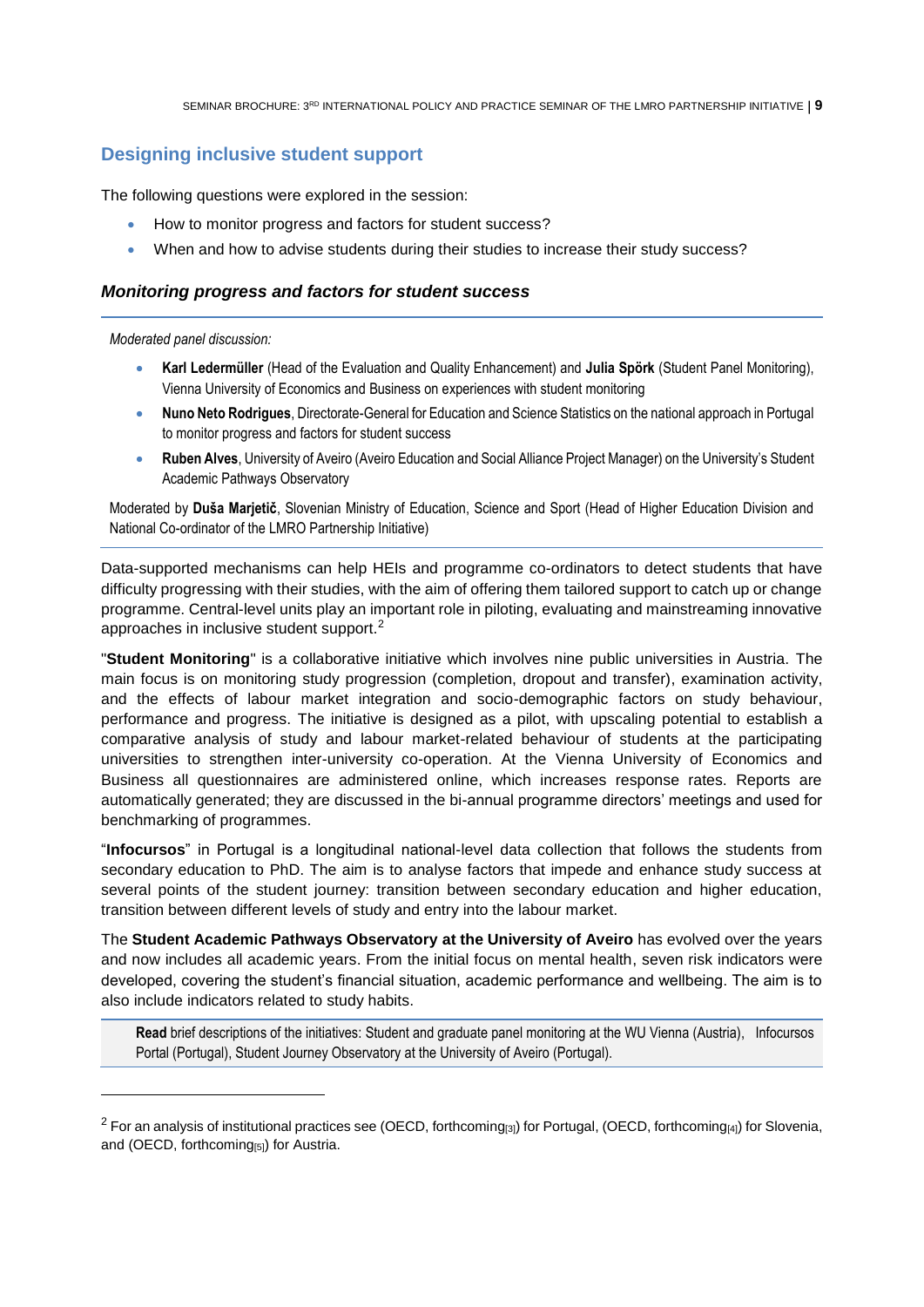## <span id="page-9-0"></span>*Examples of effective timing and organising of student support services*

*Panel discussion* moderated by **Helga Posset**, Austrian Federal Ministry of Education, Science and Research (National Co-ordinator LMRO Partnership Initiative)

- **Rita Takacs**, Eötvös Loránd University, ELTE (Head of the Student Support Centre of the Department of Informatics) on interventions to reduce dropouts from ICT programmes
- **Roberto Chiodelli**, University of Algarve (Programme Co-ordinator) on the University's mindfulness programme
- **Jacqueline McCormack**, Institute of Technology of Sligo (Vice-President, Online Development) on the student support journey in online learning

Students are not always aware of the support services available to them. In particular, students that work besides their studies and/or have caregiving responsibilities may spend less time on campus and therefore not be fully informed.

When **interventions to reduce dropouts from ICT programmes** started at ELTE University, around 64% of students were dropping out of the programmes. Introducing an obligatory course with a training of 30 hours, mentor classes and an obligatory advisory service with 15-18 students per group decreased the drop-out rate by 28%.

In Portugal, international students, particularly from Portuguese-speaking African countries and Brazil, may face particular difficulties in adapting to life and studies in Portugal, with many having limited financial resources. The University of Algarve has one of the largest shares of international students (23%). The **Mindfulness Programme** seeks to support the emotional wellbeing of students through six weekly sessions lasting two hours each. At the end of each session participants receive, through e-mail or WhatsApp, a summary of what has been covered on and an audio file for the indicated guided meditation practice. Between the sessions, participants receive a message of encouragement to do the weekly tasks assigned to practice mindfulness.

**Student support services at the Institute of Technology of Sligo** (soon to be part of the Atlantic Technology University Ireland) were designed to meet the needs of online learners (around 11 000) for which coming to campus would be difficult as they have caring responsibilities, a learning disability, physical disability, or face geographical barriers. Student support services are presented visually on a clickable map which connects students with support services and online student mentors.

**Read** brief descriptions of the initiatives: Interventions [to reduce dropouts from ICT programmes at ELTE](#page-29-0) (Hungary); Mindfulness programme [at the University of Algarve \(Portugal\);](#page-30-0) [Student support journey designed to meet the needs of online](#page-33-0)  [learners \(Ireland\).](#page-33-0)

## <span id="page-9-1"></span>*Examples of workplace exposure in teacher training*

- *Pedagogical practice and practical training* at th[e Faculty of Education](https://www.pef.upr.si/eng/) at the University of Primorska, **Nina Krmac** (Co-ordinator)
- *[OEHA! tool](https://oeha.phwien.ac.at/)*: Global goals and sustainable use of smart phones: Learning about sustainability and emerging professions, **Petra Szucsich** and **Martin Sankofi**, University College of Teacher Education Vienna

**Pedagogical practice and practical training** at the [Faculty of Education](https://www.pef.upr.si/eng/) at the University of Primorska focuses on how to prepare prospective teachers for their future work. Students experience factors influencing effective learning in the planning and implementing of classes and try out various strategies in a guided setting and with extensive reflection.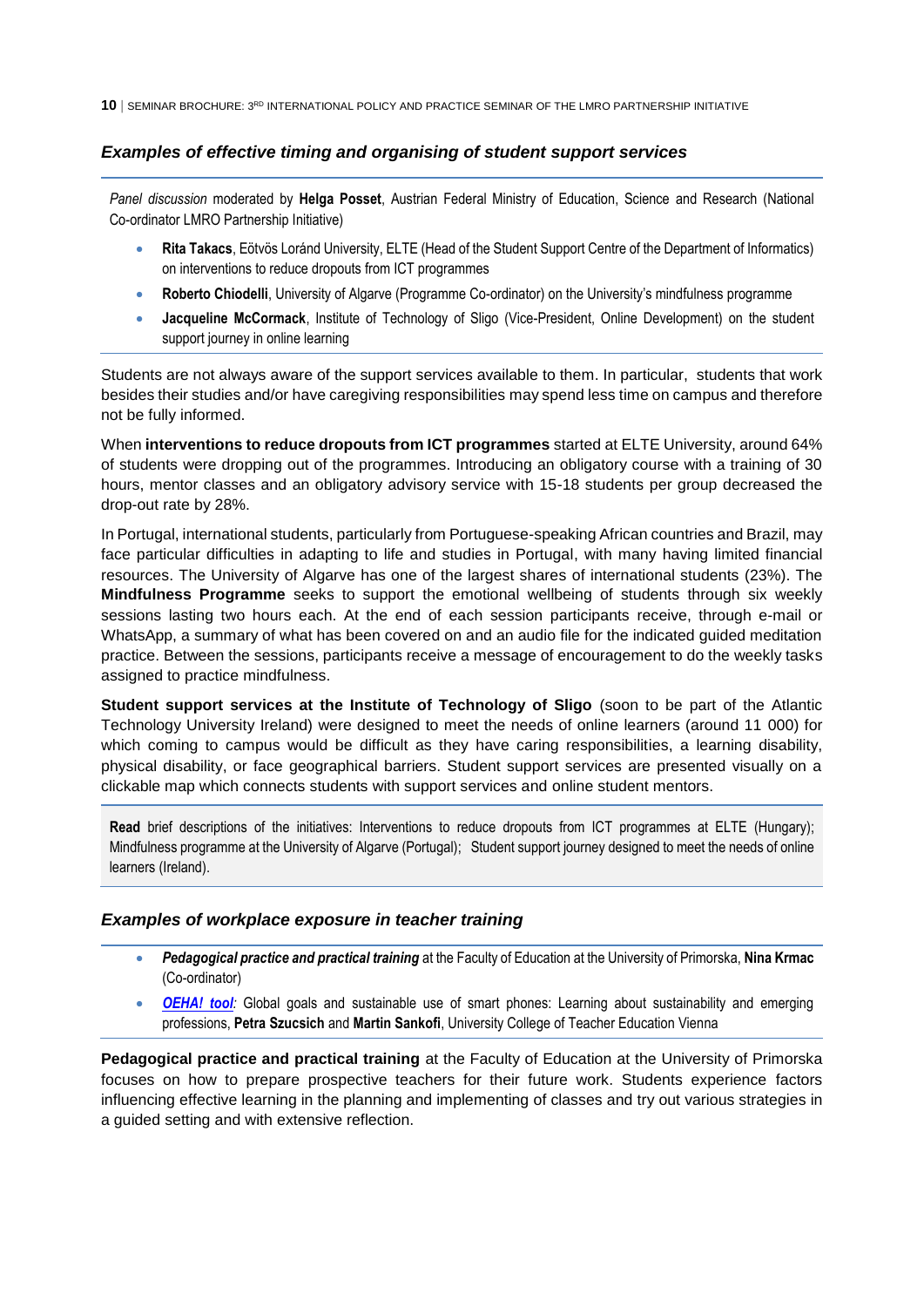Addressing the need for digital education at an early stage, a project designed and implemented by educational scientists and prospective teachers has launched the **OEHA!** tool to explain to pupils aged 7- 14 years the production and lifecycle of a smart phone and the implications for the environment and globalisation of work, including job profiles and educational requirements. The project has developed teaching material for primary and secondary school teachers on (digital) sustainability.

**Read** brief descriptions of the initiatives: [Practical training in education studies \(Slovenia\);](#page-34-0) [OEHA! Digital sustainability](#page-36-0)  [and career opportunities of smart phones](#page-36-0) (Austria)

## <span id="page-10-0"></span>**Supporting students to complete their studies**

The following questions were explored in the session:

- How can flexibility of curricula and programme delivery, modularisation of final thesis, and academic writing support students in the final stage of their studies?
- How to support working students and those who have previously suspended their studies to complete their studies?

## <span id="page-10-1"></span>*Flexibility, modularisation of final thesis and academic writing support*

*Panel discussion* moderated by **Arthur Mettinger**, Vice-Rector for Education FH Campus Wien*:*

- **Sonja Rutar,** University of Primorska (President of the Slovenian National Council for Quality and Evaluation of Education and Vice-Dean for the Quality and Development at the University of Primorska, Faculty of Education)
	- o "Open-door policy" for returning "job-outs"
	- $\circ$  Substitution of bachelor's thesis
- **Doris Hattenberger**, University of Klagenfurt (Vice-Rector for Education)
	- o Modularisation of final dissertation
	- o "*Schreibwanderung*" academic writing support

A bachelor's or master's dissertation is often a stumbling block for students, particularly for those students needing to combine study and work. The following approaches to support students were discussed:

- Support with academic writing helps students during critical phases and throughout their studies. Different formats of support exist. Particularly effective is taking students out of their day-to-day student life, allowing them to dedicate time and full attention to the writing process, accompanied by elements of peer-review and expert feedback.
- Dividing the dissertation into different stages, rewarding successful completion with ECTS credits, and segmenting the examination process places less weight on the final exam and provides students with frequent touchpoints with their supervisor.
- Programme co-ordinators need to recognise that motivation and personal reasons are important factors for completion, particularly in the case of suspended studies. Tutoring and mentoring can help to increase study motivation. Allowing students to continue their suspended studies without additional fees shows promising results.

## <span id="page-10-2"></span>*Examples of support services for students who combine studies and work*

There is a risk that students who need or want to combine study and work start to spend too much time on their job and that work begins to take priority. Particularly, in high-demand fields with global job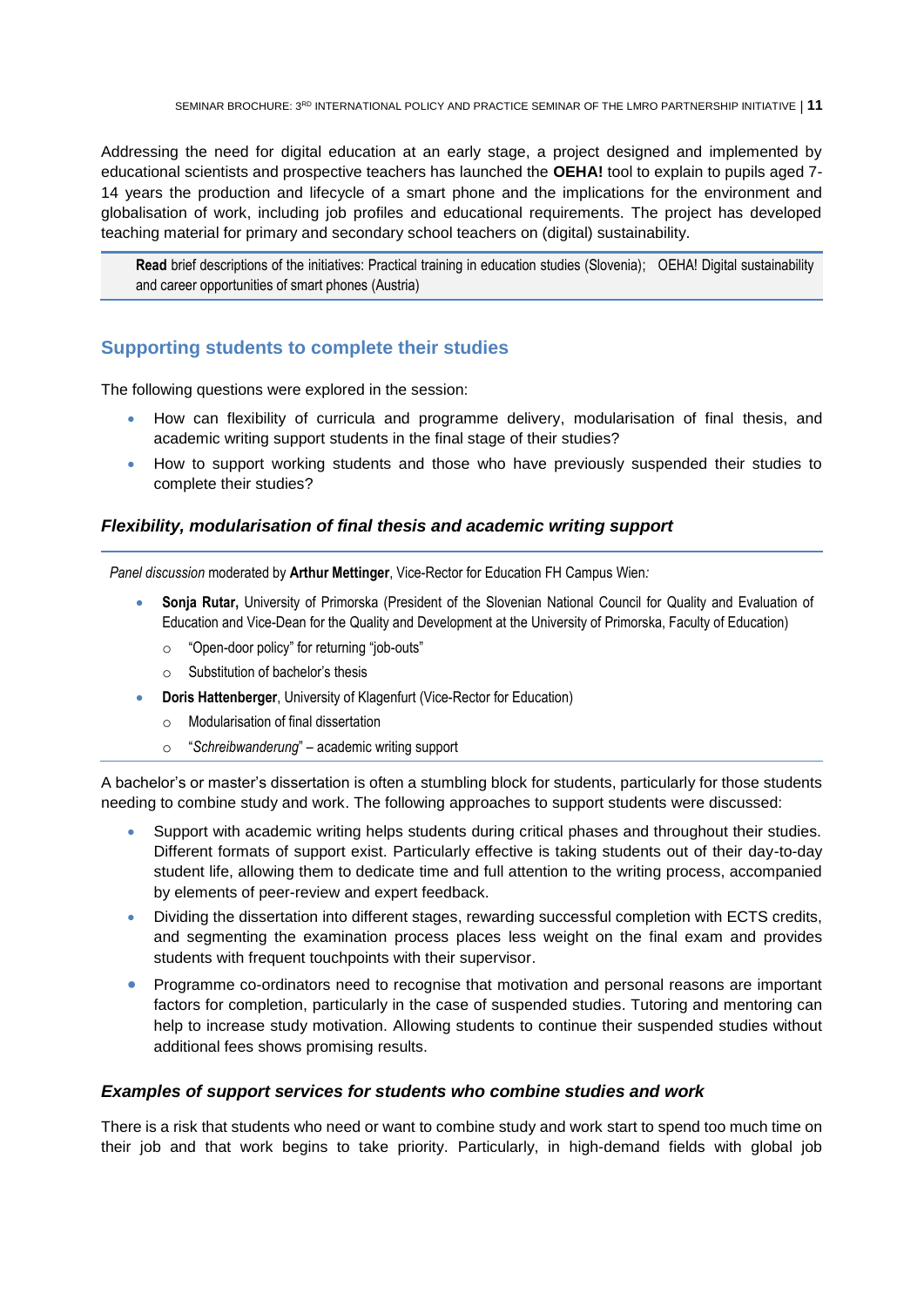opportunities and virtual working arrangements, such as ICT, high salary prospects outweigh the potential wage premium for a completed degree, at least in the short term.

- *Studenski service*, **Marko Rupercic**, Slovenian Student Union (Student Work Advisor and Project Co-ordinator of register of student work)
- *Study and Work programme*, **Florian Mayer**, Johannes Kepler University Linz (Director Kepler Alumni Society)
- *HUNexpert***, Fanny Liska** (**HUNexpert** contributor)
- *Scholarship Fund* of the University of Primorska, **Aleš Oven**, University of Primorska (Senior Advisor to the Rector)
- *Klagenfurt Scholarship*, **Anna Landes**, University of Klagenfurt (Head of Public Relations)

**Studenski service** organises student work that allows students in Slovenian higher education to gain work experience while studying. About two-thirds of students engage in student work every year, for between two and three months per year on average. Student has tax benefits; foreign students can also enter this type of employment during their studies.

**Young Expert System - HUNexpert** was established for young researchers and students wanting to get work experience. It is a database connecting researchers, PhD candidates and experts in various fields to support companies with specialised knowledge in their given field. The PhD candidates get a salary and they work on short-term projects.

The recently launched **Study and Work programme** at the Johannes Kepler University Linz seeks to support students to complete their studies through a part-time study arrangement and provides support for students to find a part-time job in a related field. Participating companies need to accept guidelines which limit them to a maximum amount of working hours per week, adaptable per semester.

The **Klagenfurt Scholarship** promotes outstanding master's students whose career paths indicate top performance in their studies and careers. Companies get to know talented students and junior staff, establish contacts with the university and strengthen their image. They have the opportunity to award their scholarship for a specific field of study and are networked with suitable students. The scholarship holders are not only supported financially, they also get the opportunity to complete internships with their sponsor, write their master's thesis, work on projects and thus get to know their future potential employer. The Klagenfurt scholarship was launched in 2018 by the University of Klagenfurt together with political representatives of the city of Klagenfurt.

The **Scholarship Fund of the University of Primorska** is a partnership between the University of Primorska, local municipalities and businesses. The aims are to establish contacts between students and employers and to encourage the best students to achieve the best possible results in their studies and to reward them with an opportunity to gain practical experience related to their field of study. The fund has been operating for 14 years and more than 500 scholarships have been granted.

Read more about the initiative[: Student work \(Slovenia\);](#page-38-0) and find more information online about the [Scholarship Fund of the](https://www.upr.si/en/4-study/101-scholarship-fund/#:~:text=The%20Scholarship%20Fund%20of%20the,of%20Primorska%2C%20municipalities%20and%20businesses.)  [University of Primorska.](https://www.upr.si/en/4-study/101-scholarship-fund/#:~:text=The%20Scholarship%20Fund%20of%20the,of%20Primorska%2C%20municipalities%20and%20businesses.)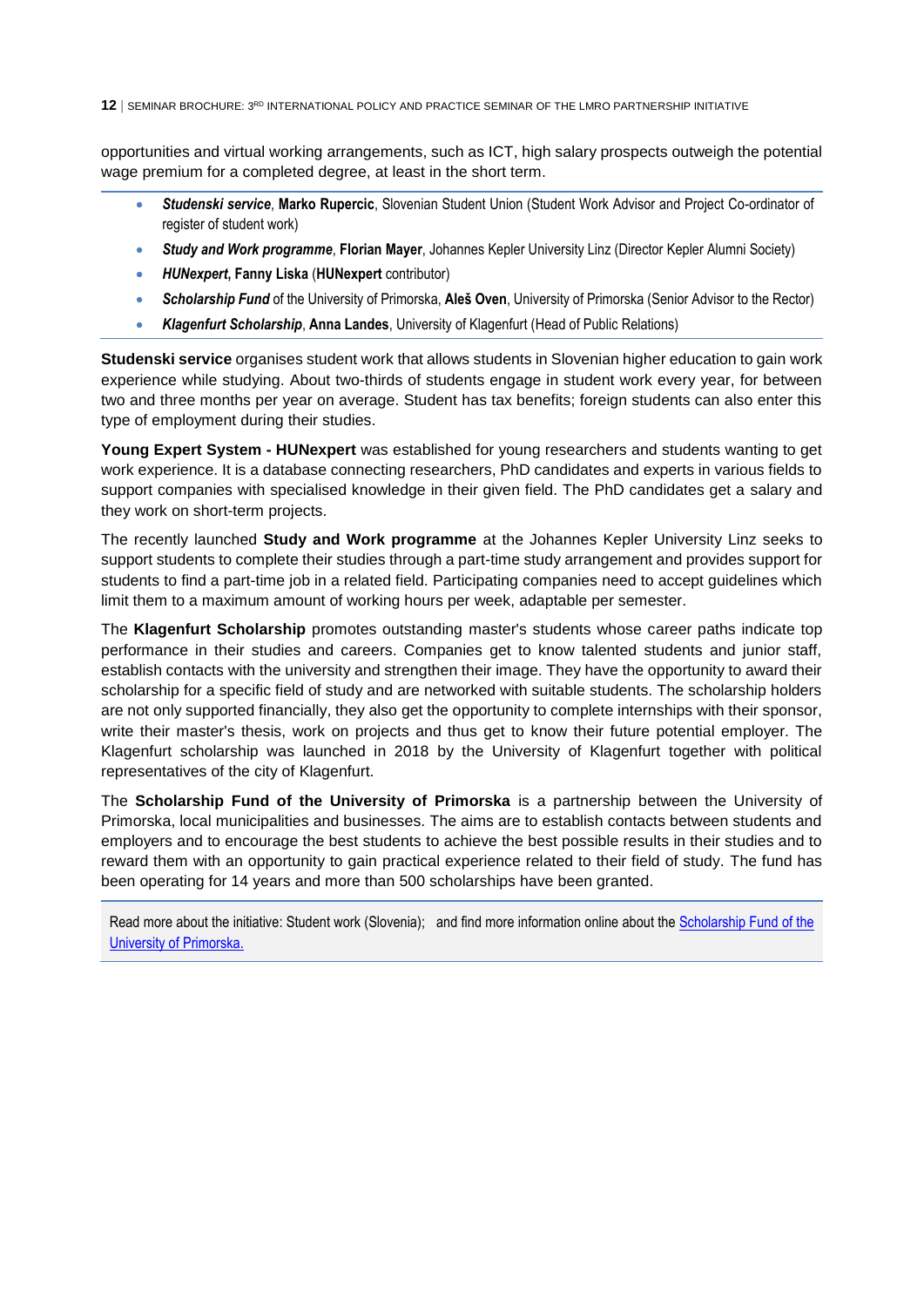## <span id="page-12-0"></span>**Brief description of the initiatives**

**The brief descriptions of the initiatives have been provided and drafted by the relevant organisations themselves and have not been edited or amended by the OECD. Any questions relating to the initiatives should be addressed to the contact provided.**

## <span id="page-12-1"></span>**KLUG: A smart way of learning soft skills (Austria)**

| Key facts about the initiative                            |                                                         |  |
|-----------------------------------------------------------|---------------------------------------------------------|--|
| Country                                                   | Austria                                                 |  |
| Name of the initiative (in English/in the local language) | KLUG: A smart way of learning soft skills               |  |
| Website (if available)                                    | KLUG - Kompetenzen lernen Uni Graz (uni-graz.at)        |  |
| Name of organisation implementing the initiative          | Center of Entrepreneurship and Applied Business Studies |  |
| Year it started and ended/is expected to end              | 2018                                                    |  |
| Contact                                                   | klugraz@uni-graz.at                                     |  |
| Okaaksaanaan suurilikko talikkiin                         |                                                         |  |

**Short summary of the initiative**

It is a platform which includes different programs. It is broadly diversified with eight different topics where lectures, events, workshops, a mentoring program, and a supplementary program "leadership – acting responsibly in Society and Business" are offered. The eight topics are: creativity & innovation, communication and media, diversity and tolerance, digital information, political engagement, self-employed, leadership and team, international networking. The offers are open to all study programs (it doesn't matter if you are in bachelor, master, diploma, or PhD) and the events, workshops and the mentoring program are also open for non-students. All the offers are linked to practice (for example lecturers are from outside of university and experts from field). Upon completion of a set of courses students can acquire a certificate.

#### **Why was the initiative launched?**

It was built as a platform to connect economy, society, and university and to build a space where work relevant skills are trained and an exchange of experts from all directions is possible. The platform should help students heighten up their employability by promoting their soft skills like for example communication, conflict management or intercultural competences and learn them to bring their knowledge into business. The platform also helps students networking by connecting them in events and workshops with all kinds of organizations.

#### **What are key achievements?**

The possibility for students to acquire a certificate, motivated students who want to promote their skill portfolio, over 200- 300 students each semester in more than 25 courses, 3-4 small and big events every semester to actual topics and with practitioners from different areas, increase students' employability.

#### **What do you think were the key success factors?**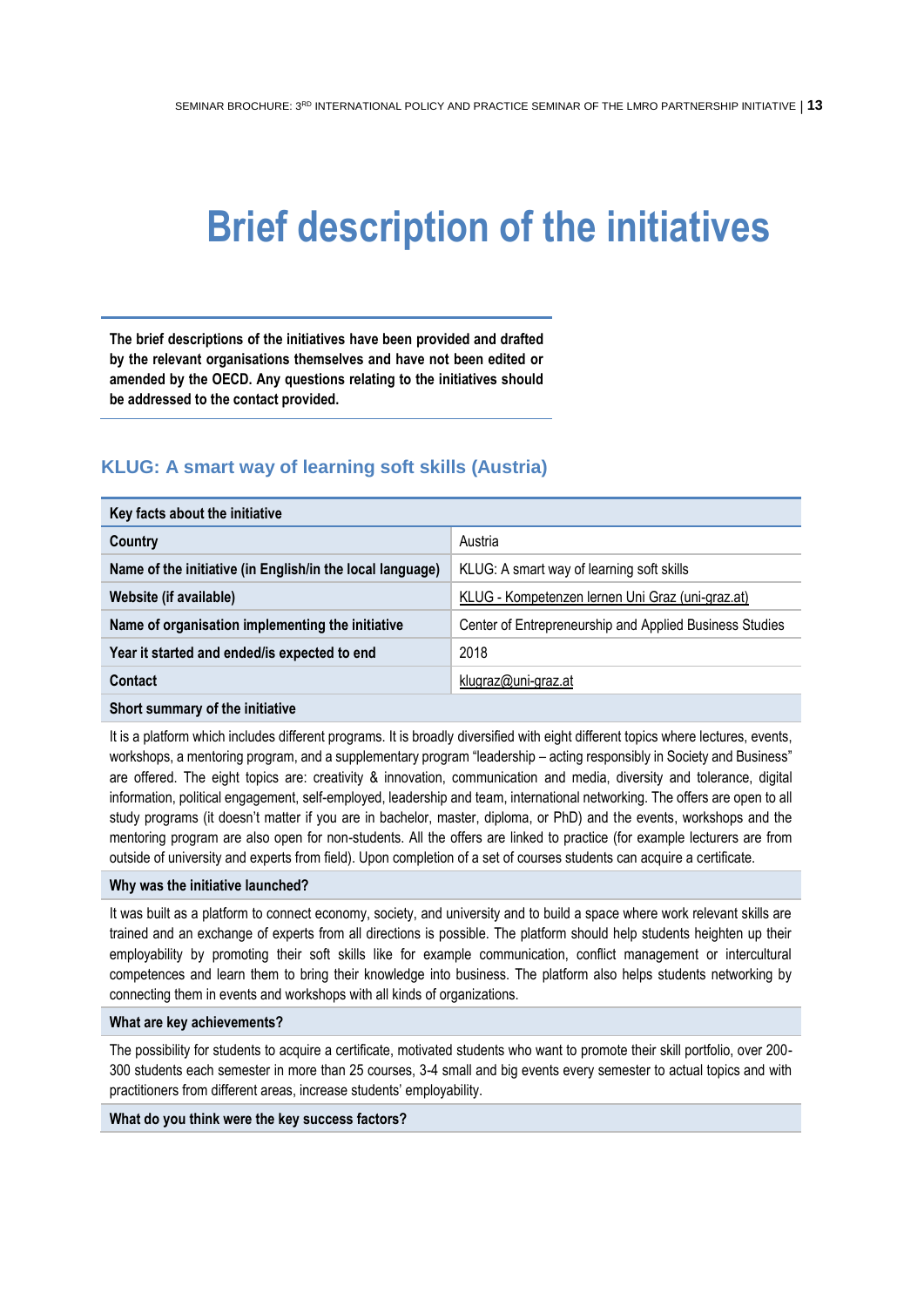The existing know-how from other cross faculty projects we developed, our big network and our collaboration with companies to fill the offers with much practice as we can.

#### **What do you think were the barriers?**

To convey to students that there is not only a need for technical know-how in jobs after university but also a need for people who are able to bring that know-how to companies.

#### **If you were to start again, what would you do differently?**

Start with a smaller program first and make it bigger step by step. To start with all eight topics with full of offer from the beginning was to much. Start small and look would students prefer and specially what are their needs.

**Did national policies/programmes/funding support the initiation/implementation/development of the initiative? If so, how?**

#### **Do you have plans to further develop the initiative? If so, what are they?**

To stay agile with the program because there are different needs in different areas which change from time to time. A good way also would be to create more space in curricula to include topics such as soft skills. But that is not our area of responsibility.

## <span id="page-13-0"></span>**Extension curricula "Leadership - responsible action in society and economy" (Austria)**

| Key facts about the initiative                            |                                                                                                         |
|-----------------------------------------------------------|---------------------------------------------------------------------------------------------------------|
| Country                                                   | Austria                                                                                                 |
| Name of the initiative (in English/in the local language) | Erweiterungsstudium - Extension curricula "Leadership -<br>Acting responsibly in Society and Business") |
| Website (if available)                                    | https://klug.uni-graz.at/de/erweiterungsstudium/                                                        |
| Name of organisation implementing the initiative          | Center of Entrepreneurship and Applied Business Studies                                                 |
| Year it started and ended/is expected to end              | 2018                                                                                                    |
| Contact                                                   | leadership@uni-graz.at                                                                                  |
|                                                           |                                                                                                         |

#### **Short summary of the initiative**

Acting responsibly in society and business: a one-year evening and weekend program with 45 ECTS to teach students from all study programs the basics of leadership. The aim is to provide students with real-life leadership competencies needed in the job market. Rather than transferring cold knowledge, the emphasis lies on creating hands-on personal competencies in settings where people can thrive. This is a shift away from the classic lecture style of universities, and towards coaching and workshops.

#### **Why was the initiative launched?**

To build a bridge between university and economy and between end of study to start of work life. Students from the university have good technical skills and they are trained in theory well but there is often a lack of how to bring the knowledge into business. The idea was to heighten up students' employability by training soft skills in the are of leadership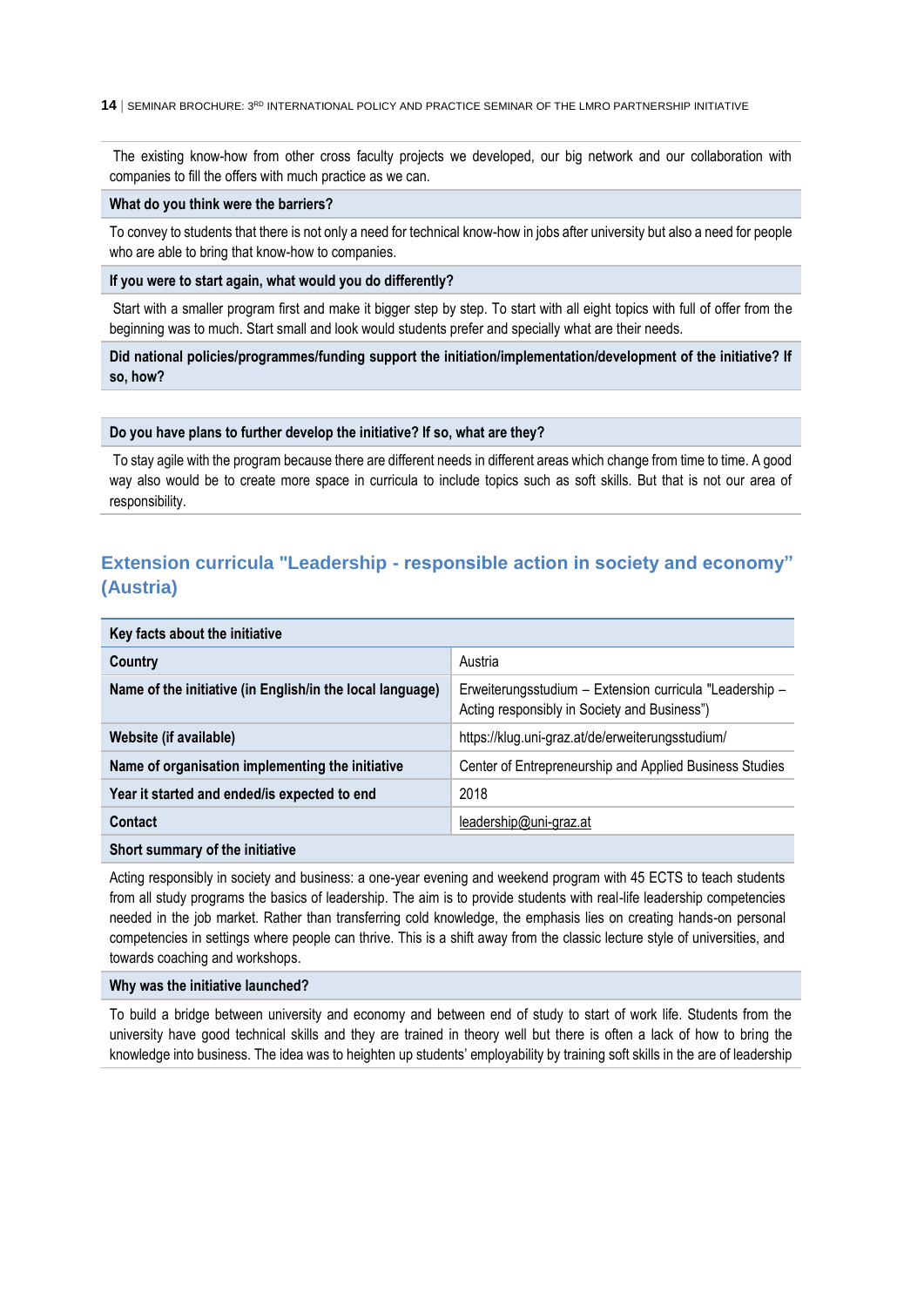#### **What are key achievements?**

The high interest of the students in our programme (more than 30 students every year), the practical relevance (working together every year with non-profit companies on real projects), and the interactive approach in the courses (always learning by doing). The networking with companies and the higher chance of getting a job after graduating at university.

#### **What do you think were the key success factors?**

Leadership training provides students with skills which are not found in most degree programs, giving them an edge/advantage over other candidates. Other key success factors are our hands-on, learning by doing approach to skill attainment, and a supportive environment and group dynamic.

#### **What do you think were the barriers?**

The biggest challenge is to simulate a real work environment and to let the students know what employers expect from them.

#### **If you were to start again, what would you do differently?**

Allow all courses of study programs from the beginning. We started with only a few selected programmes in the pilot program (law, sociology, and science). A brighter field of interdisciplinary in the group and the courses give a better impact on results, group dynamic and motivation in courses.

#### **Did national policies/programmes/funding support the initiation/implementation/development of the initiative? If so, how?**

#### **Do you have plans to further develop the initiative? If so, what are they?**

<span id="page-14-0"></span>We will focus even more on cooperation with companies to bring the experience of outside professionals into the university.

## **E-competence portfolio at the University of Primorska (Slovenia)**

| Key facts about the initiative                            |                                                  |  |
|-----------------------------------------------------------|--------------------------------------------------|--|
| Country                                                   | Slovenia                                         |  |
| Name of the initiative (in English/in the local language) | E-competence portfolio/ E-kompetenčni portfolijo |  |
| Website (if available)                                    | www.kariernicenter.upr.si                        |  |
| Name of organisation implementing the initiative          | University of Primorska                          |  |
| Year it started and ended/is expected to end              | 2015                                             |  |
| Contact                                                   | blanka.palcic@upr.si                             |  |
|                                                           |                                                  |  |

#### **Short summary of the initiative**

In 2012 the University of Primorska (hereafter UP) established a Network System of Lifelong Learning, whose aim is to promote the Lifelong Learning Culture and develop new knowledge and competencies. For this purpose, in the same year, the university published the Lifelong Learning Catalogue, which has been maintained until today. Its intention is promoting the Lifelong Learning offer at the university and to others. The goal of the Network is:

- to develop a quality offer of our programs
- to encourage cooperation of the members of the university (6 faculties, research institute, library) with other educational institutions and the economy
- **to transfer good practices and**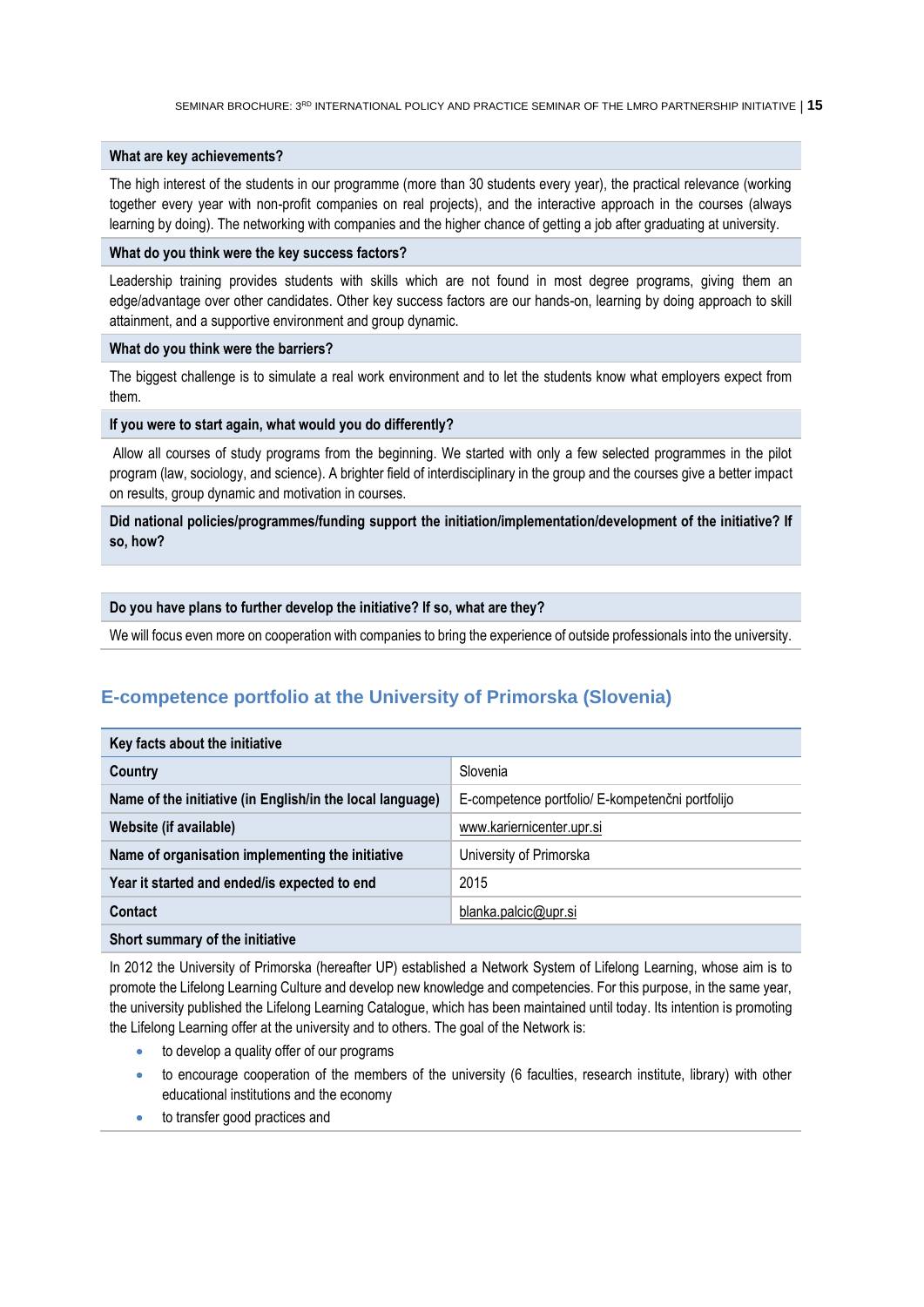to allow the acquisition of additional knowledge and competencies to our students and graduates In those years, both Slovenia and the EU supported the establishment of career centres at universities.

With the support from the European Social Fund and Ministry of Education, the UP has been able to start the implementation of the career activities coordinated by the university. In 2016, the Career Center of the University of Primorska, Center for Lifelong Learning and Career Orientation (hereafter KC UP) in the form of a university support center for all UP members was established.The most important role of KC UP has is to empower its students on their career paths.

Let me point out the Program for Leading Personal Career, that includes: career consulting (individual focus counselling) networking with potential employers and many opportunities for gaining additional knowledge and competencies though LLL Throughout the entire year, students can collect knowledge and competencies in the "CAREER BASKET", which are going to make the transition to the labour market easier (students can choose a waste range of workshops and trainings and then transfer them to the Competence portfolio). In order to complete the offer within the LLP Network System at the University of Primorska, and to empower students and graduates on their career path, KC UP developed the e-Competence portfolio. The competence portfolio is located on the KC UP's web portal, which represents the collection of individual competencies obtained through formal and non-formal learning and an individual's work experience during studies.

The e-competence portfolio is a step, which everyone usually takes after: have completed the Personal and Professional Development Questionnaire, obtained feedback information and have an in-depth conversation with the career counsellor, some students also prepare a "Harmonigram", which represents individuals' life context and expectations.The next step is e-Competence portfolio and Career Plan, which consists of the assessment of personal potential and a planning of career goals. The e-Competence portfolio is multi-layered:- it demonstrates someone's abilities and forms a personal record which represents their knowledge, set of skills, personality traits, values, current capability etc., - systematically provides order in the review of personal achievements and- automatically raises the student's confidence, self-confidence and motivates them for further development of their career,- encourages students to independently plan the addition of knowledge and skills. KC UP developed the e-Competence portfolio, which can be used by students and other interested in building their own career. When applying and also attending the events within the e-Catalogue for Lifelong Learning, participation data is automatically transferred to their portfolio, which is helpful with the recording and reviewing of acquired competencies. Besides that, the KC UP encourages students, to enrol in different projects, which are offered in collaboration with research institutions and employers'. Students themselves can include references and thus upgrade their e-Competence Portfolio, with writing down the experiences of cooperation with the social environment. The next step for KC UP is to involve in the initiative our partners from the labour market, so they can confirm student's experiences.

The idea or the challenge of KC UP is that one day the printout of the UP e-Competence portfolio will be considered as part of the diploma supplement for UP graduates, thus contributing to greater transparency of acquired knowledge and personal goals throughout the studies, and also for better employability opportunities.

#### **Why was the initiative launched?**

To empower students and graduates on their career paths and to improve employment opportunities through more effective career planning also to further increase the employability of graduates.

#### **What are key achievements?**

The key achievements to be mentions are:

- Developed e-tools for managing personal career paths,
- Systematic reviews of individual achievements,
- Motivated students that independently plan further acquisition of knowledge and skills
- Increased number of students, graduates and others involved into active using of e-tools.

#### **What do you think were the key success factors?**

The success factors are several, but we could point out:

 The right moment as it was introduced at the time of the pandemic, when we switched to online work and students had time to think about their own careers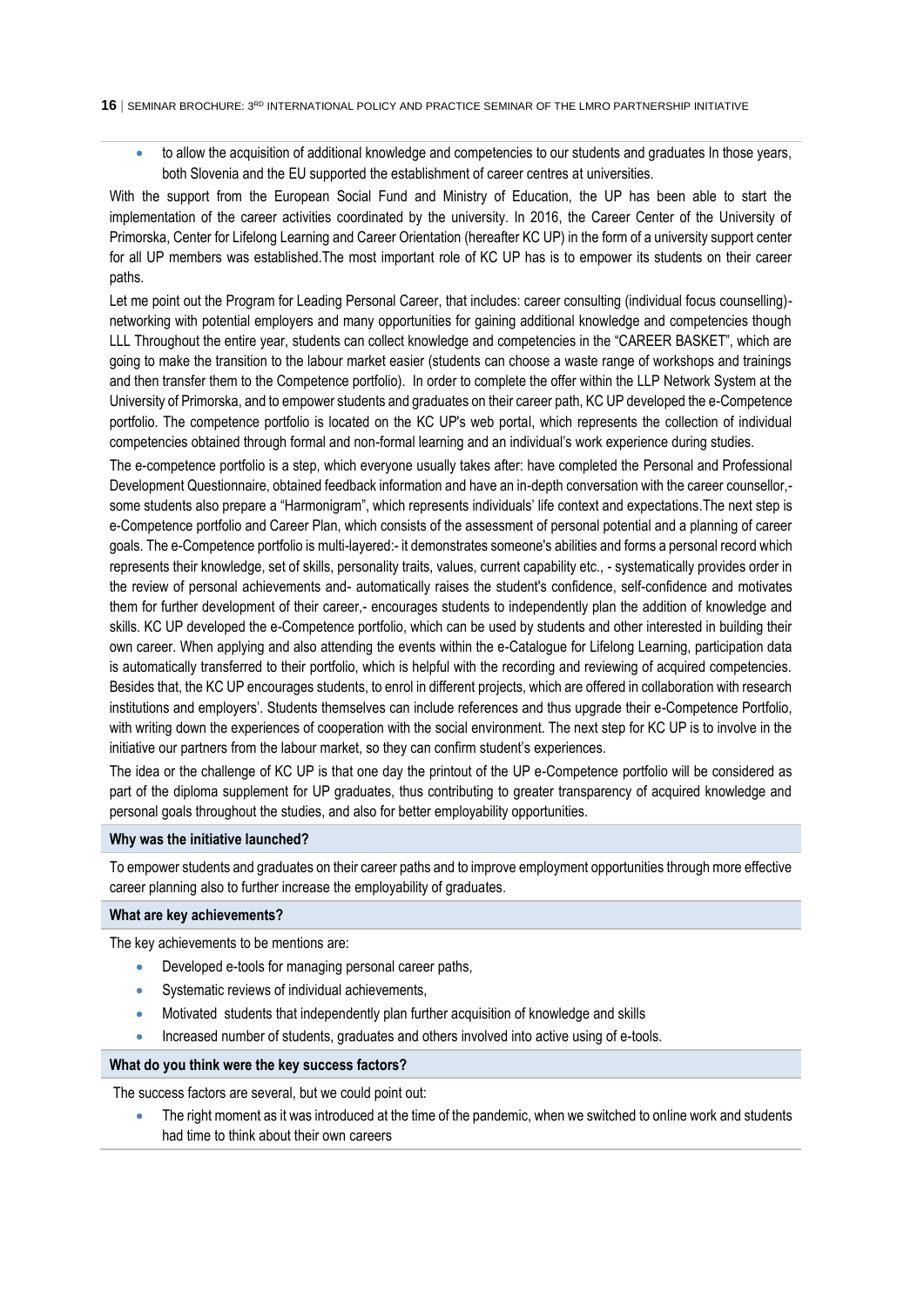Constant efforts of employees to bring e-tools closer to users and most importantly closer to the young people (possibility of using also on phones for example).

#### **What do you think were the barriers?**

The main barrier in system complexity (university as a network of different members) and different ways of working with students and graduates on the member of university. There is also still a lack of awareness of the necessity of career planning even before graduation.

## **If you were to start again, what would you do differently?**

We would probably change the initial steps of implementation, in particular by involving students, graduates and other users even more in the whole process of e-tools development, thus avoiding subsequent adaptation.

**Did national policies/programmes/funding support the initiation/implementation/development of the initiative? If so, how?**

Not directly, but through the project "UP Career Center" which was partly funded by the European Union under the European Social Fund and Ministry of Education, Science and Sport, from 2015 to 2020.

#### **Do you have plans to further develop the initiative? If so, what are they?**

<span id="page-16-0"></span>Yes, we are already continuing the development of the initiative.

## **Curricular Unit Lifelong Employability, University of Porto (Portugal)**

| Key facts about the initiative                            |                                                                                                 |  |
|-----------------------------------------------------------|-------------------------------------------------------------------------------------------------|--|
| Country                                                   | Portugal                                                                                        |  |
| Name of the initiative (in English/in the local language) | Curricular Unit Lifelong Employability / Unidade Curricular<br>Empregabilidade ao Longo da Vida |  |
| Website (if available)                                    | https://sigarra.up.pt/fpceup/pt/UCURR_GERAL.FICHA_UC<br>VIEW?pv ocorrencia id=489282            |  |
| Name of organisation implementing the initiative          | University of Porto - Faculty of Psychology and Educational<br>Sciences                         |  |
| Year it started and ended/is expected to end              | 2020 / not applicable                                                                           |  |
| Contact                                                   | marta@fpce.up.pt                                                                                |  |
| Short summary of the initiative                           |                                                                                                 |  |

The initiative consists in a Transversal Skills Unit on Lifelong Employability developed for Bachelor and Master students. It was designed as a b-learning Curricular Unit so that the subject can be worked on alongside other technical subjects, promoting the integral training of students, and to guarantee it can be available to a very significant number of students per semester (up to 500). The main objective is to develop students' skills to build and reconstruct their professional paths throughout life in an intentional, contextualised, and autonomous manner, by combining different moments and tools to promote students' reflection about their individual paths, alongside with specific training content about how they can present themselves to the labour market; and also by promoting structured opportunities for them to contact employers and different professionals (e.g., through visits to companies, a podcast with interviews with professionals, among others).

In depth, this Curricular Unit considers:

 a face-to-face moment/workshop and synchronous sessions with students, for content exploration and clarification of doubts (concerning the construction of their career path, considering their past experiences, their skills, constraints, the information they have on the labour market, the changes occurring in career development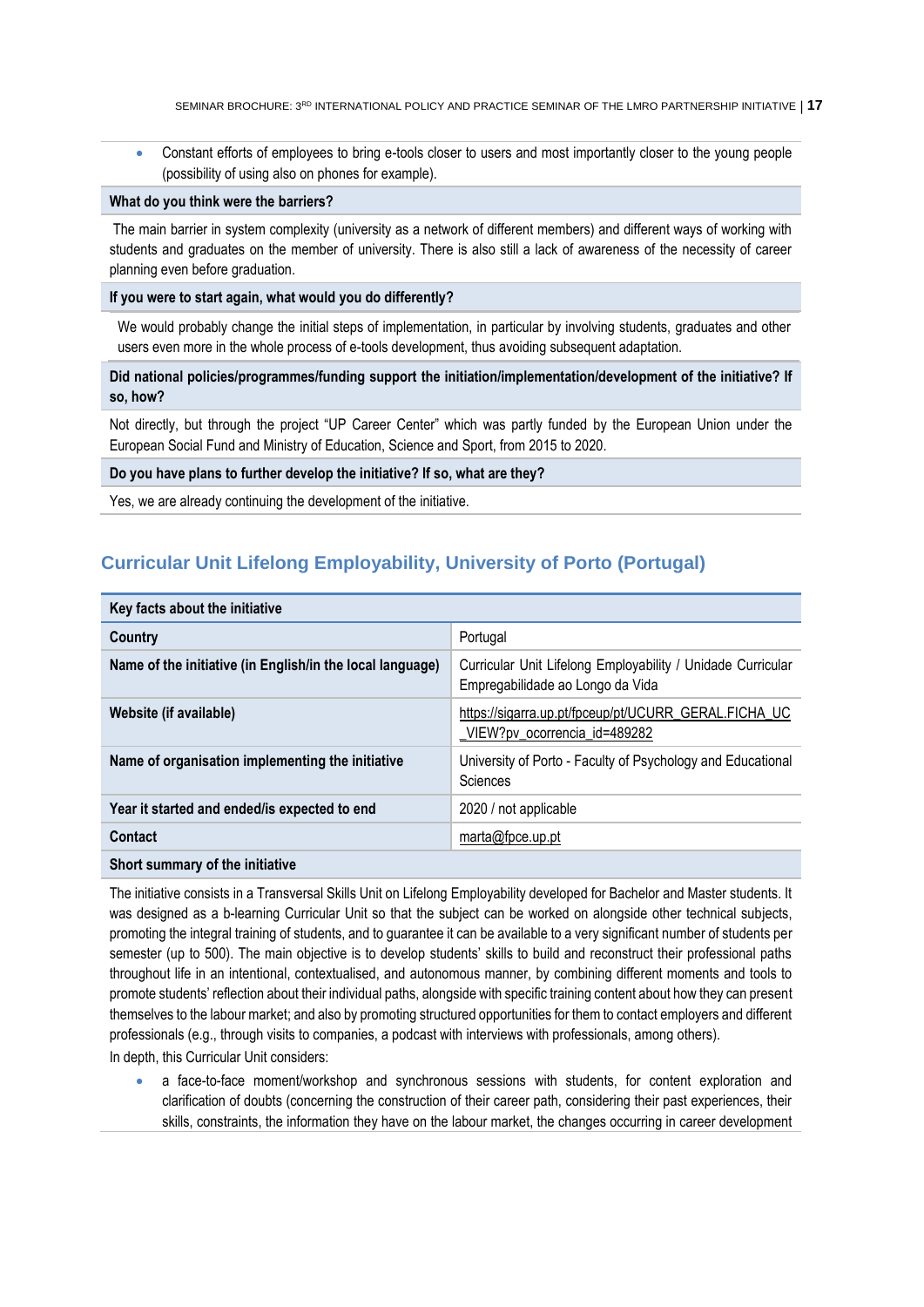and the way they can present themselves to employers – Curriculum Vitae, Motivation Letter, Digital Footprint, and Interview).

- a set of micro-learnings, consisting of short videos (5-10 minutes) with relevant content on the topics to be covered (stated above), which make it possible to ensure that the content is easily accessed by a significant number of students per semester.
- company visits to different professional contexts, which provide an insight into the real work context and inform students' future choices
- a [Podcast Program,](https://open.spotify.com/show/6tvjOiUXmNORxJzP9c7A0P?si=211c7d710745432b) through production and availability to students of a Podcast programme (named Career Sharing Podcast) that aims to present the diversity of paths and experiences of Alumni
- Ongoing Initiatives, to enhance the visibility and formal recognition of the time dedicated by students to initiatives within the Academic Community related to employability and skills development (e.g., job fairs)

The case study on this initiative has been published in Stanford University's Life Design Community of Practice and can be accessed **[here](https://lifedesignlab.stanford.edu/university-of-porto)**.

#### **Why was the initiative launched?**

National regulations have imposed changes on study plans, leading to the restructuring of integrated master's degrees into bachelor's degrees and independent master's degrees in various areas of study. This change brought an opportunity to rethink the study plans, based on the current needs of the labour market, already reflected in the strategic guidelines of the University of Porto, which refer to the need to promote the full/integral training of students and the diversification of the training offer.

Moreover, the changes that are occurring at work and that lead to the adoption of career approaches that are built throughout life, imposes the need to prepare individuals to deal with such changes. In fact, if we know that professional transitions are going to be more and more frequent, isn't it relevant to ensure that everyone acquires strategies and tools to deal with and overcome such transition moments? Higher education students are a privileged public to work with on this issue because they are approaching a moment of transition that, despite being normative, benefits from attention and from the acquisition of strategies that expand their power to act.

Furthermore, a consultation was carried out with students and companies (through questionnaires and interviews) to understand their needs regarding the issue of working on employability in Higher Education and the need to promote contact between students and the business world, the results of which reinforced the relevance of developing the project.

#### **What are key achievements?**

One of the key achievements was the recognised relevance attributed by companies, students, and the University of Porto to the results of the consultation, which were shared with the Academic Community through a [webinar](https://www.youtube.com/watch?v=17GB-UmfURg) which reached 787 people (to date).

Also, the first two editions have already been implemented, having reached a total of 344 students, and in each of them an impact evaluation process has been carried out, which has shown positive impacts of the Curricular Unit in dimensions such as self-awareness, planning ability, ability to participate and sense of collective influence.

#### **What do you think were the key success factors?**

The fact that the development of the practice has been based on the consultation and active involvement of companies and students from the very first moment.

The b-learning format, allowing face-to-face and distance, synchronous and asynchronous moments, promoting the progression of subjects at the individual rhythm of the students, their autonomy and responsibility.

The development of the Curricular Unit under an applied research project (running since January 2020), promotes a continuous assessment process, which is conducted through the application of surveys to evaluate students' experience and an impact questionnaire (pre and post-test).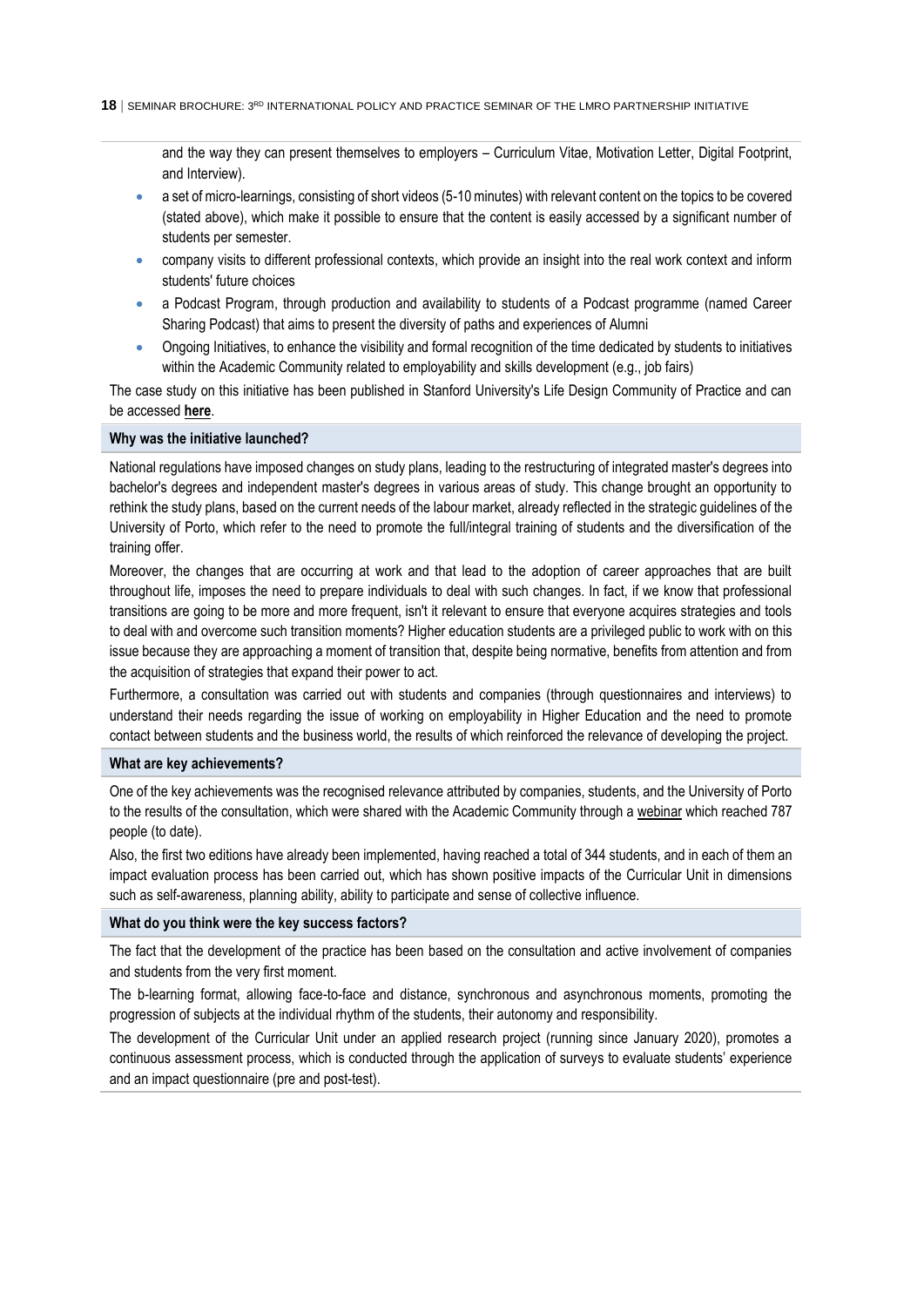#### **What do you think were the barriers?**

One barrier was the lack of budget to meet all the development costs of the Curricular Unit (e.g., preparation and production of micro-learning; design and production of materials). We can also identify as a barrier the difficulty in making the Curricular Unit a priority in the students' agenda, in comparison with other subjects of more technical skills, even though they recognise the relevance of employability topics.

#### **If you were to start again, what would you do differently?**

Given the proximity to the beginning of the implementation, we are not yet able to share major clues at this level. We can however share that we have planned to always end the academic year with a face-to-face initiative (called "Get Together") to bring together all the students involved, all the partner companies, and professionals who contributed to the Curricular Unit. In 2021 it did not happen due to COVID-19 restrictions. Given the importance that was attributed by the students to the creation of face-to-face contact moments, eventually, we would try to create the necessary conditions to do so, within the established limitations.

#### **Did national policies/programmes/funding support the initiation/implementation/development of the initiative? If so, how?**

This practice is aligned with the strategic objectives defined by the University of Porto to promote the full training of its students (including training in transversal skills), which is also in line with the national concerns of bringing HEIs closer to the work contexts and employability issues of their students.

#### **Do you have plans to further develop the initiative? If so, what are they?**

At the moment we are teaching the Curricular Unit in one of the University's Schools (Engineering Faculty), with students of this study area, but given the transversality of the subject and its importance for all the University's students, independently of their field of study, we aim to create the necessary conditions in the near future to expand it to all the students that, independently of their degree course, want to explore these topics in their study plans.

## <span id="page-18-0"></span>**"DiBaZes" Digital Badges as additional qualification for excellency (Austria)**

| Key facts about the initiative                            |                                                                                                                                                        |
|-----------------------------------------------------------|--------------------------------------------------------------------------------------------------------------------------------------------------------|
| Country                                                   | Austria                                                                                                                                                |
| Name of the initiative (in English/in the local language) | "DiBaZes" Digital Badges as additional qualification for<br>excellent students (Digitale Badges als Zusatzqualifikation<br>für excellente Studierende) |
| Website (if available)                                    | $\overline{\phantom{0}}$                                                                                                                               |
| Name of organisation implementing the initiative          | Johannes Kepler University Linz - Institute of Digital<br><b>Business</b>                                                                              |
| Year it started and ended/is expected to end              | $2020 - ongoing$                                                                                                                                       |
| Contact                                                   | Office@idb.jku.at                                                                                                                                      |
|                                                           |                                                                                                                                                        |

#### **Short summary of the initiative**

Students at JKU often start their labour career before finishing their study. The documentation of their skills and knowledge is not very detailed and there is a great variety between students. As we are teaching the subject of digitalization, we want to provide (more detailed) certificates in a digital form - using the open badges standard.

The first target group are excellent students - doing more than needed for completing the curriculum, e.g. by helping other students or demonstrating superior knowledge over an extended period of time, not just at one point in time. We contacted individual employers to learn about their needs: There is little experience with digital badges, but high interest.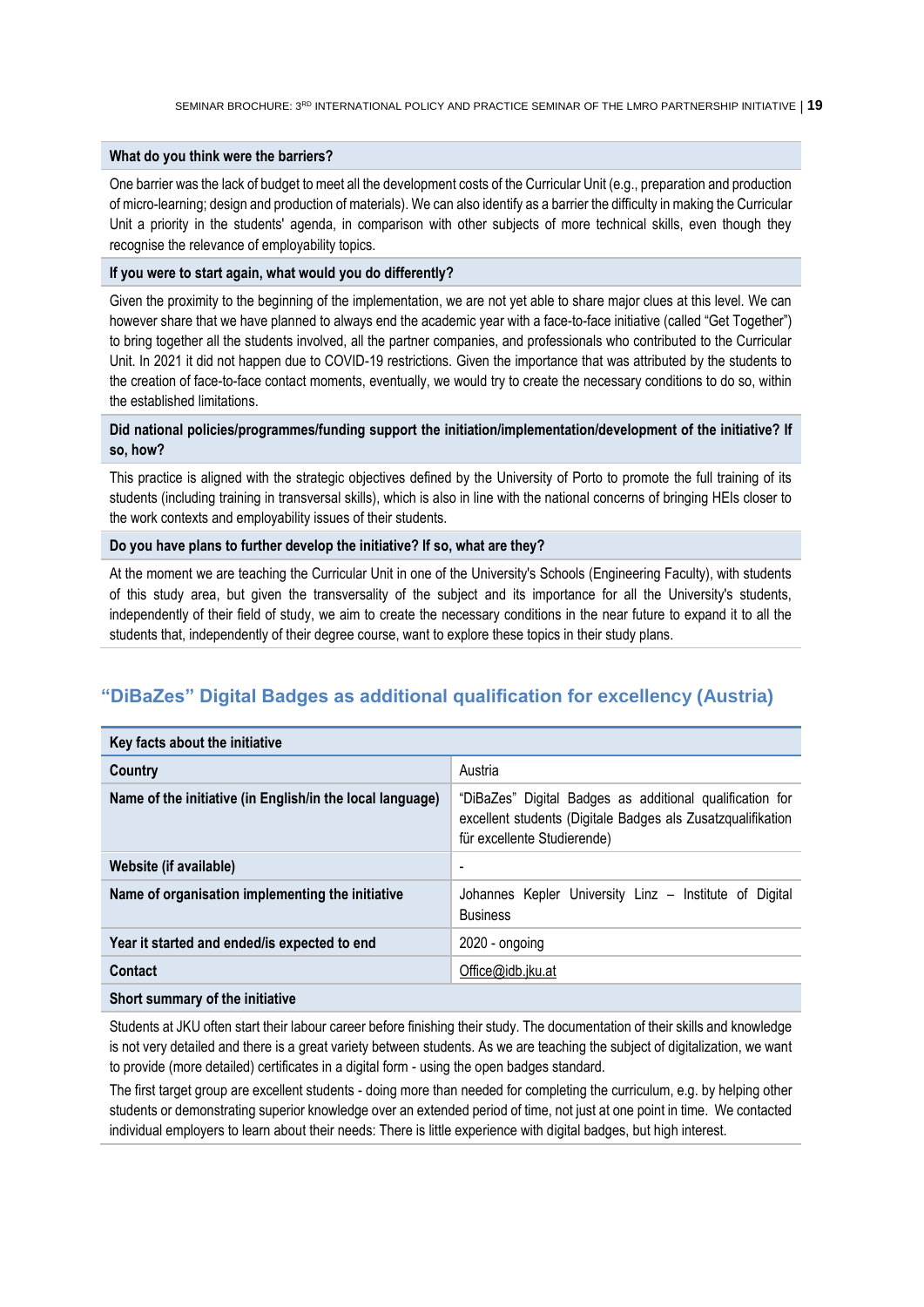#### **Why was the initiative launched?**

The action offers outstanding students an option to be able to document their knowledge acquired at the institute in more detail than is possible with the usual certificates at a university. The measure transfers experiences from digital business, inb. With regard to business model innovations, to digital education and reflects the organizational structure of the institute, which is divided into a department for Digital Business and one for Digital Education. We have been using digital media in teaching for decades - starting with hypercard applications on the Macintosh plus.Thus, we cover almost all phases of teaching - except for the keystone - the (digital) passport of knowledge and skills for the students.

#### **What are key achievements?**

- Building a common understanding of graduate skills through collaboration with employers
- Creating trusted mechanisms for students to signal their skills
- Adapting curricula, the mix and flexibility of programmes, and qualifications to respond to evolving labour market demands
- Monitoring and ensuring the continued relevance of the educational offering

#### **What do you think were the key success factors?**

- Technical knowledge of implementation procedures
- Selection of the content for prototypes to introduce the concept
- **•** Providing transparency and comparability of curricula
- Knowledge of skills needed by employers

#### **What do you think were the barriers?**

Digital Badges are largely unknown among Austrian employers

#### **If you were to start again, what would you do differently?**

Not yet sufficient experience to answer this question

**Did national policies/programmes/funding support the initiation/implementation/development of the initiative? If so, how?**

No

#### **Do you have plans to further develop the initiative? If so, what are they?**

Next steps depend on approval of the assessment criteria in the curriculum.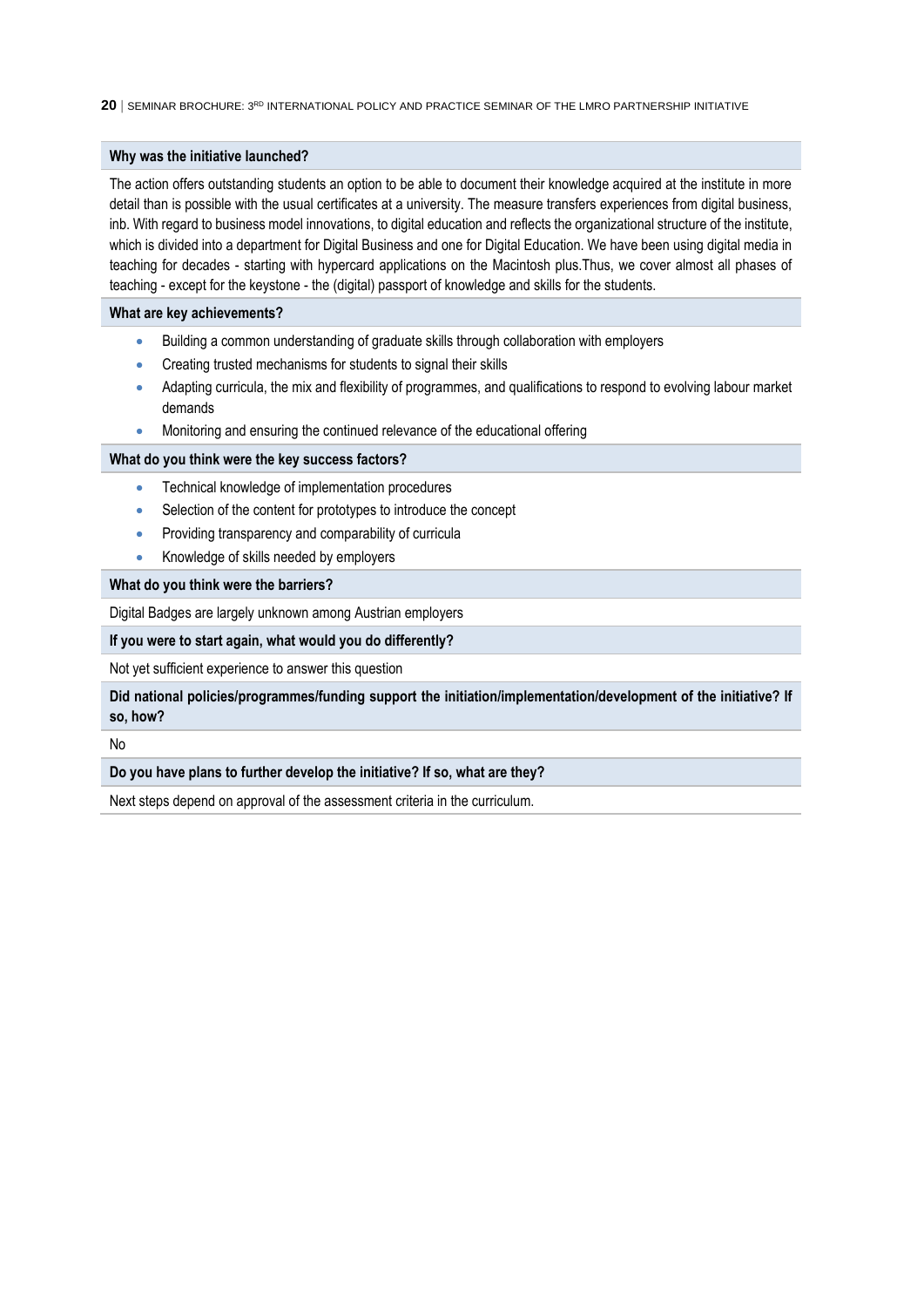## <span id="page-20-0"></span>**Vitae Researcher Development Framework (UK)**

| Key facts about the initiative                            |                                                                                                                                                                            |  |
|-----------------------------------------------------------|----------------------------------------------------------------------------------------------------------------------------------------------------------------------------|--|
| Country                                                   | UK                                                                                                                                                                         |  |
| Name of the initiative (in English/in the local language) | Vitae Researcher Development Framework (RDF)                                                                                                                               |  |
| Website (if available)                                    | Researcher professional development (vitae.ac.uk)<br>https://www.vitae.ac.uk/researchers-professional-<br>development/about-the-vitae-researcher-development-<br>framework |  |
| Name of organisation implementing the initiative          | Vitae (part of the Career Research and Advisory Centre)                                                                                                                    |  |
| Year it started and ended/is expected to end              | Vitae RDF published in 2009, ongoing                                                                                                                                       |  |
| Contact                                                   | Dr Kate Jones, Head of Learning and Professional<br>Development, Vitae (CRAC), UK<br>Kate.jones@vitae.ac.uk                                                                |  |

#### **Short summary of the initiative**

The RDF describes the knowledge, intellectual abilities, techniques and professional standards to do research, as well as the personal qualities, knowledge and skills to work with others and ensure the wider impact of research. The RDF maps researcher competencies (characteristics, skills, knowledge, behaviours and attributes) across four domains, providing a holistic view of how to develop effective researchers. It is the framework for planning, promoting and supporting the personal, professional and career development of researchers. On an individual level, researchers can map their competencies to the RDF in a way that draws out their current strengths as well as their areas for development.

Along with the accompanying Researcher Development Statement (RDS; 2012), the RDF underpins policy and practice relating to the professional development of researchers at all levels, including: researchers throughout their research careers and/or preparing for careers beyond academic research; institutions and staff supporting researchers; employers of researchers within and beyond academia ; policy makers and funders of research.

#### **Why was the initiative launched?**

In the early 2000s there was a growing requirement to establish the career of 'researcher' as a valued profession.<sup>[\[1\]](https://frc-word-edit.officeapps.live.com/we/wordeditorframe.aspx?ui=en%2DUS&rs=fr%2DFR&wopisrc=https%3A%2F%2Foecd-my.sharepoint.com%2Fpersonal%2Fnora_bruning_oecd_org%2F_vti_bin%2Fwopi.ashx%2Ffiles%2Fa330757ce47549a980f9005ff179b5b1&wdlor=c31334A42%2D2C49%2D4CCB%2D97D8%2D7BB8BC528E20&wdenableroaming=1&mscc=0&wdodb=1&hid=74AB29A0-101C-3000-B81C-7EC74FA276F8&wdorigin=Outlook-Body&wdhostclicktime=1647263241731&jsapi=1&jsapiver=v1&newsession=1&corrid=cd158c20-4a35-44d0-b803-40a647a06092&usid=cd158c20-4a35-44d0-b803-40a647a06092&sftc=1&mtf=1&sfp=1&instantedit=1&wopicomplete=1&wdredirectionreason=Unified_SingleFlush&rct=Medium&ctp=LeastProtected#_ftn1)</sup> The key challenges were lack of clarity about the characteristics of an effective researcher and what constitutes a research job or career, and an absence of recognition – even among researchers themselves – of research as a profession and researchers as professionals. The Joint Skills Statement,[\[2\]](https://frc-word-edit.officeapps.live.com/we/wordeditorframe.aspx?ui=en%2DUS&rs=fr%2DFR&wopisrc=https%3A%2F%2Foecd-my.sharepoint.com%2Fpersonal%2Fnora_bruning_oecd_org%2F_vti_bin%2Fwopi.ashx%2Ffiles%2Fa330757ce47549a980f9005ff179b5b1&wdlor=c31334A42%2D2C49%2D4CCB%2D97D8%2D7BB8BC528E20&wdenableroaming=1&mscc=0&wdodb=1&hid=74AB29A0-101C-3000-B81C-7EC74FA276F8&wdorigin=Outlook-Body&wdhostclicktime=1647263241731&jsapi=1&jsapiver=v1&newsession=1&corrid=cd158c20-4a35-44d0-b803-40a647a06092&usid=cd158c20-4a35-44d0-b803-40a647a06092&sftc=1&mtf=1&sfp=1&instantedit=1&wopicomplete=1&wdredirectionreason=Unified_SingleFlush&rct=Medium&ctp=LeastProtected#_ftn2) published in 2001, described the range of skills and attributes expected of doctoral graduates, but only applied to doctoral researchers and had no explanation or examples of what success/competence looked like.

So there was a need for a comprehensive description of and consensus on what constituted an effective researcher. Responding to this need, and building on the JSS and responding to the challenges described above, Vitae created the [Vitae Researcher Development Framework](https://www.vitae.ac.uk/researchers-professional-development/about-the-vitae-researcher-development-framework/developing-the-vitae-researcher-development-framework) (RDF; 2010) in close collaboration with the higher education sector and other wider stakeholders.

[\[1\]](https://frc-word-edit.officeapps.live.com/we/wordeditorframe.aspx?ui=en%2DUS&rs=fr%2DFR&wopisrc=https%3A%2F%2Foecd-my.sharepoint.com%2Fpersonal%2Fnora_bruning_oecd_org%2F_vti_bin%2Fwopi.ashx%2Ffiles%2Fa330757ce47549a980f9005ff179b5b1&wdlor=c31334A42%2D2C49%2D4CCB%2D97D8%2D7BB8BC528E20&wdenableroaming=1&mscc=0&wdodb=1&hid=74AB29A0-101C-3000-B81C-7EC74FA276F8&wdorigin=Outlook-Body&wdhostclicktime=1647263241731&jsapi=1&jsapiver=v1&newsession=1&corrid=cd158c20-4a35-44d0-b803-40a647a06092&usid=cd158c20-4a35-44d0-b803-40a647a06092&sftc=1&mtf=1&sfp=1&instantedit=1&wopicomplete=1&wdredirectionreason=Unified_SingleFlush&rct=Medium&ctp=LeastProtected#_ftnref1) See UK [Roberts Review a](https://www.employment-studies.co.uk/resource/set-success-report-sir-gareth-roberts-review)nd the [European Charter and Code.](https://euraxess.ec.europa.eu/jobs/charter-code-researchers) [\[2\]](https://frc-word-edit.officeapps.live.com/we/wordeditorframe.aspx?ui=en%2DUS&rs=fr%2DFR&wopisrc=https%3A%2F%2Foecd-my.sharepoint.com%2Fpersonal%2Fnora_bruning_oecd_org%2F_vti_bin%2Fwopi.ashx%2Ffiles%2Fa330757ce47549a980f9005ff179b5b1&wdlor=c31334A42%2D2C49%2D4CCB%2D97D8%2D7BB8BC528E20&wdenableroaming=1&mscc=0&wdodb=1&hid=74AB29A0-101C-3000-B81C-7EC74FA276F8&wdorigin=Outlook-Body&wdhostclicktime=1647263241731&jsapi=1&jsapiver=v1&newsession=1&corrid=cd158c20-4a35-44d0-b803-40a647a06092&usid=cd158c20-4a35-44d0-b803-40a647a06092&sftc=1&mtf=1&sfp=1&instantedit=1&wopicomplete=1&wdredirectionreason=Unified_SingleFlush&rct=Medium&ctp=LeastProtected#_ftnref2) See [JointStatement \(dmu.ac.uk\)](https://www.dmu.ac.uk/documents/doctoral-college/current-students/research-development-programme/jointstatement.pdf)

#### **What are key achievements?**

The key achievement of the RDF is its widespread take up and use by universities, researchers and policy makers worldwide. The RDF is embedded across the sector in the UK and other countries. It is used in over 160 higher education institutions (HEIs) in the UK, and Vitae also supports almost 200 HEIs globally from 20 different countries. Therefore, one of the key uses and successes of the RDF is that it provides an internationally-recognised route map and language for the professional development of researchers.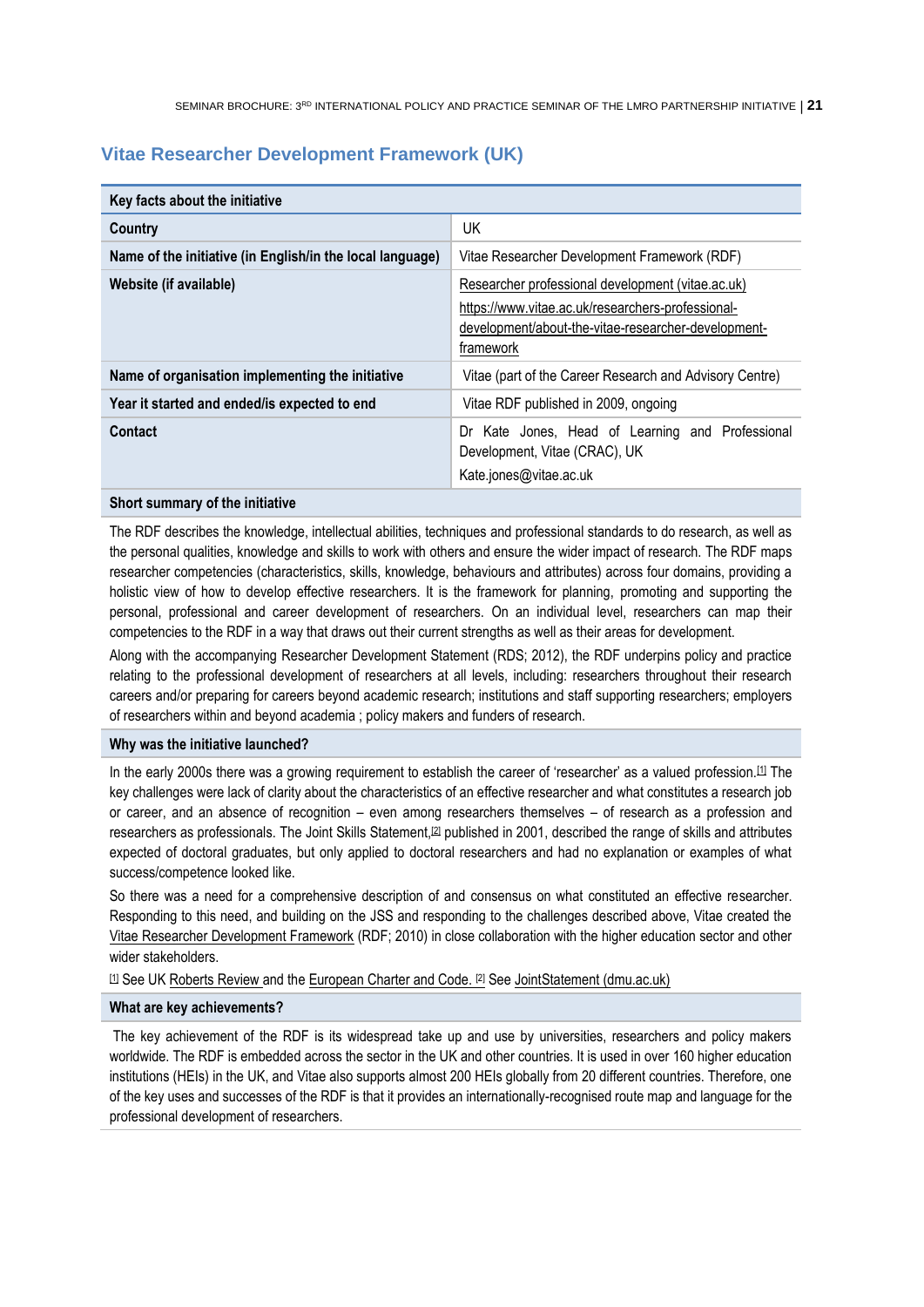#### **What do you think were the key success factors?**

- *a.* The RDF p*rovides a common understanding of competencies of effective researchers.* The RDF provides a universal language that researchers can use to recognise and describe their competencies in a language that may be widely understood. For policy makers and funders of research, the RDF provides a common understanding of the competencies of effective researchers and feeds into other approaches, tools and frameworks such as the HREiR Award and the Researcher Development Concordat.
- *b. The RDF facilitates researcher mobility within and beyond HE.* Institutions and staff supporting researchers use the RDF to underpin their career and professional development provision for researchers, meaning that individual researchers can move more easily between institutions as they share a common underlying framework. In addition, the universality of the RDF means it is useful for researchers who are preparing for a career beyond academic research, and for employers of researchers within and beyond academia .

#### **What do you think were the barriers?**

The RDF has a total of 63 descriptors, which can at first seem overwhelming. Vitae has responded to this by creating a variety of 'lenses' on the RDF. For example, we have a getting started in research lens for doctoral researchers, and also a leadership lens for more experienced researchers. [Lenses on the Vitae Researcher Development Framework](https://www.vitae.ac.uk/researchers-professional-development/about-the-vitae-researcher-development-framework/lenses-on-the-vitae-researcher-development-framework) — Vitae **[Website](https://www.vitae.ac.uk/researchers-professional-development/about-the-vitae-researcher-development-framework/lenses-on-the-vitae-researcher-development-framework)** 

#### **If you were to start again, what would you do differently?**

Funders, professional bodies and employers beyond HE were all involved in the development and validation of the RDF. The RDF is used in the EURAXESS career development platform to link skills to different sector occupations. Vitae has developed a number of lenses on the RDF<sup>[\[1\]](https://frc-word-edit.officeapps.live.com/we/wordeditorframe.aspx?ui=en%2DUS&rs=fr%2DFR&wopisrc=https%3A%2F%2Foecd-my.sharepoint.com%2Fpersonal%2Fnora_bruning_oecd_org%2F_vti_bin%2Fwopi.ashx%2Ffiles%2Fa330757ce47549a980f9005ff179b5b1&wdlor=c31334A42%2D2C49%2D4CCB%2D97D8%2D7BB8BC528E20&wdenableroaming=1&mscc=0&wdodb=1&hid=74AB29A0-101C-3000-B81C-7EC74FA276F8&wdorigin=Outlook-Body&wdhostclicktime=1647263241731&jsapi=1&jsapiver=v1&newsession=1&corrid=cd158c20-4a35-44d0-b803-40a647a06092&usid=cd158c20-4a35-44d0-b803-40a647a06092&sftc=1&mtf=1&sfp=1&instantedit=1&wopicomplete=1&wdredirectionreason=Unified_SingleFlush&rct=Medium&ctp=LeastProtected#_ftn1)</sup> in partnership with Regulatory and Governmental Bodies such as The Engineering Council and the Intellectual Property Office.

In hindsight, though, we would have built in to the RDF a greater focus on engaging employers beyond HE.

Related to this, researchers preparing to begin careers beyond academia were a secondary audience in the original RDF but this group has become more prominent in recent years. We are currently focused on how the RDF can more fully meet the needs of researchers doing research within and beyond academia *and* those who go beyond research into other parts of higher education or other sectors. As part of this, we will work with employers to further understand the future researcher skills, knowledge and behaviours they need. [\[1\]](https://frc-word-edit.officeapps.live.com/we/wordeditorframe.aspx?ui=en%2DUS&rs=fr%2DFR&wopisrc=https%3A%2F%2Foecd-my.sharepoint.com%2Fpersonal%2Fnora_bruning_oecd_org%2F_vti_bin%2Fwopi.ashx%2Ffiles%2Fa330757ce47549a980f9005ff179b5b1&wdlor=c31334A42%2D2C49%2D4CCB%2D97D8%2D7BB8BC528E20&wdenableroaming=1&mscc=0&wdodb=1&hid=74AB29A0-101C-3000-B81C-7EC74FA276F8&wdorigin=Outlook-Body&wdhostclicktime=1647263241731&jsapi=1&jsapiver=v1&newsession=1&corrid=cd158c20-4a35-44d0-b803-40a647a06092&usid=cd158c20-4a35-44d0-b803-40a647a06092&sftc=1&mtf=1&sfp=1&instantedit=1&wopicomplete=1&wdredirectionreason=Unified_SingleFlush&rct=Medium&ctp=LeastProtected#_ftnref1) [Lenses on the Vitae Researcher Development Framework](https://www.vitae.ac.uk/researchers-professional-development/about-the-vitae-researcher-development-framework/lenses-on-the-vitae-researcher-development-framework) — Vitae Website

## **Did national policies/programmes/funding support the initiation/implementation/development of the initiative? If so, how?**

The RDF was developed by Vitae in consultation with the UK higher education sector. The scope of the RDF development was to:

- **•** present the generic descriptors common to researchers in higher education
- seek to describe characteristics of anyone conducting research in UK higher education
- contain other activities related to research that may or may not be undertaken by individual researchers within higher education
- recognise that increasingly as researchers progress through their careers they will conduct research as part of a portfolio of responsibilities in which research may or may not be the main activity
- be aspirational, yet realistic: identifying the attributes of good researchers at different phases of their development
- make no judgement about the career choices researchers make
- attempt to anticipate how the research environment may change through to 2020
- avoid any link to performance appraisal, national or local role profiles, job evaluation exercises or academic promotion procedures

The Framework is grounded in research through interviews and focus groups with over 100 researchers and additional expertise from specialists and stakeholders. Within an iterative, interpretive design, the methods used in the project were: semi-structured interviews with researchers, focus groups, literature reviews, sector wide consultations, specialist reviews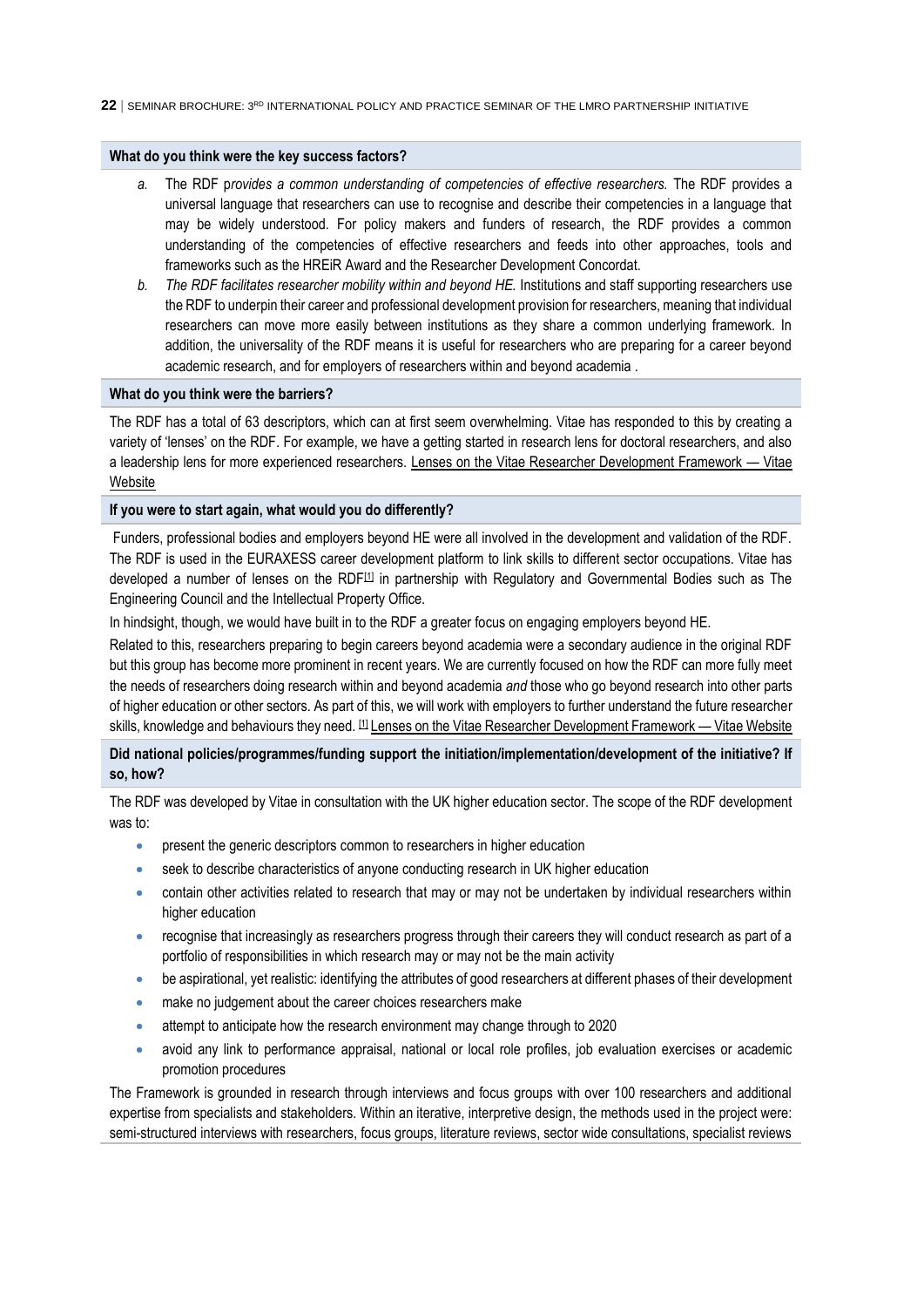and advice and expert panel review. The interview data were analysed using a phenomenographic approach and the results were validated by an external independent advisory group of expert, established researchers. The resulting Framework captures the knowledge, behaviours and attributes that the higher education sector, overall, has identified as significant for researchers. Therefore the core of the Framework has been determined and defined by the research profession and validated by stakeholders, such as employers and funders.

#### **Do you have plans to further develop the initiative? If so, what are they?**

Vitae's role is to maintain the integrity of the RDF so that it still functions as a universal framework while at the same time being able to be flexible according to the needs of specific institutions. In our role as custodian of the RDF, we have seen many changes to the research culture and environment over the past 10 years which, in turn, have had an impact on how the RDF is used at all levels. These include changes to the way research is being done, such as the emerging principles relating to RRI/open science, team science and citizen science.

We have seen some important policy themes emerge since the RDF was created, such as wellbeing and mental health and diversity and inclusion. As measures to tackle these are brought in on the ground, we have worked with the sector to create approaches and resources mapped to the RDF. These include use of the RDF for professional development within the context of ensuring good wellbeing and mental health; and supporting RPOs to develop their strategy and implementation of researcher development programmes so they are best equipped to meet the challenges of achieving the new ERA. Vitae will work with the researcher development community to ensure that the RDF continues to meet the needs of the sector now and in the future.

| Key facts about the initiative                            |                                                                                          |  |
|-----------------------------------------------------------|------------------------------------------------------------------------------------------|--|
| Country                                                   | Austria                                                                                  |  |
| Name of the initiative (in English/in the local language) | Programme "NaturTalente"                                                                 |  |
| Website (if available)                                    | https://www.uniport.at/naturtalente                                                      |  |
| Name of organisation implementing the initiative          | Uniport Karriereservice Universität Wien / Careers Center of<br>the University of Vienna |  |
| Year it started and ended/is expected to end              | $2015 -$ to be continued                                                                 |  |
| Contact                                                   | bernhard.wundsam@uniport.at                                                              |  |
|                                                           |                                                                                          |  |

## <span id="page-22-0"></span>**Programme "NaturTalente" University of Vienna (Austria)**

#### **Short summary of the initiative**

**NaturTalente** is a high potential programme designed for approx. 30 Master and PhD STEM students majoring in life sciences/medical studies or alternatively in computer studies; it has been successfully carried out for 7 years with media partners to ensure a certain press coverage.

In the course of the programme these excellent students who thrive for a career beyond science are nominated by their faculties. They then have the chance to get to know 6 to 7 companies on site. All participating company partners provide insights into job opportunities and quite also involve the students by letting them work on case-studies, presentations or speed-dating sessions with different departments.

A part from the site visits students have the opportunity to participate in a soft-skill training focusing on personal career development goals, team-work and leadership.

The programme starts in March with an opening ceremony where all stakeholders (nominated students, faculty members, company representatives) get to know each other. In June it ends with a closing ceremony where the students are awarded a certificate which has turned out to be quite useful when it comes to applications in general.

Benefits for students: first-hand insights into companies/careers outside the academic path, motivation for students to get elected, certificate for job applications, network with like-minded excellent students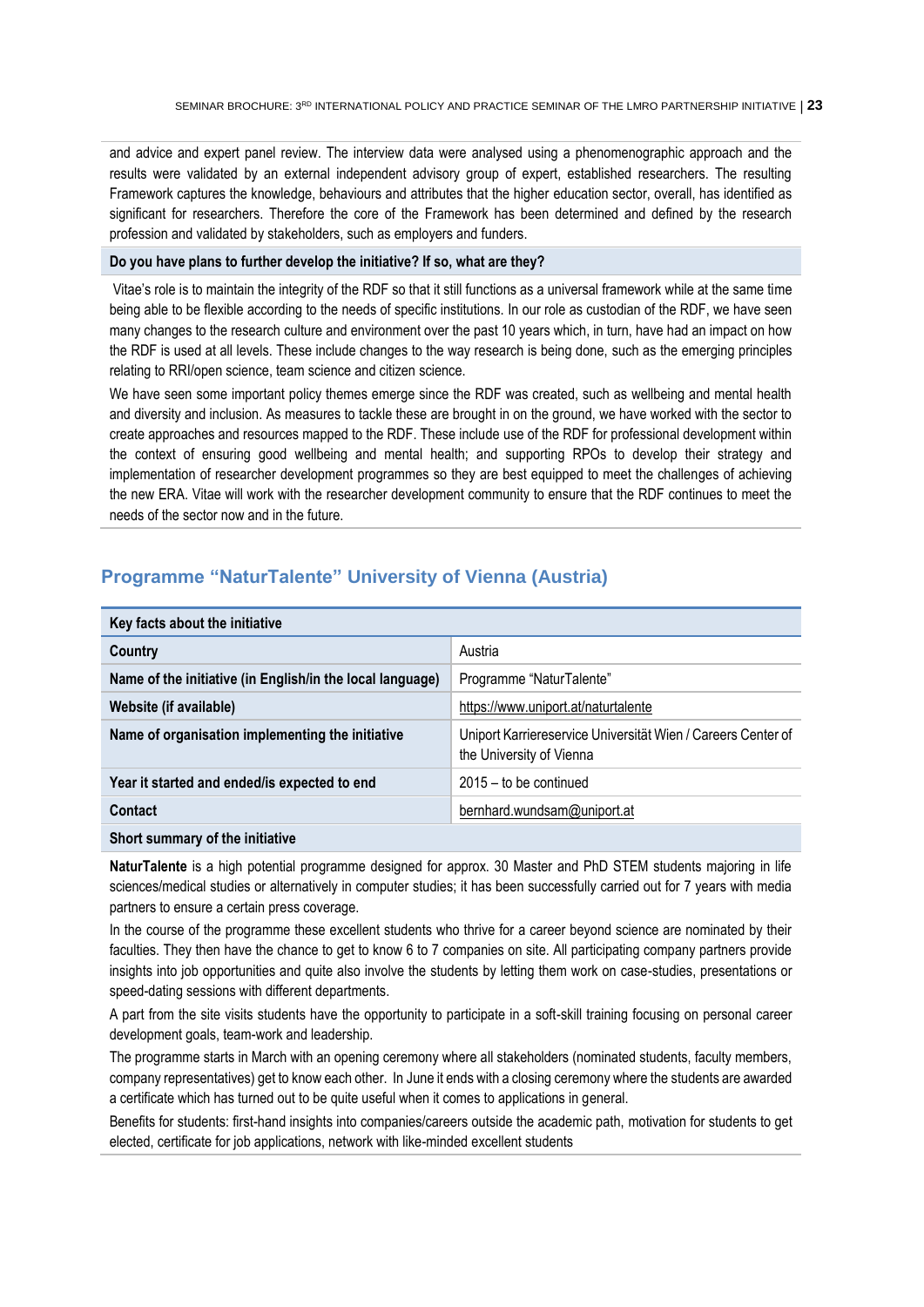Benefits for the university: increase in reputation, networks with companies Benefits for companies: employer branding and recruitment

#### **Why was the initiative launched?**

The main goal in the beginning was to draw the (public) attention to excellent students in life sciences. At the same time especially the pharmaceutical industry and the IT sector expressed a special interest in presenting themselves as potential employers. Gradually the programme has become a well-known and appreciated platform for students who are (also) interested in non-academic careers to use the network and learn more about job opportunites.

#### **What are key achievements?**

NaturTalente has become a sustainable and appreciated career development network both for students and companies.

#### **What do you think were the key success factors?**

As a careers service we know the needs of our students AND of our industry partners (who pay a participation fee of EUR 4,900). It was also quite helpful to win over the ownership of the rectorate and the faculties involved so that students would not apply but where nominated. Finally, the programme is designed to keep time and effort for students, the faculties and companies alike at a low level. That is why a well-structured project management by the careers service is essential. As a result, pa]rticipating seems to be rewarding for all stakeholders.

**What do you think were the barriers?**

To convince stakeholders of the benefits and for companies to invest into a programme they did not know.

### **If you were to start again, what would you do differently?**

**Did national policies/programmes/funding support the initiation/implementation/development of the initiative? If so, how?**

No

#### **Do you have plans to further develop the initiative? If so, what are they?**

<span id="page-23-0"></span>It could be an option to transfer the concept to other fields of study e.g. humanities. For that public funding would be needed.

## **Young Scientists Mentoring for PhD students and post-docs (Austria)**

| Key facts about the initiative                            |                                                                        |  |
|-----------------------------------------------------------|------------------------------------------------------------------------|--|
| Country                                                   | <b>AUSTRIA</b>                                                         |  |
| Name of the initiative (in English/in the local language) | Young Scientists mentoring programme for PhD students<br>and post-docs |  |
| Website (if available)                                    | https://www.aau.at/en/research/young-researchers/                      |  |
| Name of organisation implementing the initiative          | University of Klagenfurt                                               |  |
| Year it started and ended/is expected to end              | 2016                                                                   |  |
| Contact                                                   | doc.service@aau-.at                                                    |  |
| <b>AII</b>                                                |                                                                        |  |

#### **Short summary of the initiative**

Conditions required for taking part in the Young Scientists Mentoring Programme (YSMP) for doctoral students and postdoctoral researchers who are actively pursuing a research project at the University of Klagenfurt are

- an advanced stage of the research project (approx. two years into the project)
- a subject-specific relevance of the research project to the academic profile of the mentor and the host institution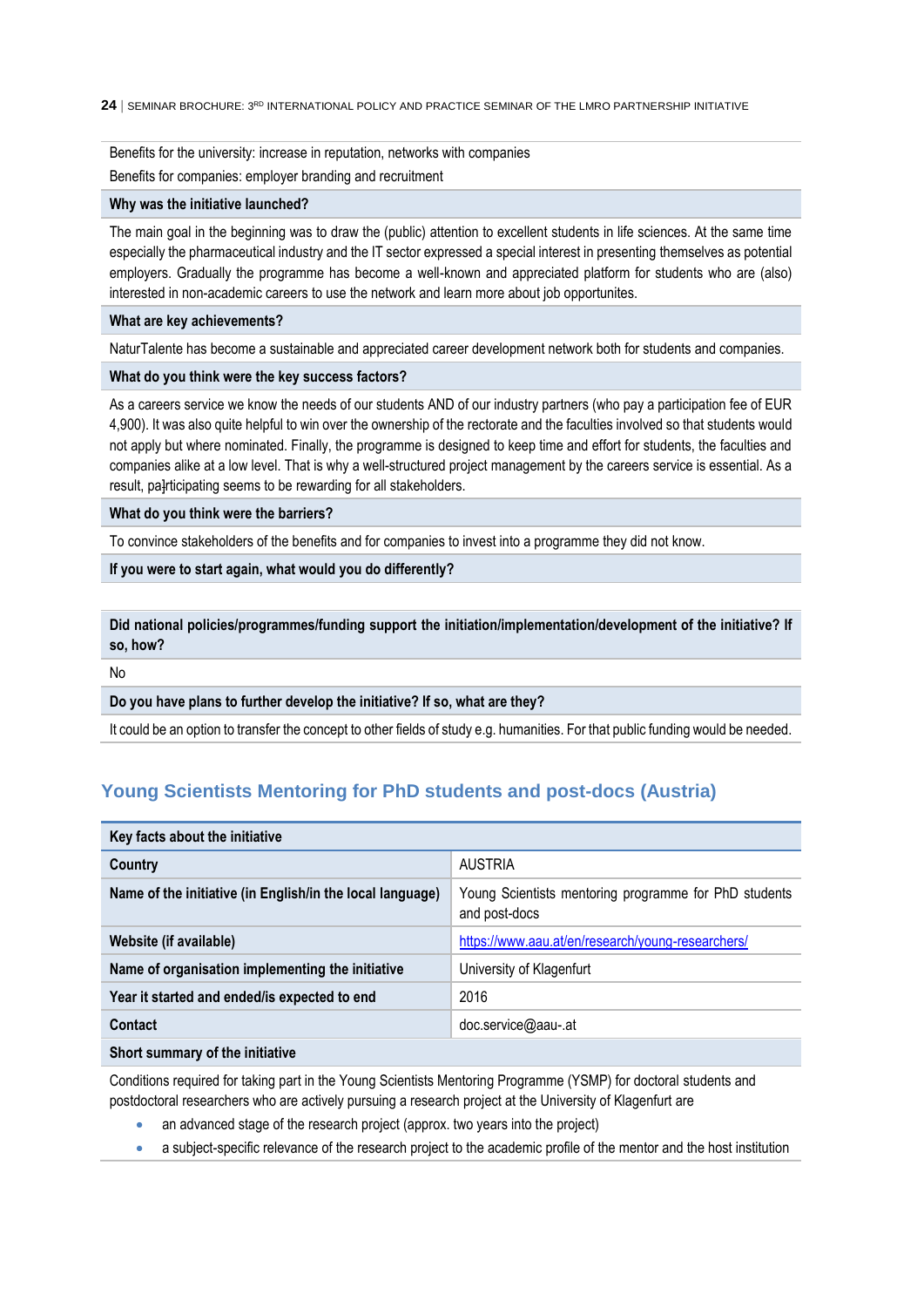- interest in an academic career
- readiness to take an active part in the mentoring partnership

The mentees enter into a mentoring agreement with an internationally recognised scholar from a foreign university (or research institution) for a term of one year. The focus is on providing support with regard to the content of their research project in a stimulating international environment, as well as on personal career development. The transfer of knowledge concerning structures, processes and the rules of the game within the sphere of international science promotes deeper integration into the scientific community and opens up new contacts and cooperation opportunities for mentees. In order to plan and execute concrete projects and take the next steps in their academic career, they can additionally attend career-relevant workshops and coaching sessions. Funding is available for travel, accommodation and coaching expenses up to approx.  $\in$  3,000 (depending on the destination, length of stay, etc.).

After the annual call for applications mentees are selected by the Research Council of the University of Klagenfurt. In the selection, the Research Council gives particular consideration to whether the choice of mentor and host institution is conducive to the suggested research project and personal career development.

The number of participants is limited

#### **Why was the initiative launched?**

The YSMP was launched in respond of needs for international contacts expressed by professors (as doctoral supervisors), doctoral students or more general early stage researchers (including those working on habilitation). But the YSMP does not only support international networking: The mentees also get support in planning and implementing their next career moves due to the exchange with their already well-established mentors or due to coachings (e.g. to improve language skills, presentation techniques).

### **What are key achievements?**

A key achievement is that the programme addresses not only researchers employed at university; the programme is also open to doctoral students not working as research or teaching assistants at the University of Klagenfurt.

Another key achievement is that the programme is already well established throughout all our faculties. An indication of ongoing interest is the fact that even the last two Corona years couldn't stop the mentees and their mentors although research stays abroad as well as visits in Klagenfurt had to be postponed to a large extend into 2022.

From 2016 onwards, 60 mentees were supported by the YSM.

The programme is well-known not least because of an annual kick off meeting*,* a presentation of all mentees, their projects and mentors open to all staff and students at the university.

#### **What do you think were the key success factors?**

**The Institutional enabler**: Since 2016, the Vice-Rector for Research is responsible for all concerns with regards to doctoral studies at the University of Klagenfurt. In this context, the so-called Doc.Service was established to plan and implement new initiatives to support early stage researchers as for example the YSMP.

**Awareness for the internationalization of doctoral education**: At the University of Klagenfurt, a special focus is given on the support of early stage researchers and against this backdrop, on the increasing internationalization of doctoral education. Doctoral students shall be provided with the knowledge, the ability and skills to compete for an international career in academia. International contacts are a key currency of research

**Stakeholders**: Maybe the most important success factor is the personal commitment of doctoral education stakeholders as the Vice-Rector for Research or above all the supervisors as local mentors: They actively and enthusiastically promote early stage researchers by providing their international contacts to get in touch with potential mentors.

#### **What do you think were the barriers?**

-

#### **If you were to start again, what would you do differently?**

In the course of the last call for applications (February 2022) we asked our target group to provide feedback about the draft version of our call. The doctoral students' feedback was that there is a lack of transparency with regards to the selection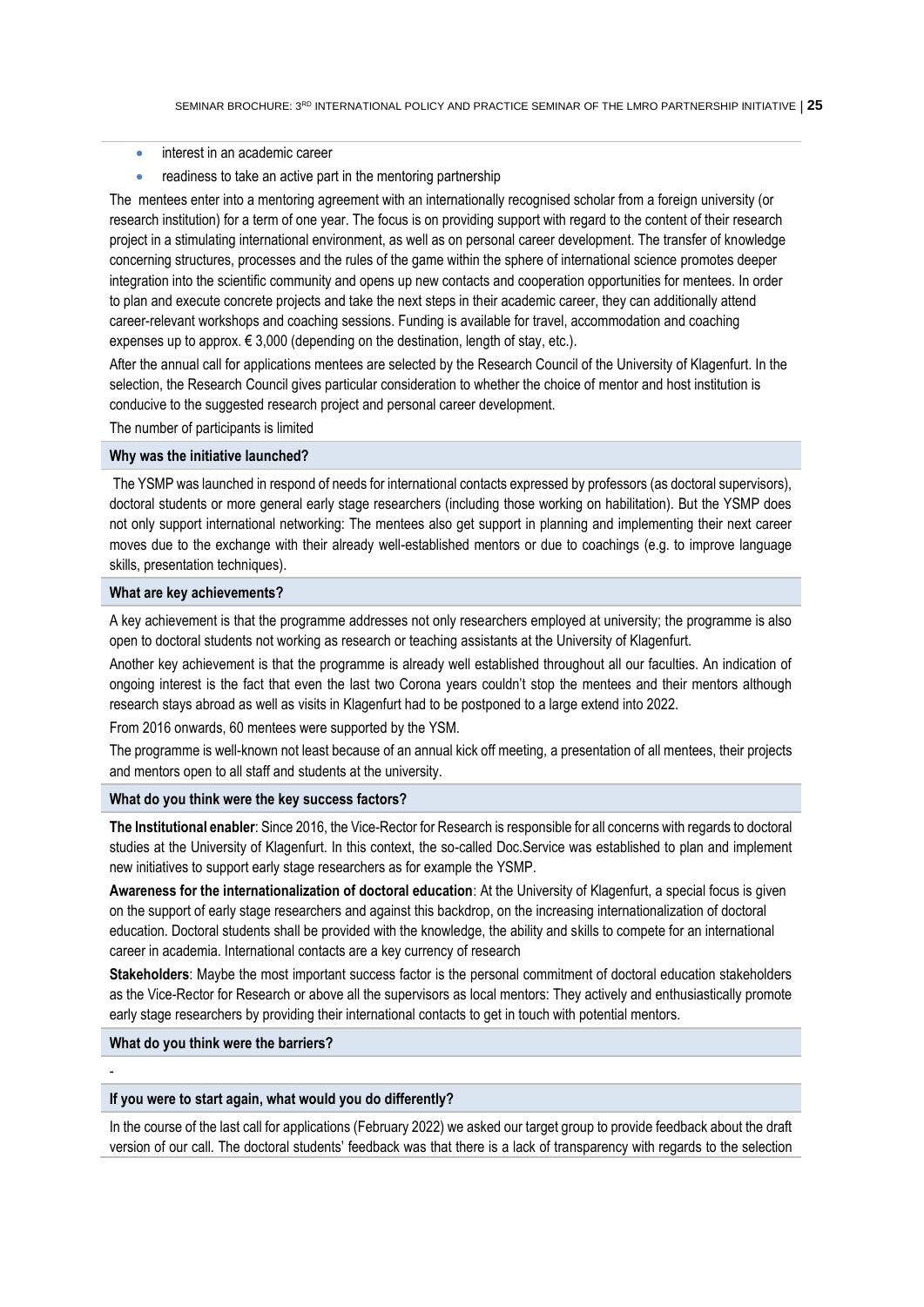requirements: What exactly is considered when the Research Council decides who will get funding and who won't? Now there are supplementary details in our call.

## **Did national policies/programmes/funding support the initiation/implementation/development of the initiative? If so, how?**

#### **Do you have plans to further develop the initiative? If so, what are they?**

-

The initiative is well-established. We will work ambitiously to maintain the status quo by ensuring the visibility of the programme within university further on.

## <span id="page-25-0"></span>**Student and graduate panel monitoring at the WU Vienna (Austria)**

| Key facts about the initiative                            |                                                                                                           |  |
|-----------------------------------------------------------|-----------------------------------------------------------------------------------------------------------|--|
| Country                                                   | Austria                                                                                                   |  |
| Name of the initiative (in English/in the local language) | Student and graduate panel monitoring                                                                     |  |
| Website (if available)                                    | https://www.wu.ac.at/mitarbeitende/infos-fuer-<br>lehrende/projekte-berichte-in-der-lehre/panelmonitoring |  |
| Name of organisation implementing the initiative          | WU Vienna                                                                                                 |  |
| Year it started and ended/is expected to end              | 2012                                                                                                      |  |
| Contact                                                   | Evaluierung@wu.ac.at                                                                                      |  |
| Short summary of the initiative                           |                                                                                                           |  |

This project provides crucial information on the participants over their student lifecycle (e.g. about their educational and social backgrounds, career plans and their financial situation) thus providing educational managers and teaching faculty with important insights about students at WU. All reports are automatically generated with R and Latex. In addition automatically generated specialized reports for each Bachelor/-Master Program are provided (if n>20). Due to the immediacy of the feedback from the students to the university management this monitoring project is the major and most crucial feedback instrument.

The monitoring consists of six annual surveys. Bachelor students answer questionnaires at different stages of studies: at the beginning, middle and at the end of their student lifecycle, and 3-5 years after having finished their studies. Likewise master students answer questionnaires at the beginning of their studies, at the time of their graduation and 3-5 years after having finished their studies. All surveys contain questions about the employment status and future career plans of the students. However, the graduate surveys focusses on one hand on career entry and the search for a job. On the other hand, it deals with the current professional situation of the graduates. Various aspects of the professional activity(ies) are examined in detail (eg. Job satisfaction, income, fields of business activity). This survey is conducted at the bachelor's and master's level, whereby individualized questionnaires were used for master's programs, which were tailored to the needs of the programs. The reports are linked back to the programs, key facts (incl. benchmarks) are integrated into the program director's reports, discussed annually in program director meetings and used as a basis for information in program evaluations at WU. This way, the WU can monitor and enhance the job market integration, professional success of job satisfaction of her students.

#### **Why was the initiative launched?**

This project was launched to learn more about the students (within their) lifecycle (e.g. about their educational and social backgrounds, job situation, career plans and their financial situation during and after their studies) thus providing educational managers and teaching faculty with important insights about students and alumni. Furthermore, specific feedback on their studies regarding satisfaction as well as relevance (e.g. for their job) provides additional information for the development of the educational offering at WU and whether programs achieve their goals.

#### **What are key achievements?**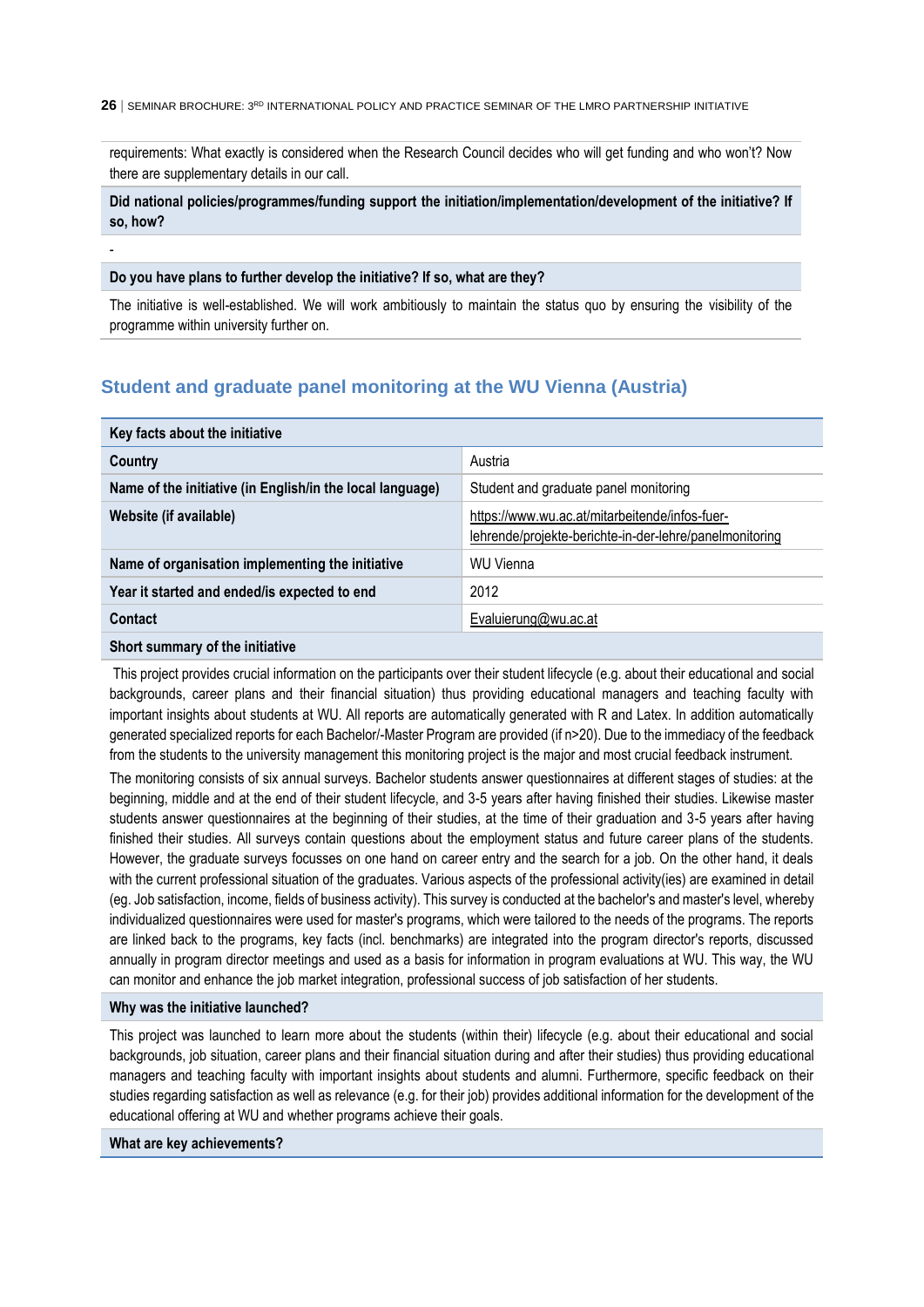- 1. insights into student lifecycle
- 2. data-driven programme development
- 3. supporting transition between university and labour market

#### **What do you think were the key success factors?**

- 1. The instrument can easly be adapted to new developments (flexible item blocks) but also allows for comparisons over the years (fixed item blocks)
- 2. Integration into WU's Online Learning Environment for getting higher response rates
- 3. dynamic reports with R/Latex: automatically generated specialized reports for each Bachelor/-Master Program are provided

#### **What do you think were the barriers?**

- 1. high fixed costs at the beginning especially with regard to time resources
- 2. If the instrument does not change over a certain period of time, the monitoring gets seen as a routine

#### **If you were to start again, what would you do differently?**

Focus on the key success factors

**Did national policies/programmes/funding support the initiation/implementation/development of the initiative? If so, how?**

The student panel monitoring is an internal quality management project with no external funding/support.

**Do you have plans to further develop the initiative? If so, what are they?**

<span id="page-26-0"></span>Strengthening the predictive analytical focus of the instrument (e.g. for predicting student success)

## **Infocursos Portal (Portugal)**

| Key facts about the initiative                                            |                                                          |  |
|---------------------------------------------------------------------------|----------------------------------------------------------|--|
| Country                                                                   | Portugal                                                 |  |
| Name of the initiative (in English/in the local language)                 | Infocursos Portal                                        |  |
|                                                                           |                                                          |  |
|                                                                           | Portal Infocursos                                        |  |
| Website (if available)                                                    | https://infocursos.mec.pt/                               |  |
| Name of organisation implementing the initiative                          | General Directorate for Education and Science Statistics |  |
| Year it started and ended/is expected to end                              | 2014/                                                    |  |
| Contact                                                                   | dgeec@dgeec.mec.pt                                       |  |
| $\mathbf{A}$ . The second contract of the second contract of $\mathbf{A}$ |                                                          |  |

#### **Short summary of the initiative**

The InfoCursos portal [\(http://infocursos.pt\)](http://infocursos.pt/) provides data and statistics on the Higher Vocational Courses (TeSP), 1st cycle Undergraduate Degrees, Integrated Masters and 2nd cycle Masters taught in Portuguese higher education institutions.

#### **Why was the initiative launched?**

The project was born out of the need to show secondary school students statistical information on access to higher education courses.

#### **What are key achievements?**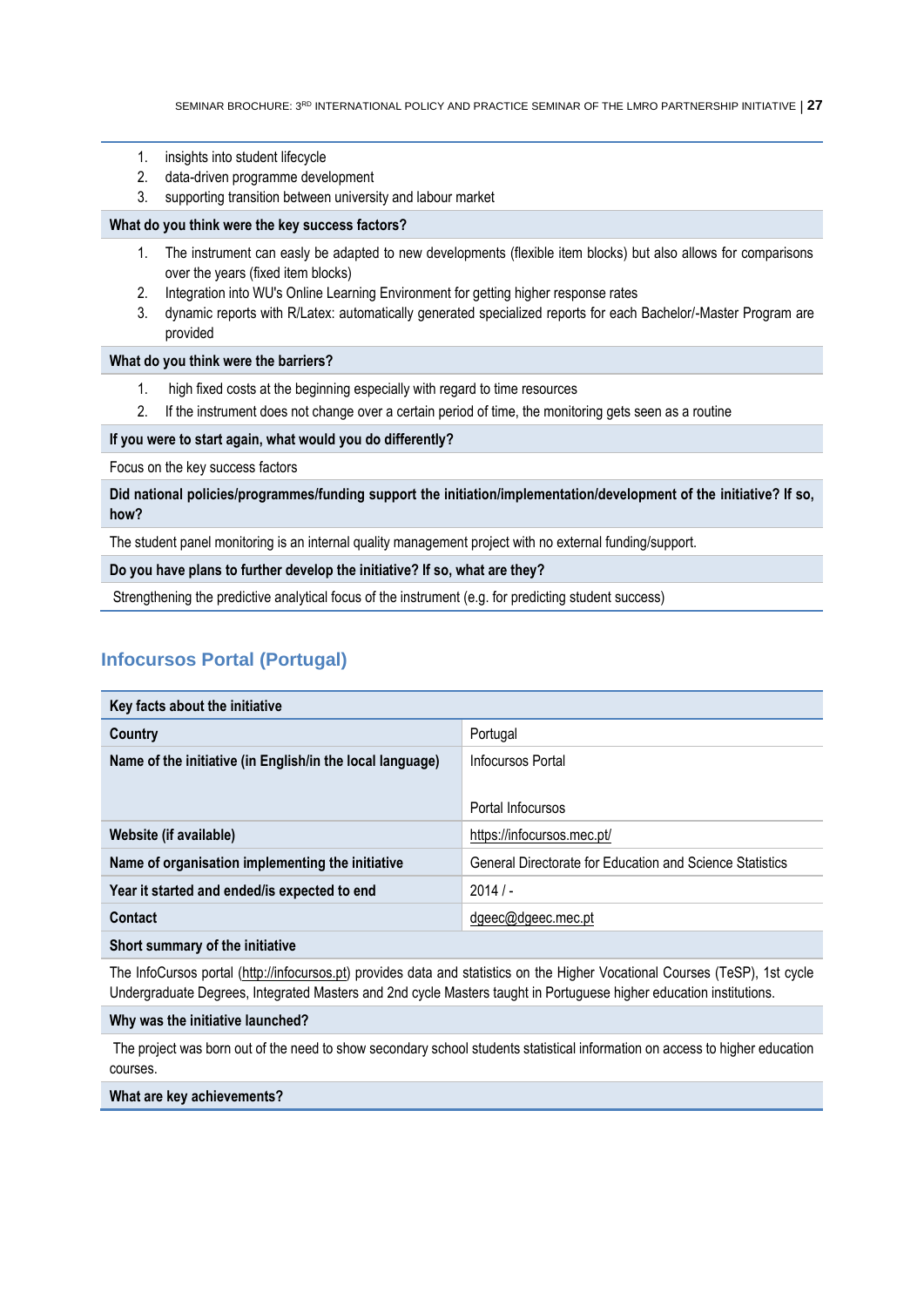The public, particularly parents and students, can find data to enable them to make a more informed choice about courses in higher education. In particular, the percentage of recent course graduates who are registered unemployed, final grades and stability in the course.

#### **What do you think were the key success factors?**

Today, Infocursos is in very high demand when students apply for higher education. On the other hand, higher education institutions advertise some of the results of Infocursos in their marketing programmes.

#### **What do you think were the barriers?**

We had no barriers to the execution of the project. However, we can say that one of the indicators underwent methodological changes. Registered unemployment. Initially, we only counted the value in December of the previous year. Later we began to include the figures for June and December, as there is seasonality in many activities.

#### **If you were to start again, what would you do differently?**

Starting again, we would probably choose another technology to present the graphs. The choice of indicators could be slightly different. For instance, the indicator "Distribution of pupils enrolled by gender" and "Distribution of pupils enrolled by nationality" seem to be the least relevant and could be excluded. Nevertheless, we are very satisfied with the project.

#### **Did national policies/programmes/funding support the initiation/implementation/development of the initiative? If so, how?**

The Resolution of the Assembly of the Republic No. 176/2017, concerning the recommendation that the government adopt measures to combat failure and dropout in higher education, in its point 18, mentions updating the Infocursos portal. <https://dre.pt/dre/detalhe/resolucao-assembleia-republica/176-2017-107797862>

#### **Do you have plans to further develop the initiative? If so, what are they?**

At the moment, we would like to keep the information but adopt newer technology to present the results. We expected to add additional indicators and data to the Portal.

## <span id="page-27-0"></span>**Student Journey Observatory at the University of Aveiro (Portugal)**

| Key facts about the initiative                            |                                     |
|-----------------------------------------------------------|-------------------------------------|
| Country                                                   | Portugal                            |
| Name of the initiative (in English/in the local language) | UAveiro Student Journey Observatory |
| Name of organisation implementing the initiative          | University of Aveiro                |
| Year it started and ended/is expected to end              | 2015/                               |
| <b>Contact</b>                                            | rubenalves@ua.pt                    |
| Short summary of the initiative                           |                                     |

## UAveiro Student Journey Observatory is a tool for monitoring the academic success of UAveiro students, with information updated monthly and made available to institutional managers and programme directors. The Observatory is built around risk indicators related to access to higher education, their financial situation, their engagement in activities and well-being. Semestrally, it also provides data on students' academic performance. Since last year, information has been presented through a set of dashboards using Microsoft Power BI technology.

#### **Why was the initiative launched?**

The Observatory was included in a set of 4 tools integrated in the FICA project (in Portuguese means "stay" and stands for Tools for Dropout Identification and Combat). This project emerged in the context where dropout was a hot topic in the higher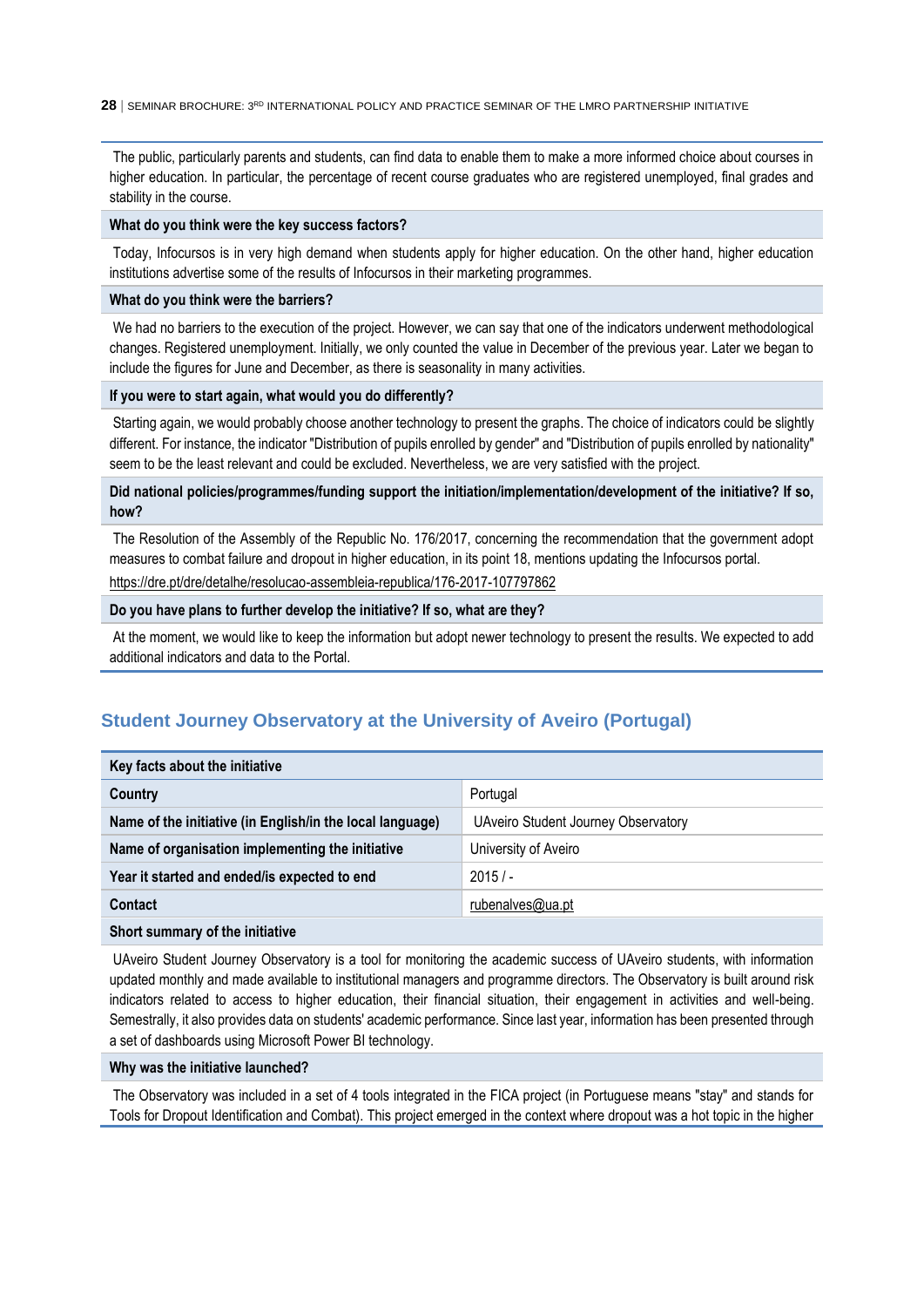education sector, relating to the financial difficulties that Portugal was going through. At that time, the will of institutional leaders, but also the pressure put on by students, gave rise to additional measures to combat dropout and promote success.

#### **What are key achievements?**

The Observatory allows institutional leaders and programme directors to monitor students at risk on a monthly basis, which can trigger some type of preventive action. They can also at the end of each semester analyze the academic performance of students and carry out a wide range of comparative analyses.

#### **What do you think were the key success factors?**

The institutional will, either at the beginning of the process, or more recently in its transformation using Microsoft Power BI technology. Public funding was also essential, as recent modernization benefited from funds for administrative modernization.

#### **What do you think were the barriers?**

#### **If you were to start again, what would you do differently?**

Learning from experience, perhaps we should have added to the diagnostic tool dynamics that promoted more action based on the observed results. As only information is made available to institutional leaders and programme directors, there is a gap between diagnosis and action.

#### **Did national policies/programmes/funding support the initiation/implementation/development of the initiative? If so, how?**

Yes, both at the beginning of the project and in its development, the Observatory had some public funding.

#### **Do you have plans to further develop the initiative? If so, what are they?**

- Intensify the layer Action (and not only diagnosis)
- Add new risk indicators/variables (e.g. study habits)
- Cross-reference the data with other actions to prevent dropout and promote success (leveling courses, levels of teacher participation in the pedagogical development program)
- Cross-reference data with other indicators such as student surveys
- Link student path data with employability data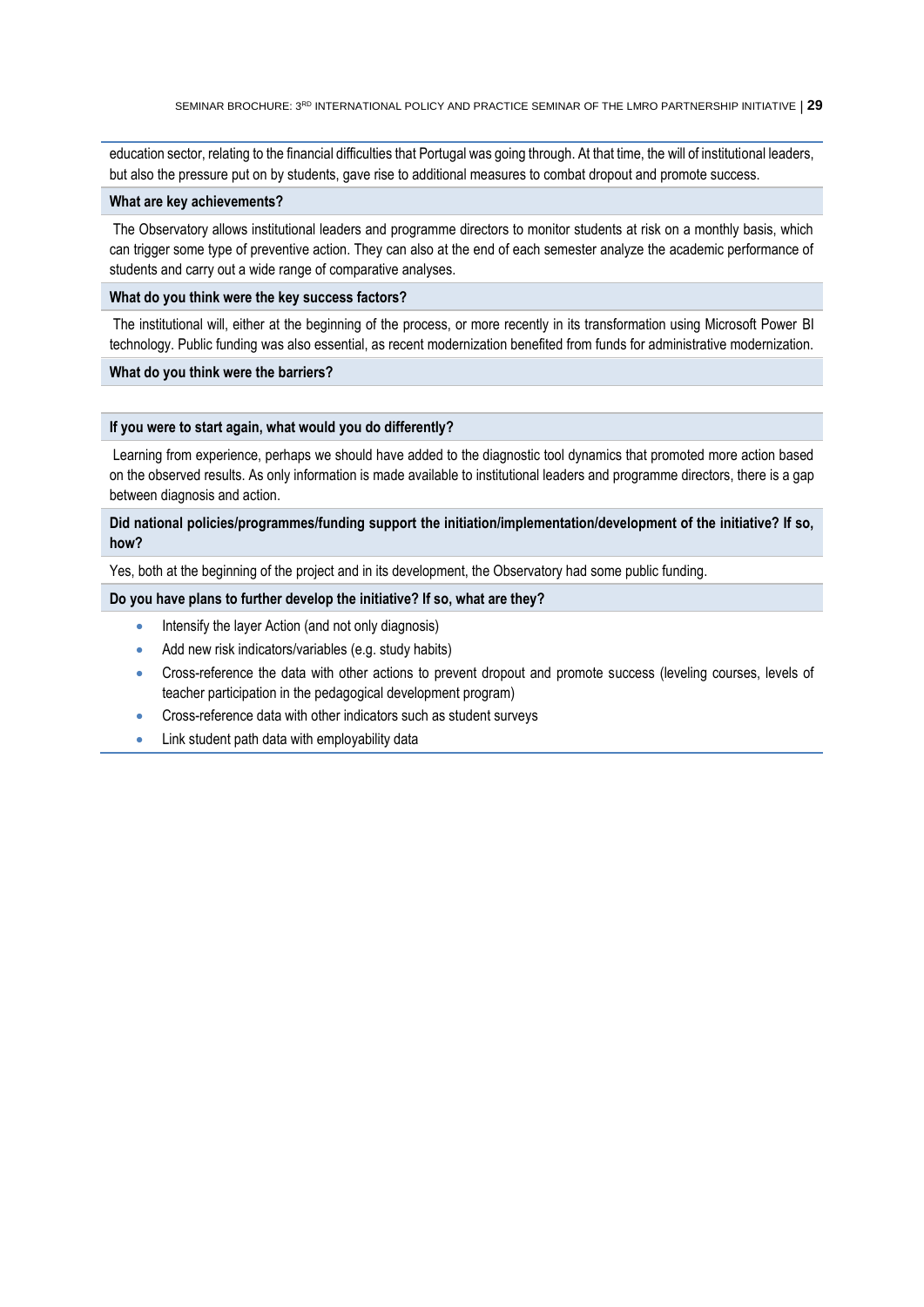## <span id="page-29-0"></span>**Interventions to reduce dropouts from ICT programmes at ELTE (Hungary)**

| Key facts about the initiative                            |                                                                       |
|-----------------------------------------------------------|-----------------------------------------------------------------------|
| Country                                                   | Hungary                                                               |
| Name of the initiative (in English/in the local language) | Intervention to reduce dropouts from ICT programmes at<br><b>ELTE</b> |
| Website (if available)                                    | dtk.elte.hu                                                           |
| Name of organisation implementing the initiative          | <b>Student Support Centre</b>                                         |
| Year it started and ended/is expected to end              | 2016-                                                                 |
| Contact                                                   | takacsrita@inf.elte.hu                                                |
| Short summary of the initiative                           |                                                                       |

#### 1. The initiative was launched with the main goal of reducing student dropout at ELTE's Faculty of Informatics

- 1. The initiative launched the Student Support Center a place for students to turn to when they need help
	- 2. The main functions of the Student Support Center are:
		- 1. Providing individual psychological consultation
		- 2. Providing trainings and workshops
		- 3. Community-building
		- 4. Mandatory training courses both for Bsc and Msc students to improve their soft skills
		- 5. Analyzing data regarding student dropout
			- 1. Suggesting changes to the curriculum based on empirical data

#### **Why was the initiative launched?**

- 1. The initiative was launched with the main goal of decreasing dropout rates at ELTE's Faculty of Informatics
- 2. To provide students support when they need it, to build a more supportive environment

To forge a higher sense of community and identity

#### **What are key achievements?**

- 1. Decreasing drop-out rates by 28% (when compared to 2016)
- 2. Identifying key factors in student attrition based on empirical data
	- 1. A curriculum reform in 2018 based on empirical data, the revision of different subjects and their place in the curriculum
- 3. Mandatory trainings and mentoring for all Bsc and Msc students
- 4. On average, around 50 students per semester have reached out to us seeking individual consultation
- 5. The concept and the work of the Student Support Center has become widely known among students

#### **What do you think were the key success factors?**

- 1. Building a network of mentor teachers
- 2. The selection, training and preparation of senior students to provide help to fellow students
- 3. Using Canvas StudyCoach. This platform provided immense help in following and contacting at-risk students
- 4. Analyzing data from Neptun to provide an empirical background in the curriculum review and revision
- 5. The mandatory mentor classes
- 6. The mandatory soft skill trainings

The creation and facilitation of peer helper groups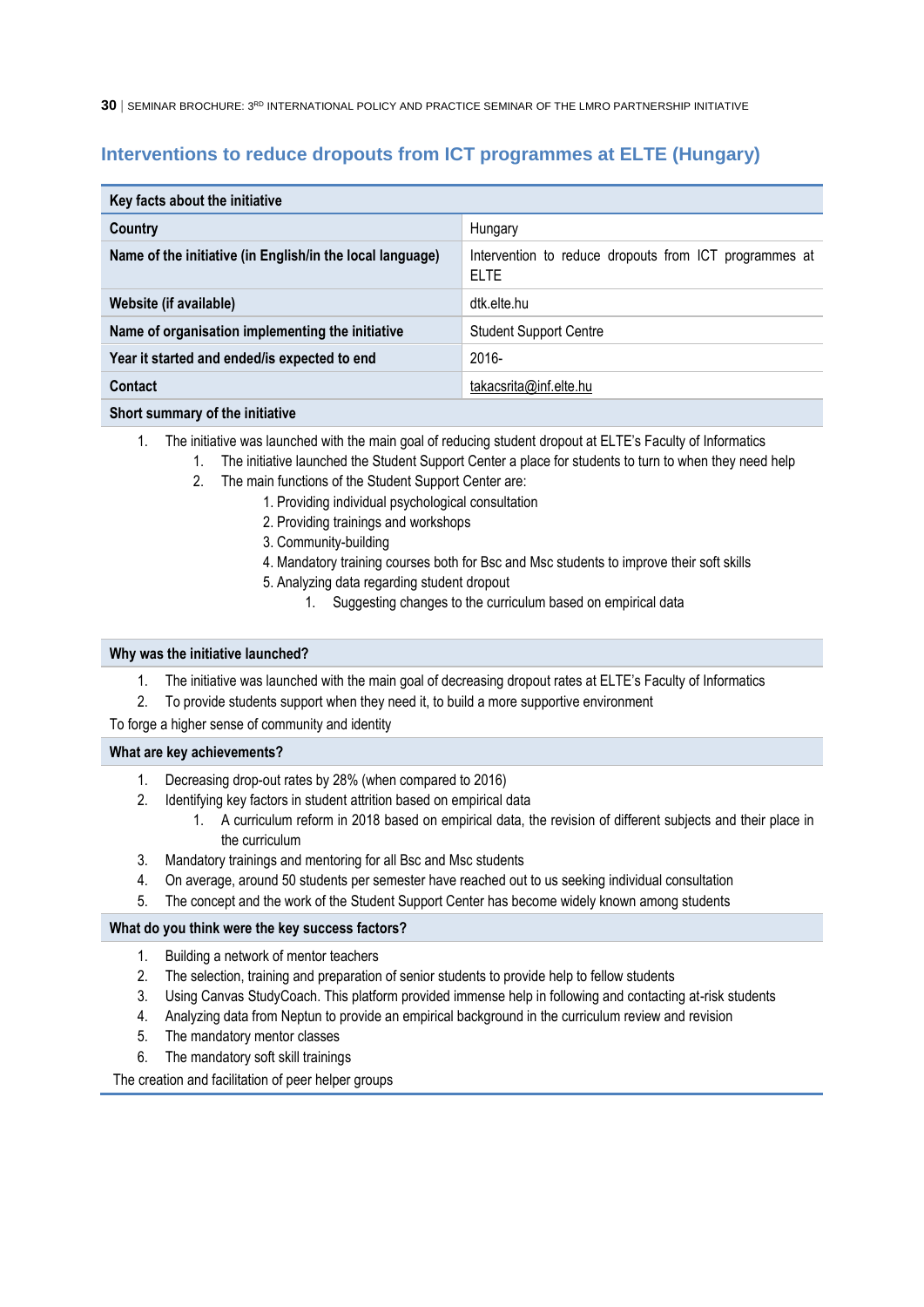#### **What do you think were the barriers?**

As there were no projects like this before us in the country, this is really a groundbreaking initiative and as such, there were a few barriers to overcome as the road we have been through was untraveled before us

#### **If you were to start again, what would you do differently?**

- 1. Nothing
- 2. The goals of the initiative were reached and every mistake that may have been made along the way lead to important revelations
- 3. All important feedbacks were implemented to the betterment of the initiative

**Did national policies/programmes/funding support the initiation/implementation/development of the initiative? If so, how?**

No national policies or programmes supported the initiative. It was built by self-effort

#### **Do you have plans to further develop the initiative? If so, what are they?**

The initiative is constantly being monitored and we try to grab every opportunity to develop it

- 1. The second-semester mentoring project has just launched, which we plan to develop constantly
- 2. The training of demonstrator students is currently being revised

Other than the initial training, from this semester, we provide mid-semester invervision

Which is planned to made compulsory in following semesters

<span id="page-30-0"></span>We are working of making the use of Canvas StudyCoach a more integral part in the mentoring process

## **Mindfulness programme at the University of Algarve (Portugal)**

| Key facts about the initiative                            |                                                          |
|-----------------------------------------------------------|----------------------------------------------------------|
| Country                                                   | Portugal                                                 |
| Name of the initiative (in English/in the local language) | Interculturality and Mindfulness programme (PIM)         |
| Name of organisation implementing the initiative          | University of Algarve (UAlg)                             |
| Year it started and ended/is expected to end              | 2018 – there is no prediction on when it is going to end |
| Contact                                                   | snjesus@ualg.pt; robertochiodelli@yahoo.com.br           |
|                                                           |                                                          |

#### **Short summary of the initiative**

The Interculturality and Mindfulness Program (PIM) was developed with the intention to both promote integrative acculturation as well as utilize the benefits of mindfulness to support psychological well-being among university students. More than 150 university students have concluded this program in the University of Algarve (UAlg).

PIM consists of six weekly sessions lasting two hours each. At the end of each session, through e-mail or whatsapp, participants receive a summary of what has been covered on and an audio file for the indicated guided meditation practice. Between sessions, participants receive a message of encouragement to do the weekly task practices (mindfulness). On average, groups are composed of 8-15 students and 1 or 2 facilitators.

*Interculturality and Mindfulness Program (PIM) overview* 

| Sessions                | Activities                                                                         |
|-------------------------|------------------------------------------------------------------------------------|
| 0) Program Presentation | Welcoming; "Ice-breaker": ball game; Program presentation;<br>Mindfulness practice |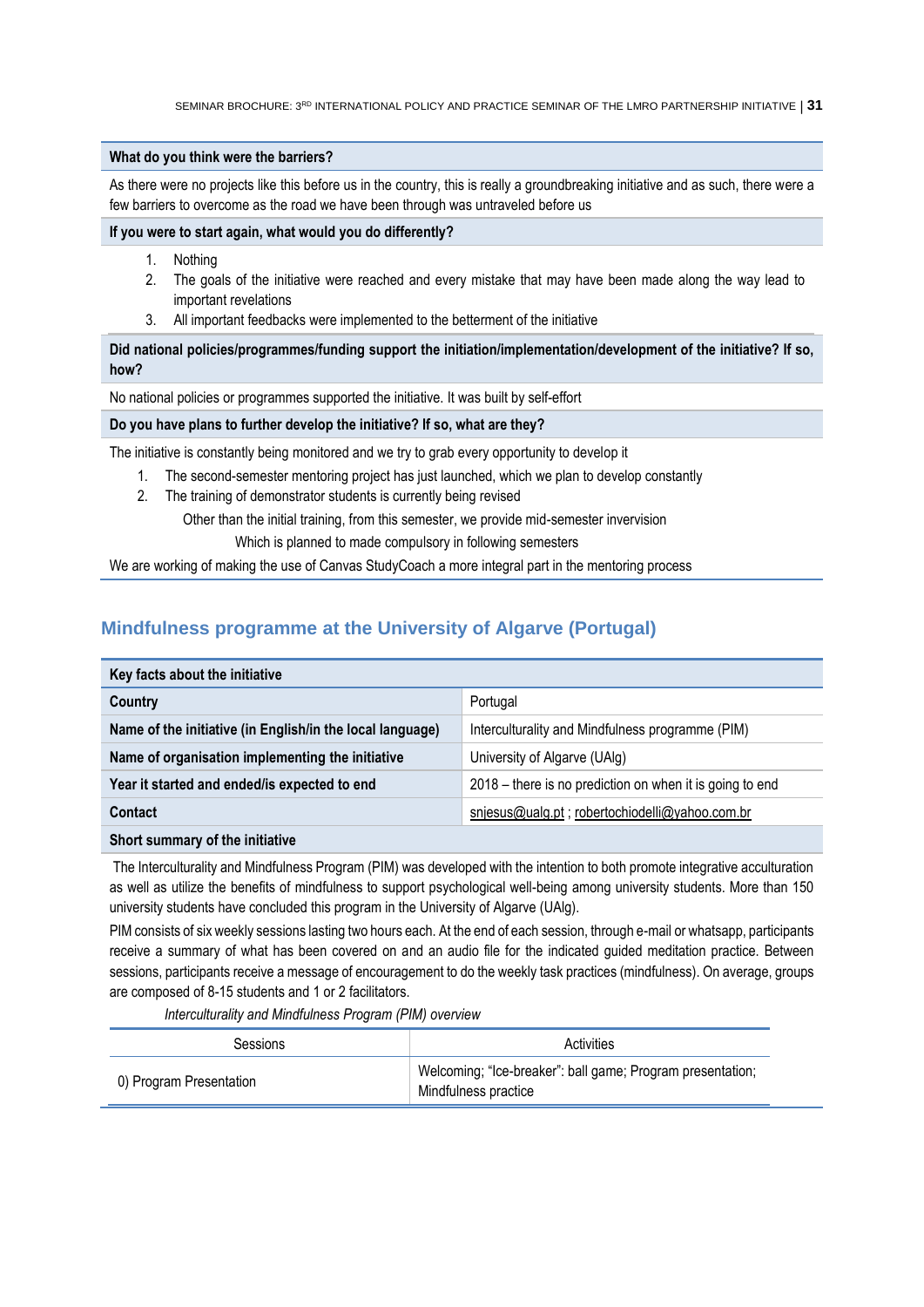| 1) Introduction and group integration                                                 | Facilitators and program Introduction; "Ice-breakers":                                                                                                                               |
|---------------------------------------------------------------------------------------|--------------------------------------------------------------------------------------------------------------------------------------------------------------------------------------|
| "Land in sight: welcome to the University                                             | planning seats and rotatory interviews; "Culture Shock"                                                                                                                              |
| environment!"/ Being present                                                          | activity; Mindfulness presentation and body scan                                                                                                                                     |
| 2) Positive Intercultural Attitude I<br>"Anchorage"/ Mindfulness in the daily routine | "Sharing"; "Warm-up": Rá game; "Ice-breaker": Three<br>sentences activity; Difficulties and strategies to acculturation;<br>Informal Mindfulness meditation: Mindful eating practice |
| 3) Positive Intercultural Attitude II<br>"(Re) Socialization"/ Body and Emotions      | "Sharing"; "Warm-up": Imaginary objects activity; Cultural<br>knowledge: chocolate game; Stages of cultural adaptation;<br>Acceptance; Emotions in the body practice                 |
| 4) Intercultural Communication I                                                      | "Sharing"; "Warm-up": 1, 2, 3 game; Behavioral differences                                                                                                                           |
| "Verbal and nonverbal communication"/Self                                             | in communication; Self-compassion; Walking Mindfully                                                                                                                                 |
| Compassion                                                                            | practice; Loving-Kindness Meditation                                                                                                                                                 |
| 5) Intercultural Communication II                                                     | "Sharing"; Warm-up: "Pim game" and "Hot Potato";                                                                                                                                     |
| "What do we have in common?"/ Observing                                               | "Proverb's game"; Group bubbles; Observing thoughts;                                                                                                                                 |
| thoughts and Gratitude                                                                | Gratitude                                                                                                                                                                            |
| 6) Program Completion                                                                 | "Sharing"; Warm-up: "Weaving Connections activity"; Social                                                                                                                           |
| "Weaving the Support Network"/ Week 6 is the                                          | support network; Rhythmic Breath meditation; "Week 6 is the                                                                                                                          |
| rest of our lives                                                                     | rest of our lives"; Final Celebration                                                                                                                                                |

#### **Why was the initiative launched?**

The university context, in general, has amplified its internationalization system, providing a more multicultural environment. In addition, it has been showing continuous increases in the number of students searching for mental health services, notably due to depression and anxiety. These two phenomena are not necessarily correlated, but certainly challenge academic institutions on how to embrace this reality.

Currently, University of Algarve (UAlg) has the largest rate of international students (23%) in Portugal, ranging from more than 70 nationalities. Moreover, the university has a large percentage of "displaced" students, who are from Portugal but do not come from the city/region in which the university is located.

It is known that mental health issues, if not receiving the necessary attention, besides affecting students' performance, can lead to academic dropout. By 2018, the dropout rate of undergraduate students was 29% in Portugal.

In order to reduce dropout rates and promote academic success, the UAlg Support Office for Pedagogical Innovation promoted the implementation of PIM, which was developed in early 2018 by Roberto Chiodelli and Diana Fernandes Oliveira, both Psychology doctoral students under the supervision of Professor Saúl Neves de Jesus.

#### **What are key achievements?**

Two studies, submitted to scientific journals, were conducted to assess PIM's effects on academic students. Study 1 evaluated three groups [face-to-face ( $n = 70$ ), online ( $n = 44$ ) and control ( $n = 36$ )] at two times (pre and posttest). The face-to-face group demonstrated a positive interaction effect on awareness and life satisfaction, while the online group indicated a favorable interaction effect on impulse. The results showed a significant beneficial impact on stress, emotion regulation, mindfulness, positive solitude, and optimism in both PIM formats (in-person and synchronous online). These findings demonstrate that, compared to the passive control group, both in-person (IG) and online (OG) formats had a positive impact on most variables analyzed. In general, IG and OG were equivalent in terms of their effects.

Study 2 compared the PIM in-person and synchronous online formats in three times (pre, post, and follow-up tests). The main finding pointed to a predominant superiority of the synchronous online intervention over the face-to-face intervention in the effects of the PIM when analyzing the results of the follow-up tests, which took place three months after the intervention. In addition, the variables depression and anxiety, which had not shown representative reductions in the pre-posttest analysis, indicated improvements in the online group. The hypothesis found to explain the positive results of the online format lies in the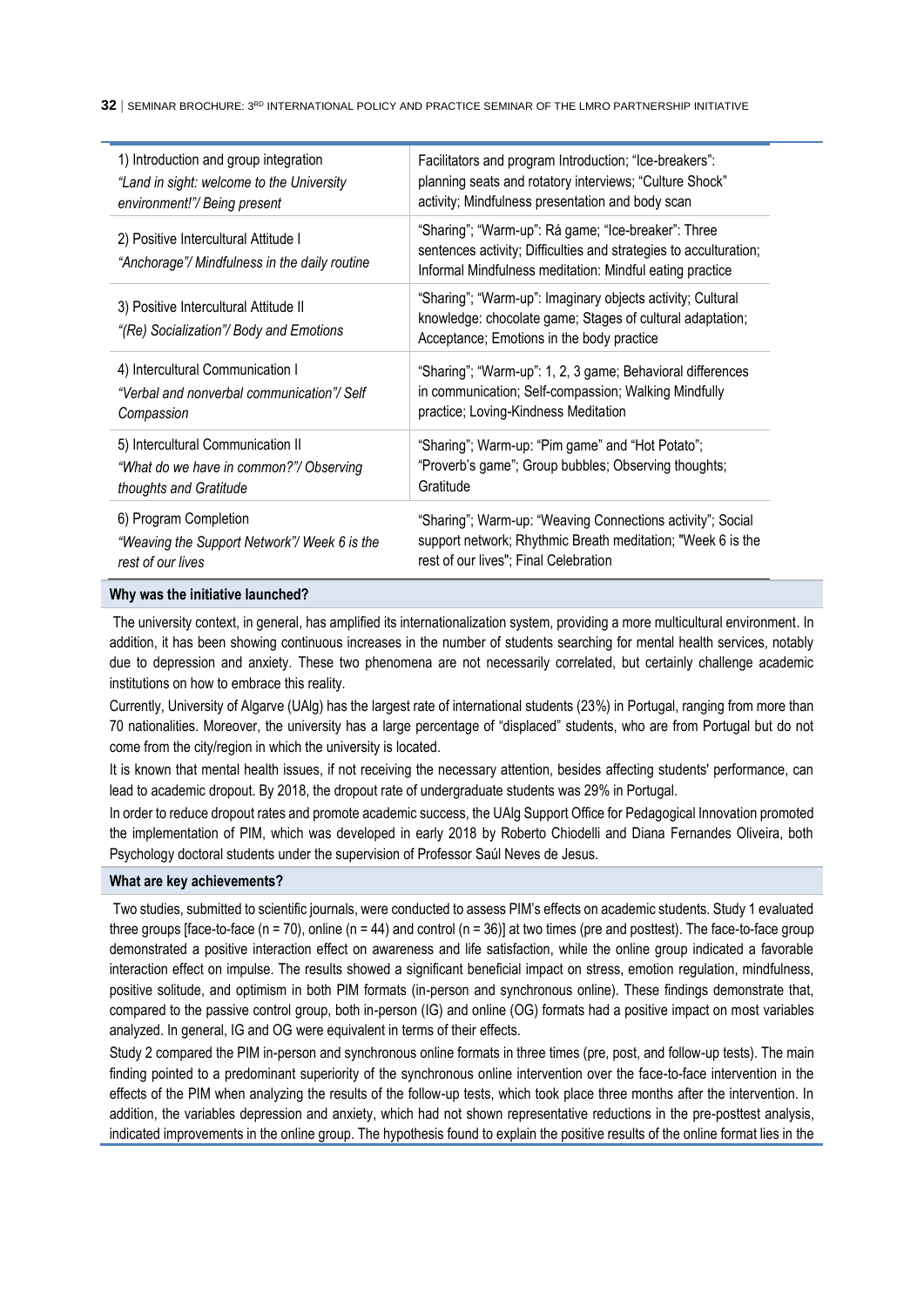fact that participants in the online group develop greater self-efficacy to perform mindfulness tasks at home, since in this format the "dependence" or importance of the group tends to be lower than the face-to-face group.

#### **What do you think were the key success factors?**

The main key success factor was the alignment between the promotion of intercultural competence and mindfulness skills. It attracted students to participate, as well as offered a space for them to learn and express themselves. The fundamental principle of this intervention was to establish a welcoming and trusting atmosphere, precisely to reduce students' acculturative stress and to develop group cohesion. The program offers many practical activities, which elicit the topics to be worked on, generating, afterwards, a group discussion.

Finally, the university support in arranging logistic possibilities to apply the program, as well as supporting PIM's propagation among students was crucial for its success.

#### **What do you think were the barriers?**

As we received the university support in finding adequate rooms and supporting in the promotion of PIM, barriers were very few. In my opinion, having the institution support is crucial when applying a mental health intervention. Then, the second biggest challenge is being able to attract students in order to participate in PIM. As it didn't provide ECTs, we really have to convince them of the intervention importance. So, publicizing is very important and two weeks in advance of the first session, facilitators offer a PIM presentation meeting (Session zero). Eventually, the program has become better known in UAlg, so students adhesion has become a smaller concern.

#### **If you were to start again, what would you do differently?**

I would basically offer a participant's manual to students with description about practices and content, which we already have and is very helpful.

This is an interesting question, because the improvements made during PIM's implementation were due to the fact we had the first experiences. So, it seems like I would start the same way as it led me here. For instance, the initial intention was to offer an adaptation support program to Brazilian students, as they are the most representative foreign university students at UAlg (10%). Consequently, the first three groups were aimed at students of Brazilian nationality and we learned a lot from them. But we noticed the need to "open" the intervention to all nationalities. Then, the first PIM group implemented for students of all nationalities occurred in the first semester of 2019 and 13 groups with this population have been successfully applied ever since. But those first groups were necessary to have an experience with all nationalities.

#### **Did national policies/programmes/funding support the initiation/implementation/development of the initiative? If so, how?**

No, but it would be amazing.

### **Do you have plans to further develop the initiative? If so, what are they?**

The initiative continues in UAlg, and the intention is to replicate PIM in other universities and institutions. A PIM's protocol report article was submitted last year, so future research with the same intervention can be done by other investigators.

#### **Any additional information**

Three studies on PIM have been submitted to scientific journals: (1) "Interculturality and Mindfulness Program: a protocol report of an intervention with university students"; (2) "Effects of the Interculturality and Mindfulness Program (PIM) in university students: a quasi-experimental study"; (3) "Comparison between an in-person and a synchronous online mindfulness-based intervention: a quasi-experimental study".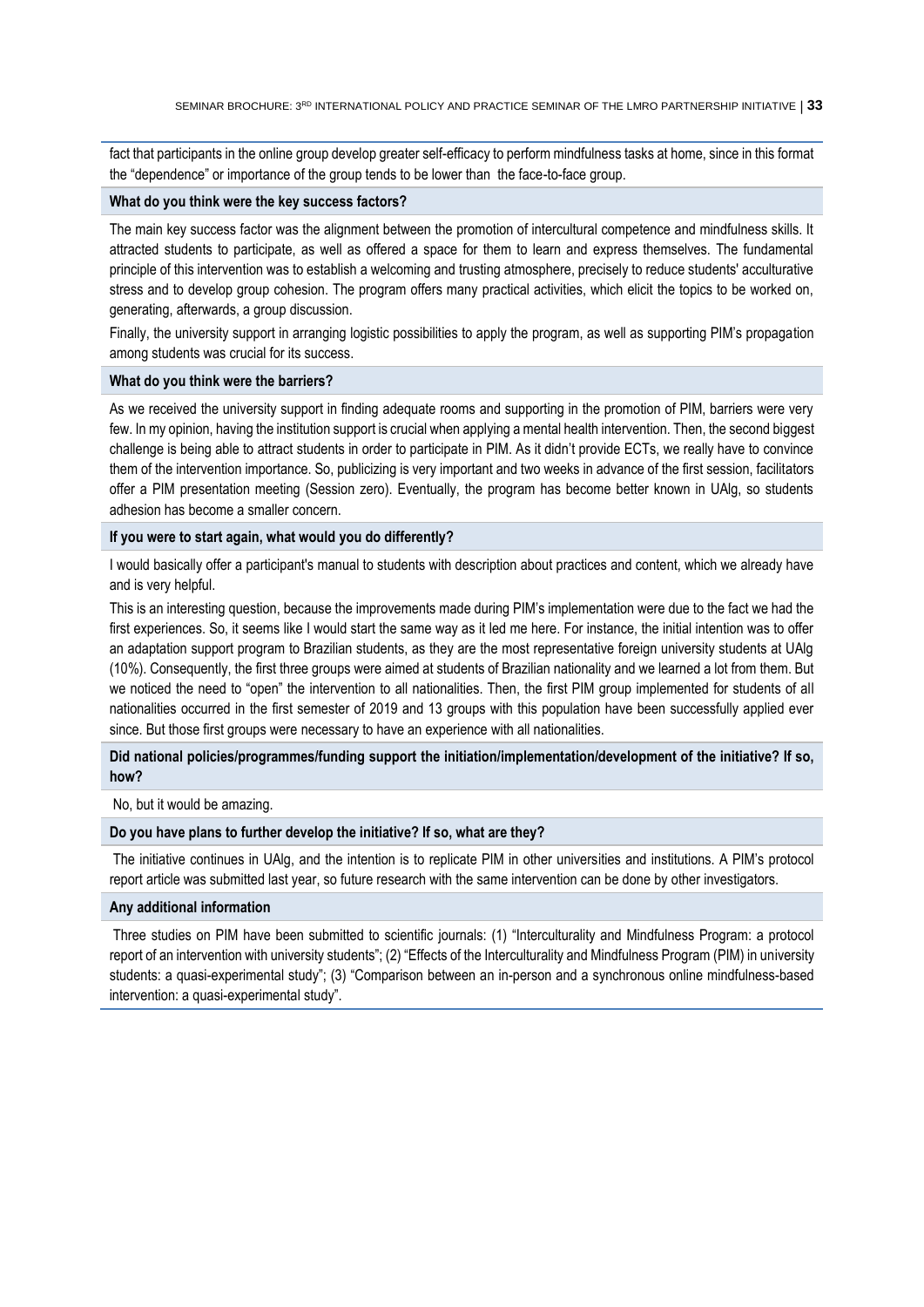## <span id="page-33-0"></span>**Student support journey designed to meet the needs of online learners (Ireland)**

| Key facts about the initiative                            |                                                                                                           |
|-----------------------------------------------------------|-----------------------------------------------------------------------------------------------------------|
| Country                                                   | Ireland                                                                                                   |
| Name of the initiative (in English/in the local language) | Student support journey - Online Learning at IT Sligo                                                     |
| Website (if available)                                    | https://www.itsligo.ie/ and https://www.atu.ie/                                                           |
| Name of organisation implementing the initiative          | Institute of Technology, Sligo (to be part of Atlantic<br>Technological University (ATU) from 1 April 22) |
| Year it started and ended/is expected to end              | Start 2018 End June 2022                                                                                  |
| Contact                                                   | mccormack.jacqueline@itsligo.ie                                                                           |
|                                                           |                                                                                                           |

#### **Short summary of the initiative**

IT Sligo has received funding from the Higher Education Authority 'Innovation and Transformation Fund' in order to undertake two projects related to online/flexible learning. Via one of the projects, Higher Ed4All, we have developed flexible, full-time, online/blended degree programmes for students who would find it too challenging to attend an on-campus course –for a range of reasons such as: caring/family business responsibilities; disability; social communication barrier; cost; or geographical isolation. We are implementing an innovative model of learning in order to better facilitate equality of opportunity and access to higher education across Ireland. The other project (iNOTE) is being carried out in collaboration with GMIT and LYIT and seeks to build digital capability for flexible learning delivery in West/North West region. In that project IT Sligo is specifically leading in the development of student support services for online/flexible learners.

#### **Why was the initiative launched?**

For the HigherEd4All project we recognised that there are barriers to cohorts such as family carers or students with some types of disabilities in being able to undertake a full-time on-campus degree. Instead, their only option is a part-time taken over a long period of time. By offering these full-time mode online degrees we are promoting equality for these students in being able to complete their degrees in the same time frame. We have partnered with Family Carers Ireland and The Disability Federation of Ireland to undertake this project to ensure we are working to address barriers and facilitators for these students in engagement and success. In the iNOTE Project IT Sligo has mapped out the student journey of an online student in their path from prospective student to graduation and implemented a suite of student supports to ensure equivalency to supports provided to on campus students.

#### **What are key achievements?**

Under HigherEd4All Two full-time online degrees have been launched and another is in the pipeline and several student cohorts are currently completing the degrees. In the iNOTE project a wide range of student supports have been implemented along the student journey and are being piloted across IT Sligo and the other ATU partner colleges. Having these support services in place put us in a stronger place when having to pivot our on-campus provision to emergency remote teaching in the COVID-19 emergency – when our "on-campus" students were having to access supports remotely.

#### **What do you think were the key success factors?**

Working in partnership with Family Carers Ireland and The Disability Federation of Ireland in planning the degree programmes on HigherEd4All. In both projects we have parallel research projects assessing the barriers and facilitators to online higher education and the efficacy of digital mental health and well-being supports for higher education students.

#### **What do you think were the barriers?**

A significant barrier has been that full-time online students in Ireland are not deemed eligible to receive financial support (SUSI grant) in the same way that full-time on-campus students are, owing to there being an "attendance" requirement. Currently live, synchronous online attendance is not deemed acceptable for this support. This is discriminatory against these students, who cannot attend campus, and places full time higher education it beyond their, often limited, financial and physical means. We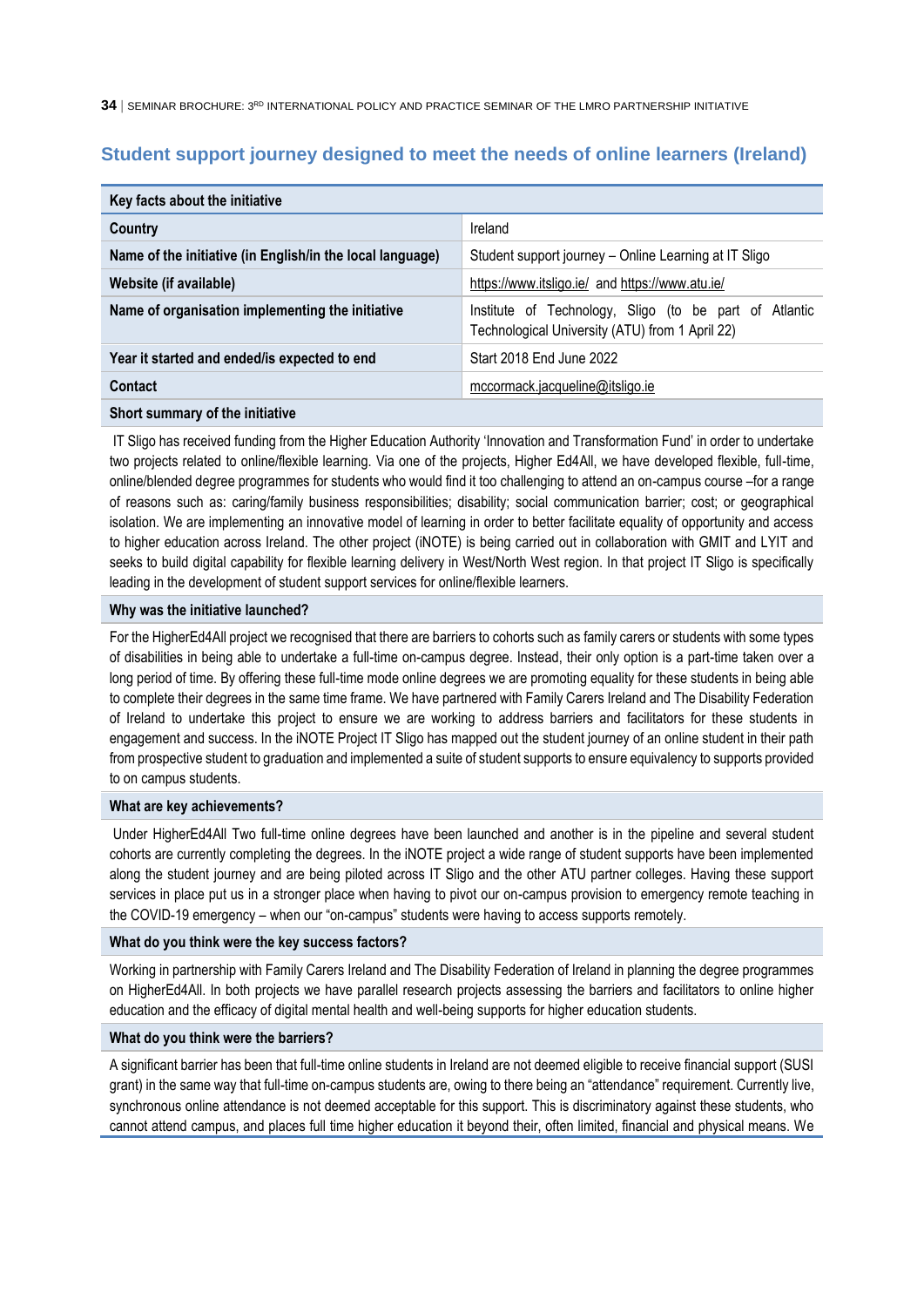have lobbied nationally for this to change and are eagerly awaiting the outcome of the national review. We have also had difficulties related to

#### **If you were to start again, what would you do differently?**

It is unfortunate that we have been unable to resolve the SUSI grant issue but we are hoping this will be resolved in the national review. There is always more that could be done more User Experience testing for our student supports. Also, perhaps could have further considered integration of services for online and on-campus students.

#### **Did national policies/programmes/support the initiation/implementation/development of the initiative? If so, how?**

National policy in Ireland is that full-time online students are not deemed eligible to receive financial support (SUSI grant) in the same way that full-time on-campus students are, owing to there being an "attendance" requirement. Currently live, synchronous online attendance is not deemed acceptable for this support. This is discriminatory against these students, who cannot attend campus, and places it beyond their, often limited, financial means.

#### **Do you have plans to further develop the initiative? If so, what are they?**

If the SUSI grant entitlement issue is resolved (and there is a national review underway) then we would intend to continue our full-time online provision for these under-represented groups. With regards to our supports for online students on their learning journey, we are continually each year enhancing and extending these supports.

## <span id="page-34-0"></span>**Practical training in education studies (Slovenia)**

| Key facts about the initiative                            |                                                                                                                                                                                                             |
|-----------------------------------------------------------|-------------------------------------------------------------------------------------------------------------------------------------------------------------------------------------------------------------|
| Country                                                   | Slovenia                                                                                                                                                                                                    |
| Name of the initiative (in English/in the local language) | Pedagogical practice and practical training at the Faculty of<br>Education at the University of Primorska / Pedagoška<br>praksa in praktično usposabljanje na Pedagoški fakulteti<br>Univerze na Primorskem |
| Website (if available)                                    | www.pef.upr.si                                                                                                                                                                                              |
| Name of organisation implementing the initiative          | University of Primorska Faculty of Education                                                                                                                                                                |
| Year it started and ended/is expected to end              | Started in 2018                                                                                                                                                                                             |
| Contact                                                   | nina.krmac@pef.upr.si                                                                                                                                                                                       |
|                                                           |                                                                                                                                                                                                             |

#### **Short summary of the initiative**

The initiative was launched to improve practical training and pedagogical practice and strengthen the link between the faculty and the schools where students perform their practical training. The emphasis was on strengthening communication and cooperation between the student, coordinator of the pedagogical practice at the faculty, and teacher mentor at the school.

To achieve this goal, several focus groups were conducted, with the help of which the opinions and experience of the principals and teacher mentors were gained. It was especially investigated how those teacher mentors experience cooperation with the faculty and how with the students during the practical training.

Before the beginning of the pedagogical practice and practical training, weekly meetings with students are organized. Within these meetings, students acquire knowledge about various teaching methods, communication, and etiquette. Within pedagogical practice and practical training students acquire general and subject-specific competencies. The students take account of the developmental characteristics, principles, and the factors of effective learning in the planning and implementing classes, develop the ability to apply various strategies for immediately working in different subject areas. The students master the basic principles and procedures of planning, implementation, and evaluation of the learning process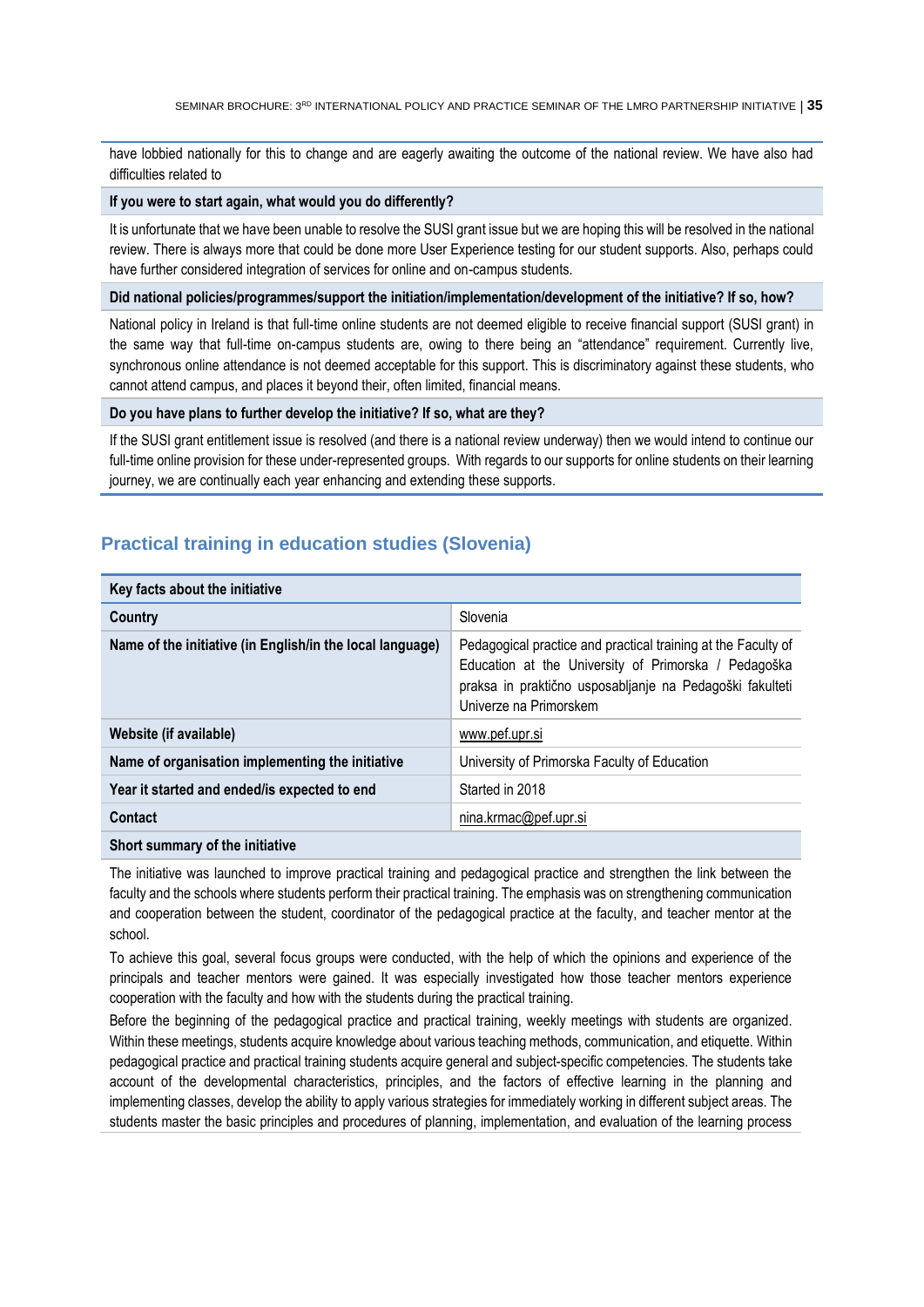in cooperation with the teacher mentor, use a broad variety of learning and teaching methods and strategies that stimulate pupils' mental activities.

The meetings are also organized to help understand students the importance of networking and to help them understand that the environment in which they conduct practical training can represent their potential employer. Through the meetings, the students also learn how to present themselves and how important it is to be constantly involved in activities that were not required within the study obligations.

The initiative strengthens the importance of feedback from both students and mentors in schools and the importance of self-reflection on skills and acquired knowledge.

The initiative thus brings reflective meetings with students and teacher mentors after the practical training. With the desire to continuously improve the cooperation and the course of practical training.

Instructions for the implementation of practical training for students and mentors at schools were upgraded and improved within the initiative. A template for writing a pedagogical practice diary was also designed for students. According to the students, this template brought greater reliability and organization in performing pedagogical practice. Examples of the diary and lesson plans were created for the student, which, according to the students, helped them to increase security and to better understand what is required of them.

Visiting professors are also involved in the initiative. Before practical training at the school or institution starts, they are invited to an interview in front of the students, e.g., teachers who present their career and professional development (the interviewer is usually the coordinator of pedagogical practice at the faculty). At the end of the interview, students can ask various questions, including more specific, administrative, and not so substantive. So, such questions for which they do not receive answers within the study (career advancement, etc.). Foreign professors in the field of communication and those with a lot of experience and interesting careers are also invited to the initiative. Coordinators for pedagogical practice also attended various training related to pedagogical practice and practical training. Participations brought collaborations and have contributed to learning about other practices.

The initiative is presented mainly for the case of the study program Primary School Teaching. The initiative is based on the idea of unifying a similar system of work at the level of the entire faculty.

#### **Why was the initiative launched?**

We started this initiative to raise students' awareness that the annual practical training is not only an obligation that they must complete within the study but an important opportunity for their career and professional development. We wanted them to understand the importance of networking and integration into the environment in which they conduct practical training.

An important factor in the emergence of the initiative were also various meetings with principals and teacher mentors, who highlighted their views and ideas on improving the current course of practical training. They emphasized the responsibility, the way of working, and the importance of communication on the part of students.

#### **What are key achievements?**

The established initiative has strengthened communication and cooperation with schools and institutions. Increased participation has also improved the quality of mentoring in schools and more knowledge acquired by students. Students became more reflective and began to attach more importance to practical training. The goals and obligations of the practical training became clearer for the students with the designed template.

#### **What do you think were the key success factors?**

The most important factors that contributed to the success of the initiative were focus groups with teacher mentors, feedback for students at the end of practical training by the mentors in schools, and reflective meetings with the coordinator and students, which strengthened the importance of professional development and self-knowledge.

#### **What do you think were the barriers?**

COVID-19 has certainly been an obstacle to the implementation of practical training in the last two years. The opportunity to use online platforms made the situation easier, so the implementation of the practice and instructions for students was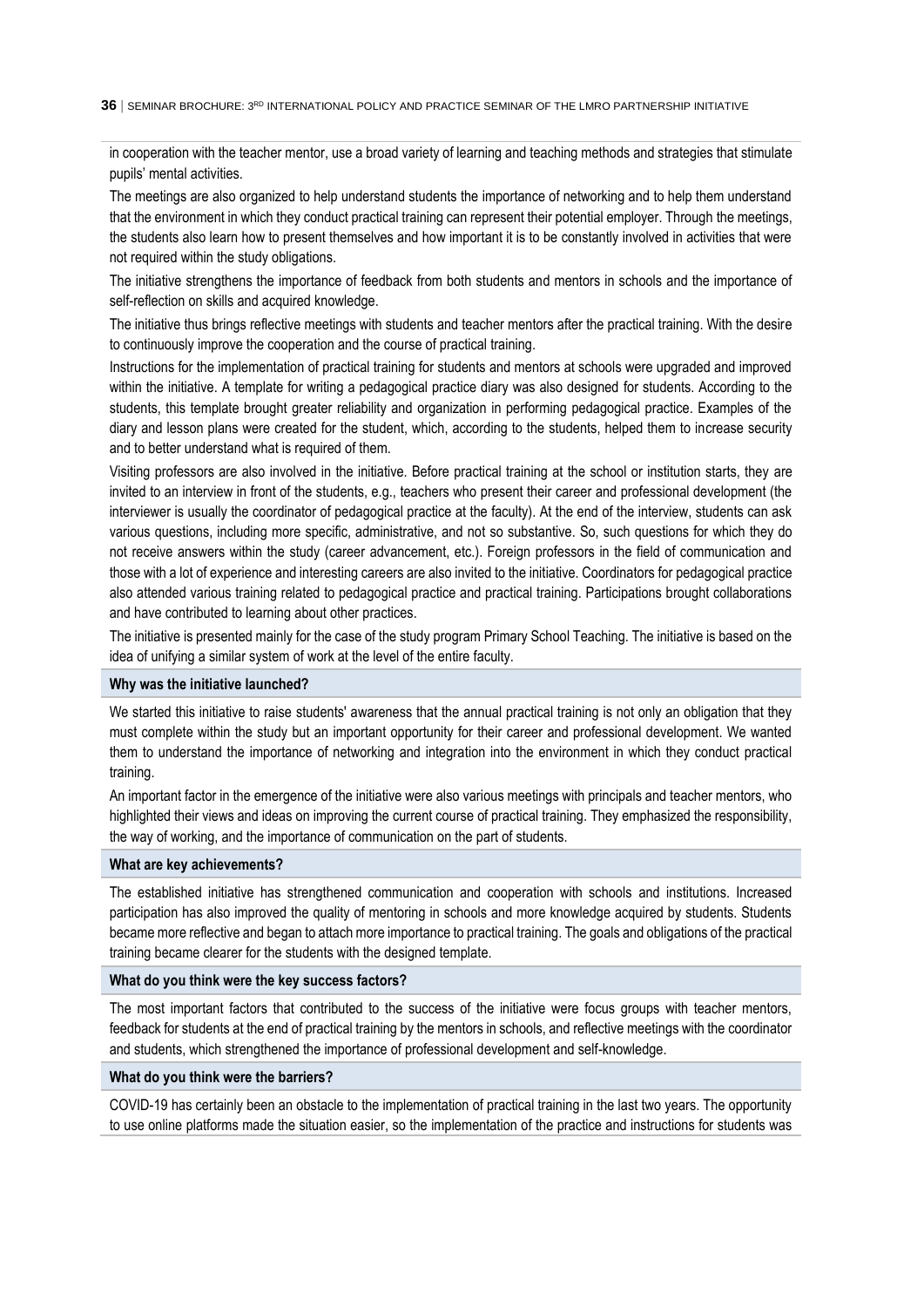partially adapted to the current situation. Certain students conducted the practical training via an online platform because the distance learning.

#### **If you were to start again, what would you do differently?**

No major adaptations of the initiative seem necessary. The idea was well-thought-out and the implementation worked well. Perhaps the only change we see is that the coordinators of all study programs would meet at the beginning. Through a joint meeting, we could share experiences and try to create a common system of practical training with adjustments according to the specifics of each study program.

#### **Did national policies/programmes/funding support the initiation/implementation/development of the initiative? If so, how?**

The initiative was not supported by other stakeholders because it was created only at the faculty level.

#### **Do you have plans to further develop the initiative? If so, what are they?**

Certainly, it is necessary to ensure the implementation of focus groups and reflective meetings with students as well as with mentors at schools and institutions in all study programs as part of practical training. Only the constant sharing of experiences of all stakeholders in practical training and pedagogical practice can lead to quality cooperation and implementation.

## <span id="page-36-0"></span>**OEHA! Digital sustainability and career opportunities of smart phones (Austria)**

| Key facts about the initiative                            |                                                                                                                                                         |
|-----------------------------------------------------------|---------------------------------------------------------------------------------------------------------------------------------------------------------|
| Country                                                   | Austria                                                                                                                                                 |
| Name of the initiative (in English/in the local language) | OHA! How does my mobile phone affect the environment?<br>Free learning materials to support ecologically responsible<br>media use in schools and beyond |
| Website (if available)                                    | https://oeha.phwien.ac.at/                                                                                                                              |
| Name of organisation implementing the initiative          | Pädagogische Hochschule Wien / University College of<br>Teacher Education Vienna                                                                        |
| Year it started and ended/is expected to end              | 2019 - 2021                                                                                                                                             |
| Contact                                                   | martin.sankofi@phwien.ac.at                                                                                                                             |
|                                                           |                                                                                                                                                         |

#### **Short summary of the initiative**

Why is using the internet bad for our climate? What is inside my smartphone? Under what conditions are the individual parts produced? Discussing and finding answers to questions like these is the main concern of the project ÖHA!. ÖHA! stands for "ecologically responsible media use" and offers free learning and teaching materials including worksheets, videos, quizzes and Augmented Reality (AR).

These materials are available for free on the project website, in an app for IOS and Android as well as in print.

The projects aims to make children and teenagers aware of what the lifecycle of a smartphone has to do with climate change and what impact the development, production, use and disposal of a phone can have on our environment.

**Keywords:** Global Education, digitization, ecology, sustainable media use and media literacy

#### **Why was the initiative launched?**

Following a call by the Innovation Foundation for Education (Innovationsstiftung für Bildung) ÖHA! was initiated by the Centre for Learning Technology and Innovation (ZLI) of the University College of Teacher Education Vienna (PH Wien). The project ran between 09/01/2019 and 01/31/2021.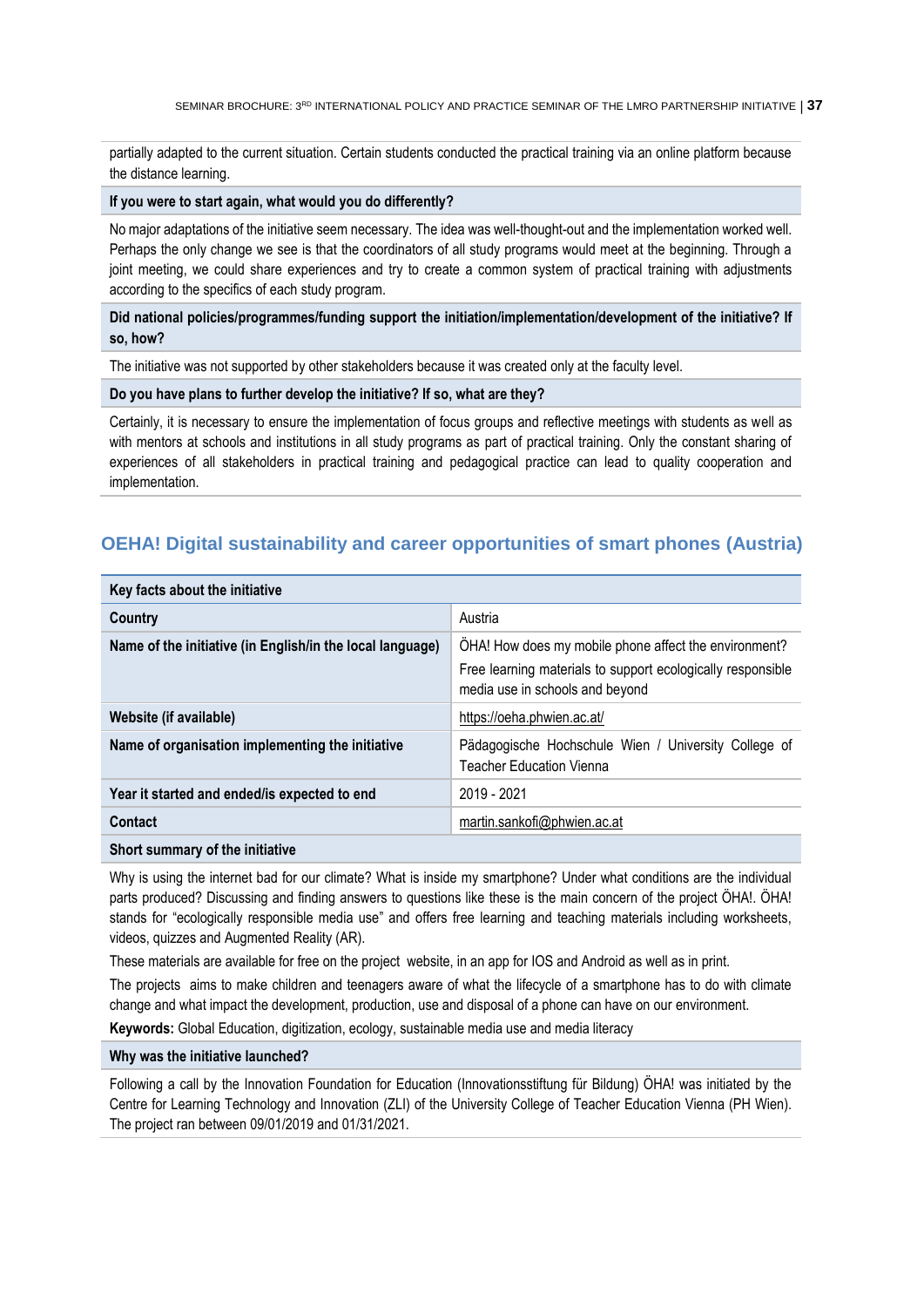A research team consisting of academics and teachers decided to tackle the issues of digitalization, sustainability and learning, mainly because they were interested in a state-of-the-art issue that could combine learning and saving the planet. Combining the topics of digitalization and sustainability was a key element of the project. The project aims at creating an awareness of what the lifecycle of a smartphone has to do with the environment and climate change and what impact a smartphone can have. We also wanted to stay close to their everyday reality.

Furthermore, digital sustainability is embedded in the Austrian curriculum for Basic IT Education (Digitale Grundbildung) and in the framework of digital competences. Sustainability has not been tackled much in learning materials and thus the team wanted to fill that gap by creating attractive and innovative learning materials FROM students FOR students. ÖHA! aimed to make the topics mentioned above accessible and understandable for younger age groups, especially for children at primary and secondary level. The ÖHA! learning resources are supposed to open young people's eyes and minds and consequently bring about greater justice, equity and human rights.

The FFG call furthermore asked to incorporate a Citizen Science approach, a form of collaborative and simultaneous learning, in the project. This was also something the PH Wien team had never done before. Within the Citizen Science approach learners, teachers and interested parties are directly involved in the development of teaching and learning materials. Thus, materials from students for students could be created and a dialogue between science, school and society could be established, which allowed the know-how and needs of the users to flow directly into the development of the materials.

One other consideration of the project was the fact that girls have been underrepresented in STEM courses and technology professions for years. Therefore this project aimed to encourage them and arise their interest in these fields of study and employment by means of a topic that is close to their reality.

#### **What are key achievements?**

- Production of state-of-the-art learning materials from students for students and teachers
- Collaboration of various institutions
- Wide discussion about a globally important issue from various angles

### **What do you think were the key success factors?**

- Cooperation with schools and teachers: Through a year-long cooperation with two classes (one primary school level, one secondary school level) it was possible to create learning materials from students for students (e.g. short videos, presentations and worksheets). In this way, a way of cooperation could be established (as required in the Citizen Science approach), in which the ideas as well as needs of the "prosumers" (producers and consumers alike) could flow directly into the development of the materials.
- Cooperation with organizations beyond the school context: The cooperation with various organizations was extremely fruitful. One of these organizations was a museum especially aimed at children, another organization was Socius, a non-governmental organization that recycles electronic devices and makes them available to people with lower incomes. A third organization was Amlogy, a start-up company that makes worksheets come to life through augmented reality.

#### **What do you think were the barriers?**

The project team had initially planned to involve a wider public in the project. Due to COVID this was not possible (the planned exhibition had to be cancelled and citizen science approach had to be downsized)

#### **If you were to start again, what would you do differently?**

As mentioned initially, the project should also enable learning which is not limited to the classroom but can be transferred into various contexts and inspire learners to take an active, participatory and critical role.

Due to the outbreak of the Corona pandemic, the Citizen Science approach was difficult to realize on all levels. It was difficult to organize face-to-face meetings on a greater scale and so the initial idea to create a pop-up exhibition and make it available to the public had to be cancelled altogether. This also meant that the PH Wien team could not work together with the renowned Zoom children's museum in Vienna.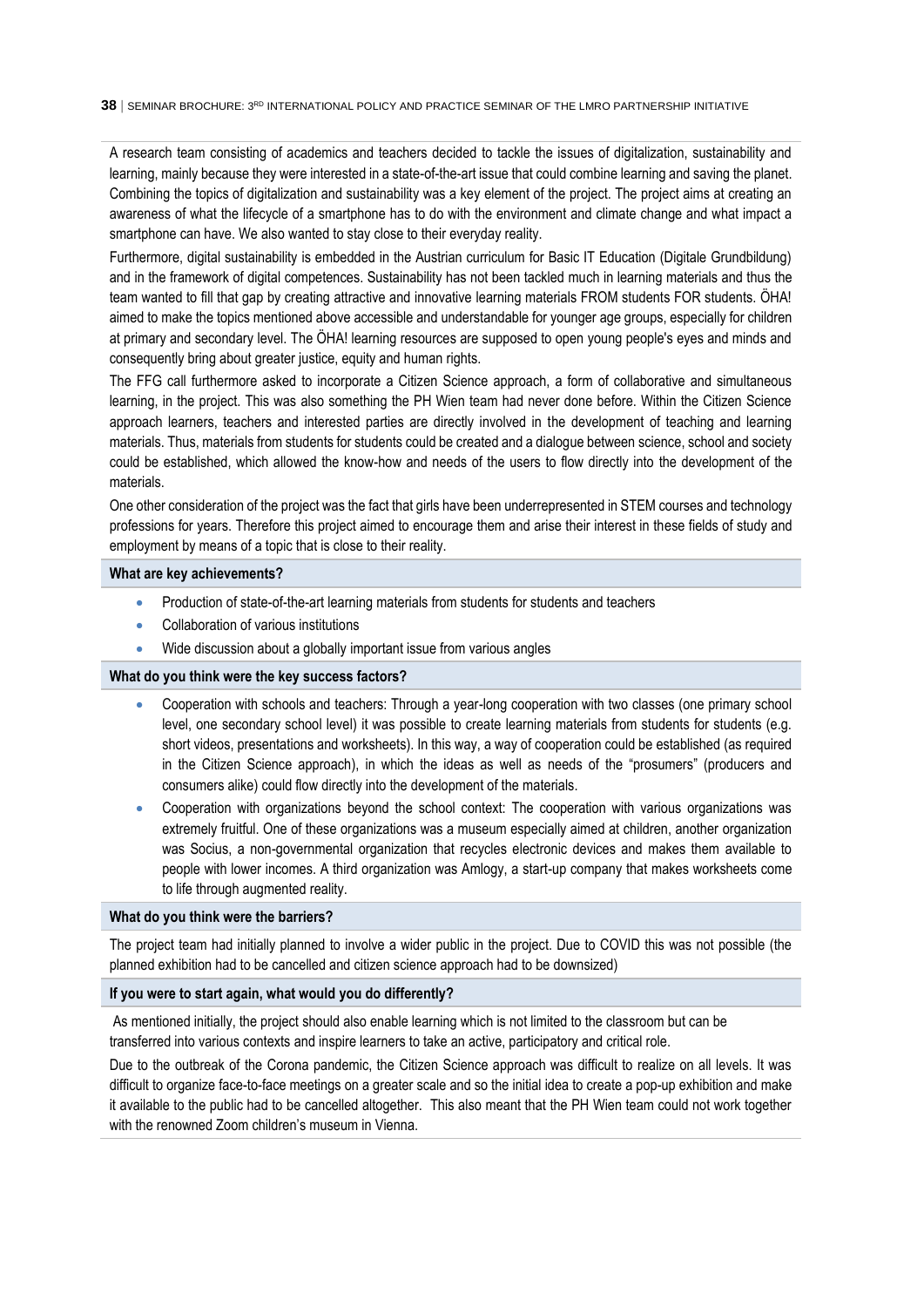However, some smaller scale citizen science activities could be carried out: i.e. an open discussion on sustainability: what can the individual do to create a digital future that enhances our lives sociologically and ecologically? This was interesting but was really held on a small scale and was an online event

Apart from that, we had calls and initiatives to publicly use and assess our materials within the process of creating the materials. This was also difficult to realize during the pandemic.

#### **Did national policies/programmes/funding support the initiation/implementation/development of the initiative? If so, how?**

The project, which ran between 09/01/2019 and 01/31/2021, was partially funded by the Innovation Foundation for Education (Innovationsstiftung für Bildung).

#### **Do you have plans to further develop the initiative? If so, what are they?**

Continuous dissemination through papers and teacher training; materials are available for purchase and free download on the project website https://oeha.phwien.ac.at/.

#### **Any additional information**

<span id="page-38-0"></span>**Student work (Slovenia)**

Digital sustainability is embedded in the Austrian curriculum for Digital Basic Education (Digitale Grundbildung) and in the framework of www.digikomp.at. It is therefore particularly important to introduce children and young people to this topic as early as possible.

Links

- OEHA! Website: https://oeha.phwien.ac.at/
- OEHA! video on vimeo: https://vimeo.com/515444359
- OEHA app (App Store): t1p.de/oeha-app-apple
- OEHA app (Google Play Store): t1p.de/oeha-app

| Key facts about the initiative                            |                                                                                            |
|-----------------------------------------------------------|--------------------------------------------------------------------------------------------|
| Country                                                   | Slovenia                                                                                   |
| Name of the initiative (in English/in the local language) | Student work and Register of Student Work/Študentsko<br>delo in Evidenca študentskega dela |
| Website (if available)                                    | https://www.e-di.si                                                                        |
| Name of organisation implementing the initiative          | Študentska organizacija Slovenije (Slovenian Students'<br>Union)                           |
| Year it started and ended/is expected to end              | 2018-                                                                                      |
| Contact                                                   | marko.rupercic@studentska-org.si                                                           |
| Short summary of the initiative                           |                                                                                            |

Student work (temporary or occasional work of students and high school students) is flexible type of work, accessible only to students and high school students in Slovenia. It is provided by student work agencies (currently 16 private employment agencies, specialized for student work), has set minimal hourly wage (in line with minimum wage for full-time employment) and thus enables students to gain extra income and work experiences during education. About two-thirds of students and high school students conduct student work each year, on average between 2 and 3 months per year. Student work represents about 3 % of the whole Slovenian labour market. Students can perform different student jobs- from help in administration, bar service to professional work connected to their field of studies such as help in accounting services, computer programming, project work, etc. However, regardless of the type of work students perform, they can obtain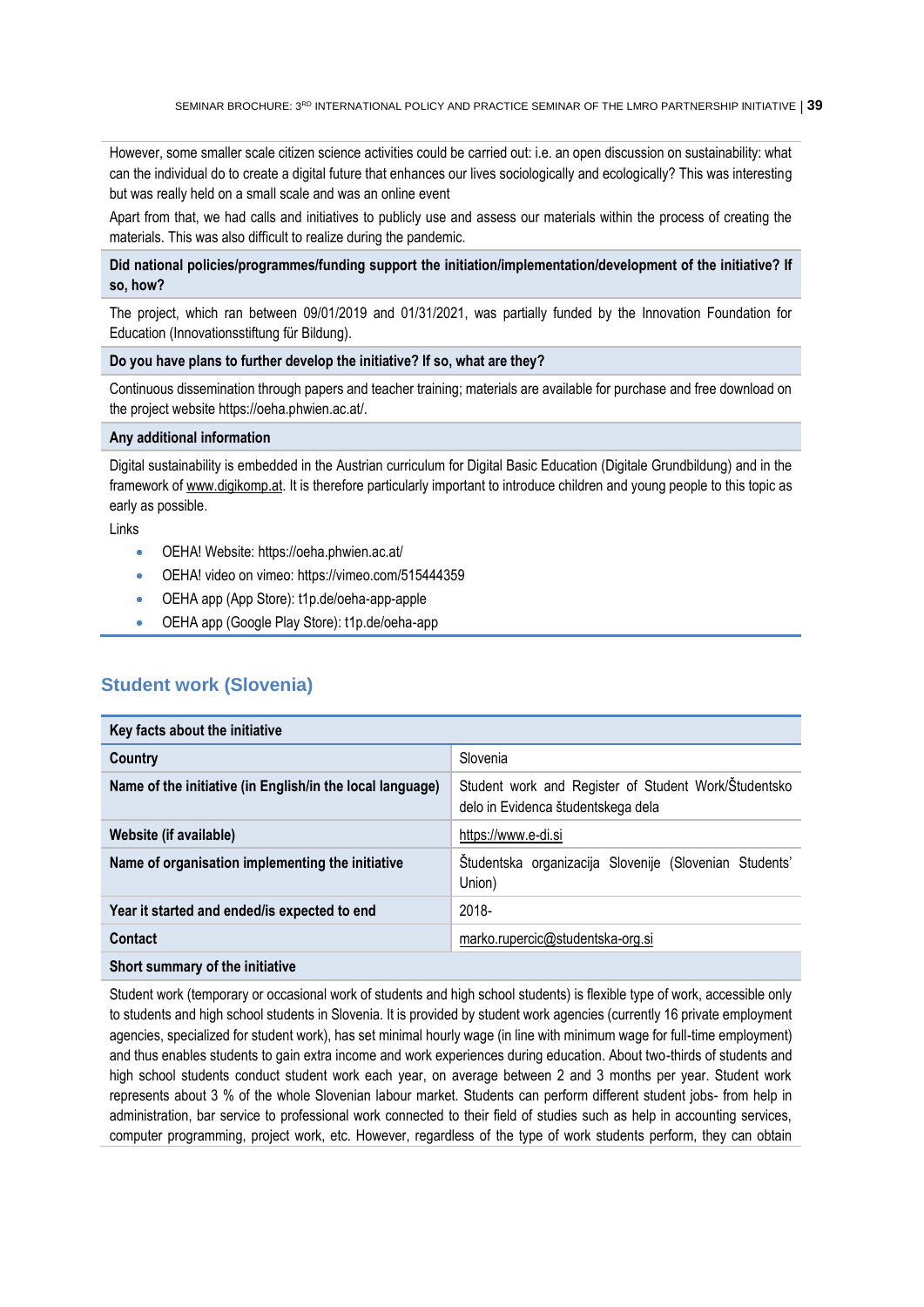valuable skills and competencies that help them later in life. Research (Ministry of Labour, Family, Social Affairs and Equal Opportunities, 2014) shows that 64.6 % of the students who performed student work during schooling were after finishing school employed at one of the companies where they worked as students.

Register od student work is implemented as information database into which all student work agencies are obliged to send information of student work, done in previous month. For students, it works as an online platform, where student work is documented and allows for students to add acquired competences and prepare and download official confirmation of gained relevant work experiences.

#### **Why was the initiative launched?**

Student work gives an opportunity to earn additional income to cover study and other related costs, while providing valuable work experiences. As a type of work it was gradually developed into today's form since the 1960's. Register of student work is initiative, launched in 2017 with the aim to provide a tool for lifelong career orientation for youth; provide information on previous work experiences for Employment Service of Slovenia; give statistical information on student work market for Ministry of Work; give a tool for inspection surveillance to Labour Inspectorate.

#### **What are key achievements?**

With register of student work: implementation itself: integration of ISCO classification and ESCO competences into formerly unclassified student work; having detailed information on the type and quantity of conducted student work, giving valuable data for making informed decisions.

#### **What do you think were the key success factors?**

Considering student work, the need for flexible type of work for students and high school students, which enables smooth entering into labour market during the time of education. For register of student work it was the meeting of needs of students to be able to gain credible documentation of acquired work experiences and needs of state institutions to gain more control over student work market.

#### **What do you think were the barriers?**

For register the largest barrier before implementation was to present the need of students for such platform; after the start of the project the challenge was to synchronize needs of different stakeholders (government and other public entities with private companies- student work agencies).

#### **If you were to start again, what would you do differently?**

Hardly anything. Different issues needed to be addressed and solved in order for the project to be successfully implemented.

#### **Did national policies/programmes/support the initiation/implementation/development of the initiative? If so, how?**

Yes, Student work is legislatively regulated in a way, which enables student work as flexible type of work, combining education and work easily. Register of student work was enacted with Labour Market Regulation Act in 2017, giving Slovenian Students Union public mandate for running it. Supported also by EU Youth Strategy 2010-2018, National Programme for Youth 2013-2022, EU initiative Youth Guarantee, and partnership agreement between Slovenia and European Commission, the project was financially supported with ESF funds.

#### **Do you have plans to further develop the initiative? If so, what are they?**

There are plans to develop register in a way to include other information on competences, graduates have acquired during studies, for example volunteer work and competences gained with formal or non-formal education.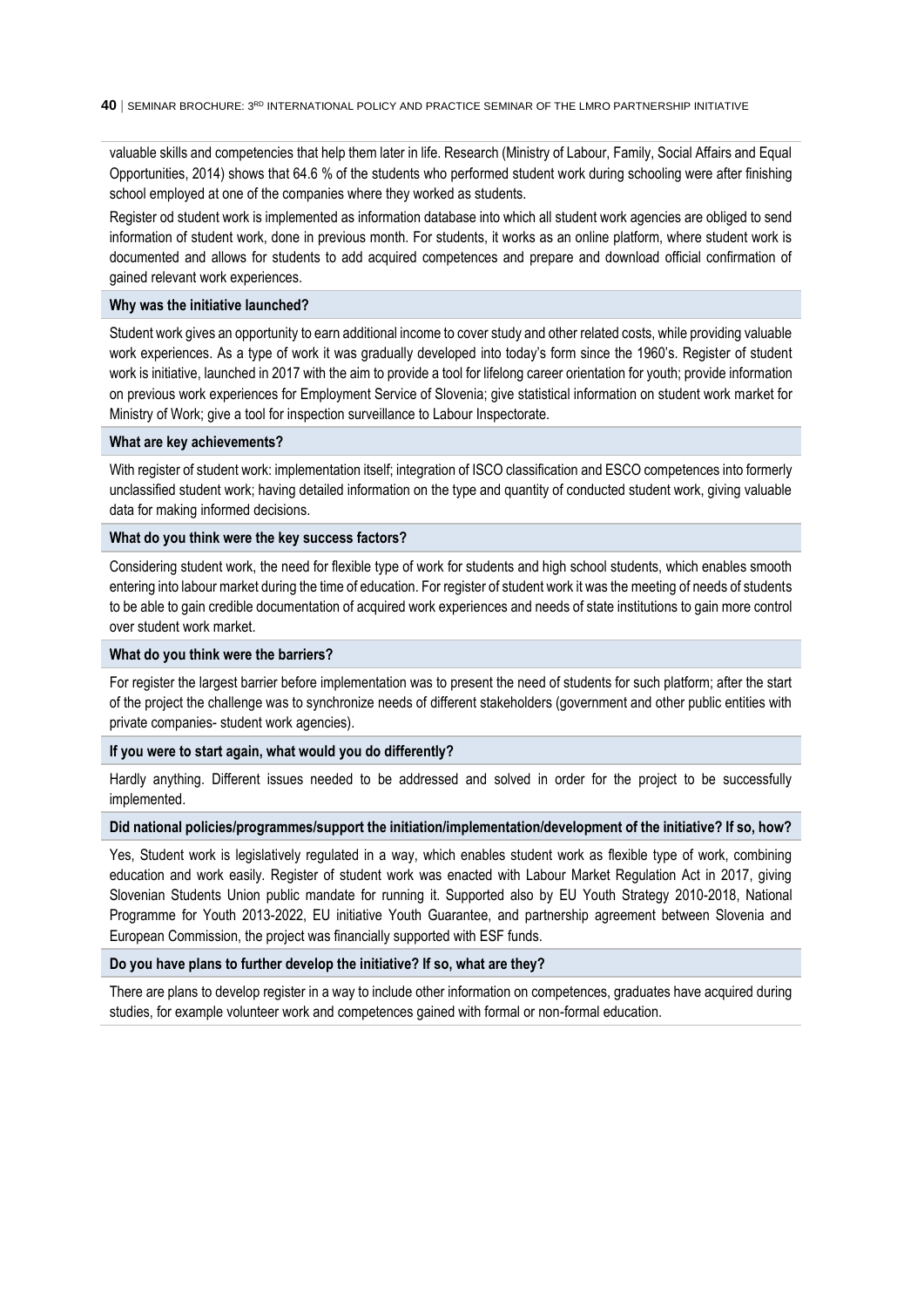## <span id="page-40-0"></span>**Young Expert System (Hungary)**

| Key facts about the initiative                            |                                                 |
|-----------------------------------------------------------|-------------------------------------------------|
| Country                                                   | Hungary                                         |
| Name of the initiative (in English/in the local language) | Young Expert System / Fiatal Szakértői Rendszer |
| Website (if available)                                    | https://hunexpert.hu/                           |
| Name of organisation implementing the initiative          | Hunexpert                                       |
| Year it started and ended/is expected to end              | 2019                                            |
| <b>Contact</b>                                            | Info@hunexpert.hu                               |
|                                                           |                                                 |

#### **Short summary of the initiative**

The Young Expert System is a database through which we reach researchers, experts and talents in various fields, who can support companies with their special knowledge through their work in the given field, for example, by preparing research, studies, extracts and decision-making materials. In this way, we can effectively incorporate the missing knowledge into the operation of companies through the help of the System. We have established close cooperation with the National Association of Doctoral Students in Hungary various universities and professional colleges, thus ensuring that we can reach as many researchers and doctoral students as possible who are willing to undertake expert work. In this way, young experts can gain valuable work experience and use their knowledge. Project work carried out through System can be cross-border, it does not involve a longer commitment, so young researchers can carry out their tasks from anywhere, anytime in alignment with their studies. As a member of the System, they can join professional and scientific activities of companies, receive information about events and tenders related to scientific life in the region, which provides a good opportunity to stay in touch with fellow researchers across the region.

#### **Why was the initiative launched?**

The Young Expert System was established in order to provide young researchers and experts with valuable experience by giving them the opportunity to support the activities of a given company professionally and scientifically.

#### **What are key achievements?**

We currently reach more than 700 people through the Expert System. Since 2019, we have completed 57 successful projects and engaged more than 60 experts in different research areas. Our projects have included the following research areas:

- Artificial intelligence (AI)
- Digital education
- Digital equality of opportunity
- e-Finance solutions
- Self-driving and connected vehicles in Hungary

Contributed proposals:

- Moór Gyula jurisprudence tender
- Digital Security Policy Scientific Research tender
- The digitalization context of the data economy tender
- The digitization aspect of administrative law tender

#### **What do you think were the key success factors?**

HUNEXPERT not only connects the experts and the companies, but also takes care of the implementation of the research projects, including the entire administration and communication, so that the experts only have to deal with the professional implementation, while the client can receive the finished work, even in a proofread and publishable form.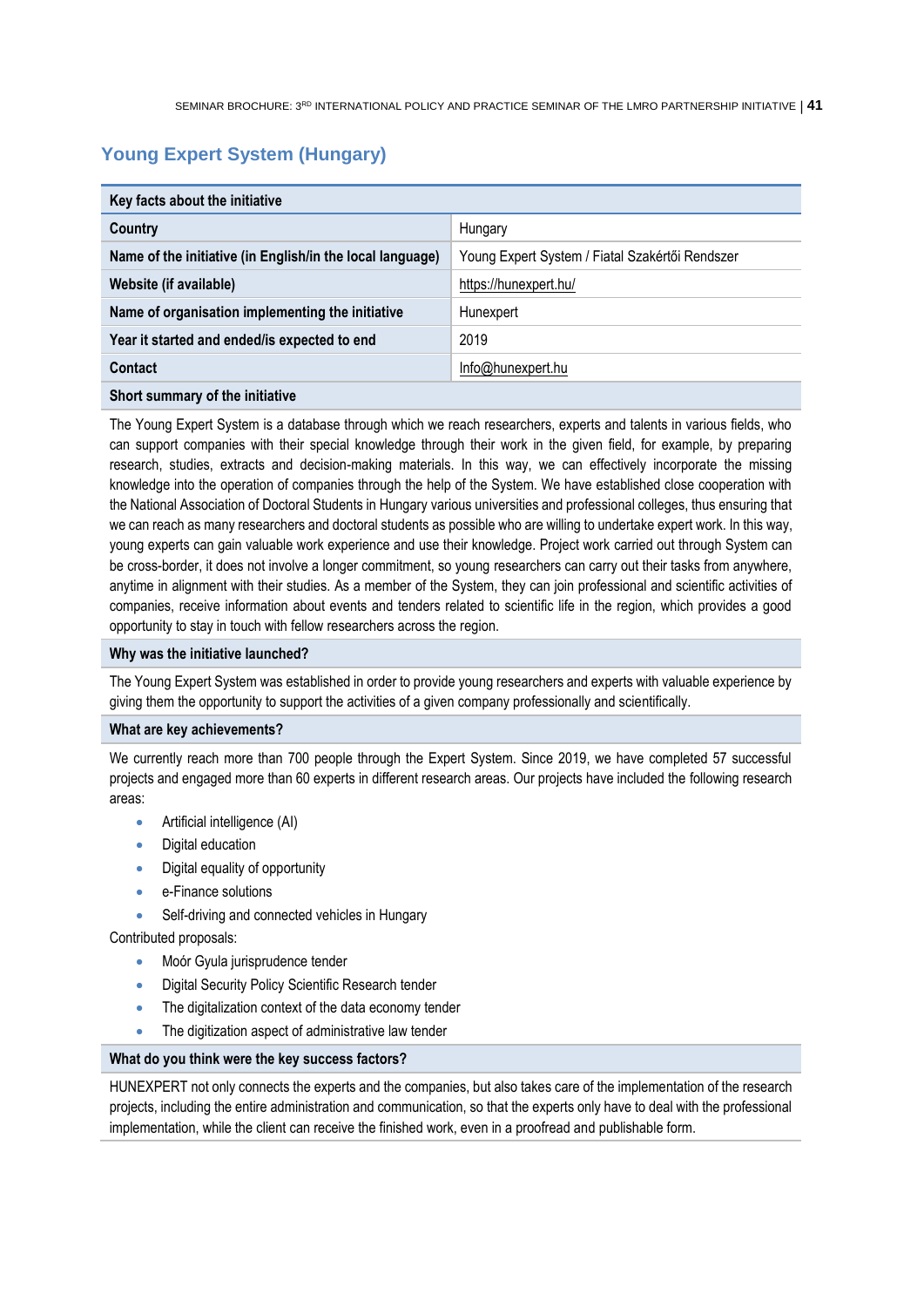Reaching out **up-to-date expert audience** by our **network**, those who are in the academic sector (strong **R&D** involvement).

**What do you think were the barriers?**

In the Hungarian market, there is less of a tendency to hire external experts, which is more common abroad. The Hungarian labour market still needs to improve in this respect.

**If you were to start again, what would you do differently?**

- More resources would be allocated in the initial period
- We would contact student unions and student organisations earlier and in greater numbers
- Conduct a wider range of market research
- **•** Develop closer links with the Chamber of Commerce

**Did national policies/programmes/funding support the initiation/implementation/development of the initiative? If so, how?**

The Digital Wellbeing Programme has supported the organisation from the very beginning, providing project opportunities in various research areas for members of the scheme.

#### **Do you have plans to further develop the initiative? If so, what are they?**

We consider it important to address young people of other nationalities across the border, for whom it may also be motivating to become more closely involved in the scientific circulation of the Central European region. We consider it important that the System is not only a database, but also a professional, scientific community for its members. Our goal is to involve not only young people studying in Hungarian higher education institutions, but also foreign students studying, working and living in the region. Harmonize the webpage language for international partnerships.

## <span id="page-41-0"></span>**Klagenfurt Scholarship (Austria)**

| Key facts about the initiative                            |                                                                                                     |
|-----------------------------------------------------------|-----------------------------------------------------------------------------------------------------|
| Country                                                   | Austria                                                                                             |
| Name of the initiative (in English/in the local language) | Klagenfurt Scholarship                                                                              |
| Website (if available)                                    | https://www.aau.at/partner-foerderer/die-universitaet-<br>klagenfurt-foerdern/klagenfurtstipendium/ |
| Name of organisation implementing the initiative          | University of Klagenfurt                                                                            |
| Year it started and ended/is expected to end              | Ongoing                                                                                             |
| Contact                                                   | Lisa.svetina@aau.at                                                                                 |
| Short summary of the initiative                           |                                                                                                     |

The Klagenfurt scholarship promotes outstanding Master's students whose career paths indicate top performance in their studies and careers. Companies get to know talented students and junior staff, establish contacts with the university and strengthen their image. They have the opportunity to award their scholarship for a specific field of study and are networked with suitable students. The scholarship holders are not only supported monetarily, they also get the opportunity to complete internships with their sponsor, write their Master's thesis, work on projects and thus get to know their future potential employer. The Klagenfurt scholarship was launched in 2018 by the University of Klagenfurt together with political representatives of the city of Klagenfurt.

#### **Why was the initiative launched?**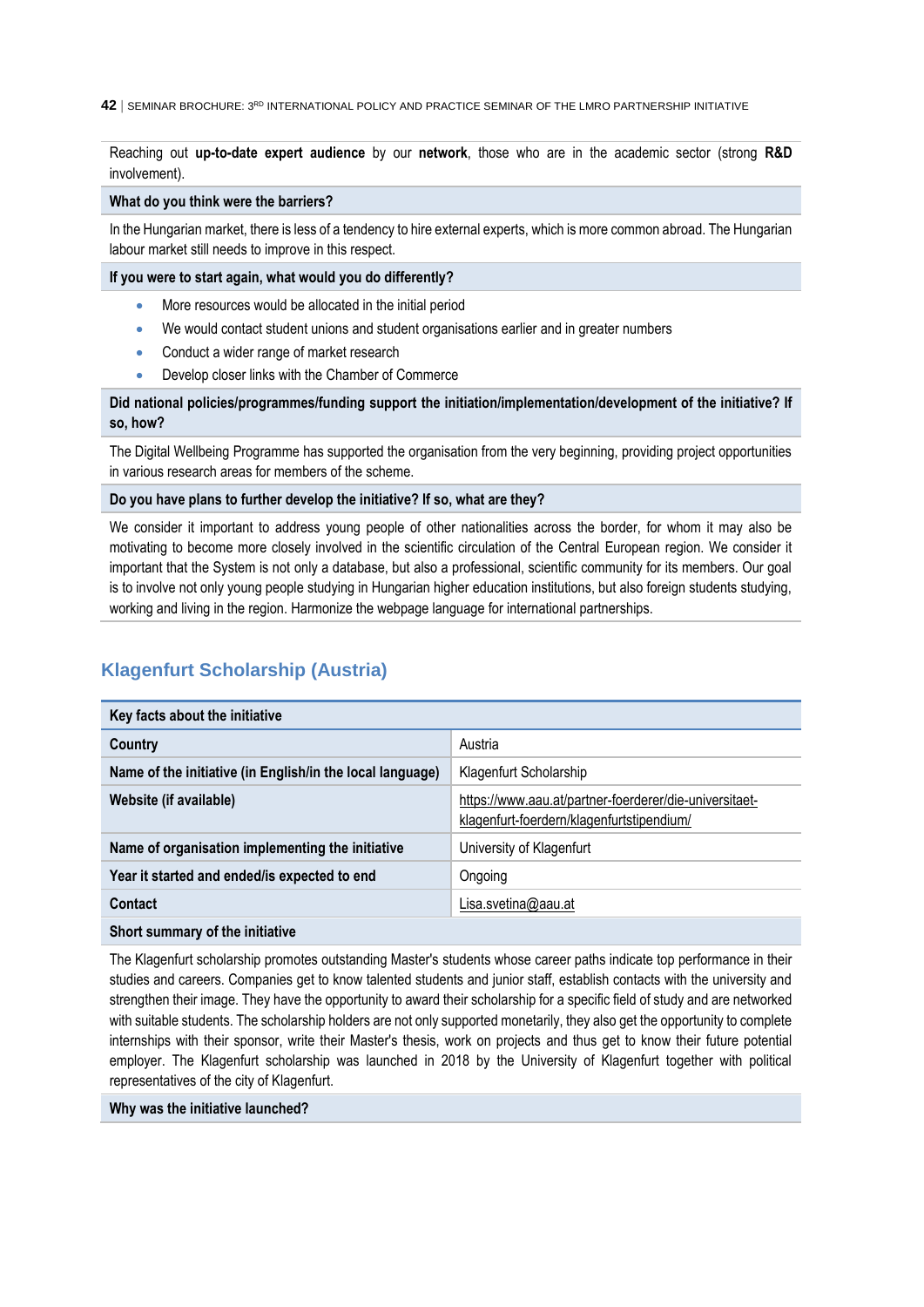The demand for ICT specialists on the Carinthian labour market is increasing enormously. For this reason, the Klagenfurt scholarship is mainly aimed at Bachelor graduates from the fields of technology and business. As a lighthouse project in Austria, the scholarship also attracts young potentials from other federal states (back) to Carinthia for a Master's degree. You also have the option of awarding your scholarship for a specific subject area.

#### **What are key achievements?**

Companies gain young talent: Scholarship providers can establish contacts with highly qualified students at an early stage and inspire them for their company. As a networking platform, the scholarship can also be the starting point for intensive cooperation with your company in the form of internships, project work, etc.

Supporting programme & contact with Klagenfurt University: As part of the Klagenfurt scholarship, we network companies individually and personally with your scholarship holders at various events such as networking meetings, business talks, scholarship celebrations, etc. The Klagenfurt scholarship is also a starting point for intensive cooperation with your company. With the Klagenfurt scholarship, companies also get to know contact persons at the university.

Increasing Carinthia's attractiveness as a location: The Klagenfurt Scholarship bundles important forces in the state: The state capital of Klagenfurt, relevant stakeholders from the economy and committed private individuals work together for the future of Carinthia in order to position the region for the future in the international competition for bright minds. This will benefit the province of Carinthia and the labour market in the long term

### **What do you think were the key success factors?**

- Public Private Partnerhship
- Excellent and highly motivated scholarship holders
- **Early guided contact between scholarship holders and companies**

#### **What do you think were the barriers?**

- Permanent receipt of public funds as the basis for the Matching Fund Scholarship
- High permanent networking effort between companies and scholarship holders

### **If you were to start again, what would you do differently?**

### **Did national policies/programmes/funding support the initiation/implementation/development of the initiative? If so, how?**

No

#### **Do you have plans to further develop the initiative? If so, what are they?**

Depending on public funding, the initiative will be expanded further. There is interest among companies.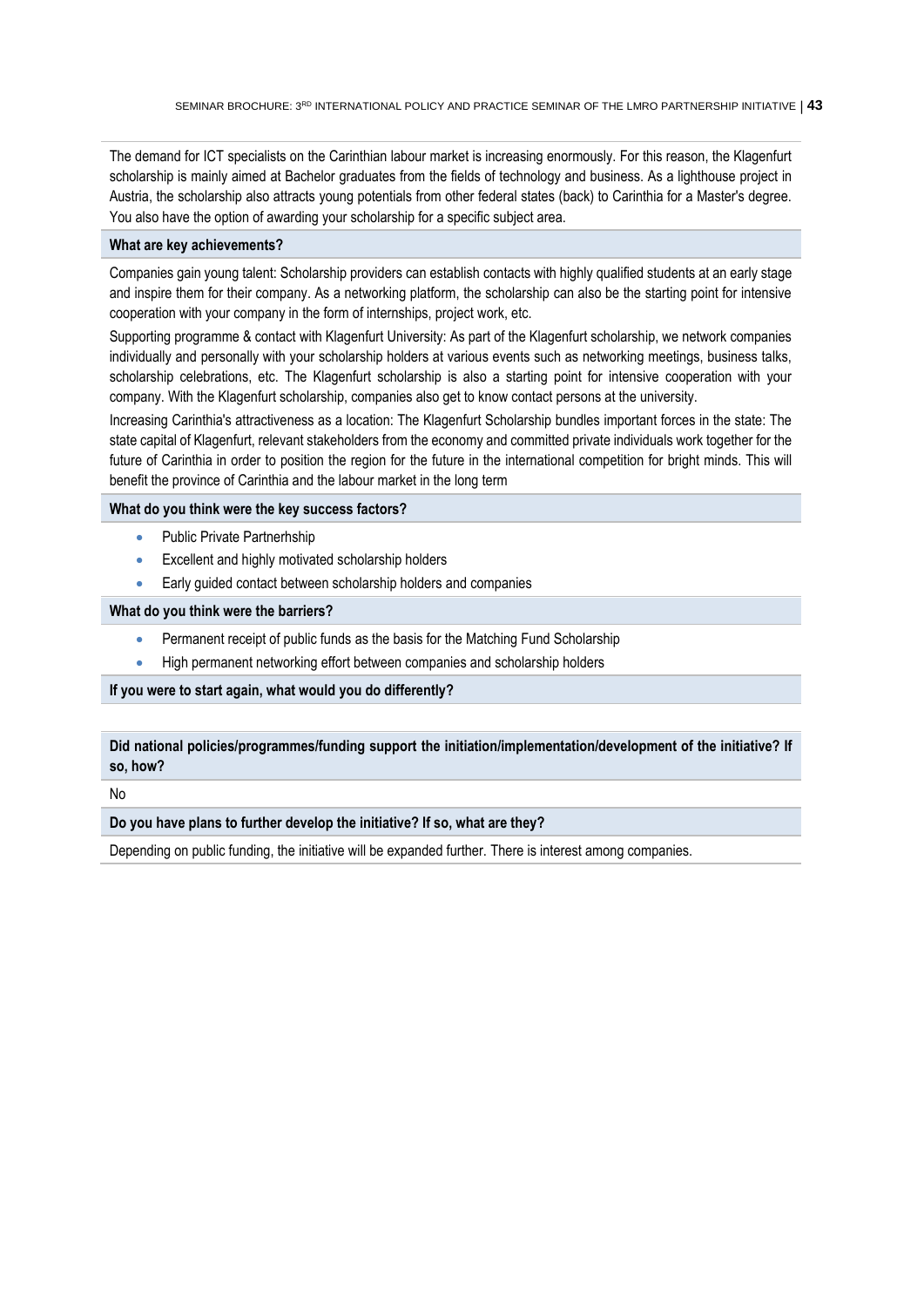## <span id="page-43-0"></span>**Study and Work programme at Johannes Kepler University Linz (Austria)**

| Key facts about the initiative                            |                                                        |
|-----------------------------------------------------------|--------------------------------------------------------|
| Country                                                   | Austria                                                |
| Name of the initiative (in English/in the local language) | Study and Work programme / Study and Work              |
| Website (if available)                                    | https://www.jku.at/studium/studierende/study-and-work/ |
| Name of organisation implementing the initiative          | Johannes Kepler University Linz                        |
| Year it started and ended/is expected to end              | Start: 2021                                            |
| Contact                                                   | Mag. Florian Mayer (florian.mayer@jku.at)              |

## **Short summary of the initiative**

The Study and Work programme is a project to help students find a part-time job in a study-related field in order to gain relevant practical work experience. All the jobs are presented on a special "study & work" jobplatform and actively promoted by the university. In order to prevent students from dropping out of the studies before graduating, participating companies have to accept certain guidelines that guarantee students to find a good balance between studying and working and give them the possibility to be flexible, particularly in regard to working hours so they can attend necessary courses and exams.

Some of those guidelines are for example:

- Jobs must supply study-relevant work experience
- Maximum amount of 15-20 working hours per week
- Mentor in an other division in the company

- Possibility to change the work schedule every semester to arrange that students can attend at every necessary course or exam

- Companies also have to get sure that students are doing their courses and exams by regularly checking that they achieve a special amount of ECTS per year

#### **Why was the initiative launched?**

About 70% of our students is not only studying, but also working at the same time. At the moment, the JKU is experiencing a higher drop-out rate and is losing students before they have graduated as there is a high demand in the labor market for certain areas of study (esp. STEM degree programs, informatics, but also in econonical degrees such as tax and audit). The program aims to provide support to students working part-time to help them complete their studies in a reasonable amount of time. We hope that by actively creating relevant part-time student job opportunities that are flexible, particularly in regard to work hours, students will be able to find a good balance between studying and working.

#### **What are key achievements?**

- 1.The framework has been defined, the programme has oficially startet and the first companies have started to participate. At the moment 14 companies are participating with 27 jobs for almost every academic degree program and the first students started to work at participating companies.
- 2.Allowing students to gain relevant practical know-how early on in their career and thus further enhancing their job opportunities. They can get to know companies and different fields of working possibilities and by gaining work experience increasing their labour market value.
- 3.Allowing companies to find future fulltime employees and do employer branding by getting students working part-time and get to know the company.

## **What do you think were the key success factors?**

Key success factor for us was finding companies who are willing to participate in the program, commiting to the guidelines and who are providing mentoring for students to encourage them to finish their studies.In the end the programme provides an additional value for companies, students and university.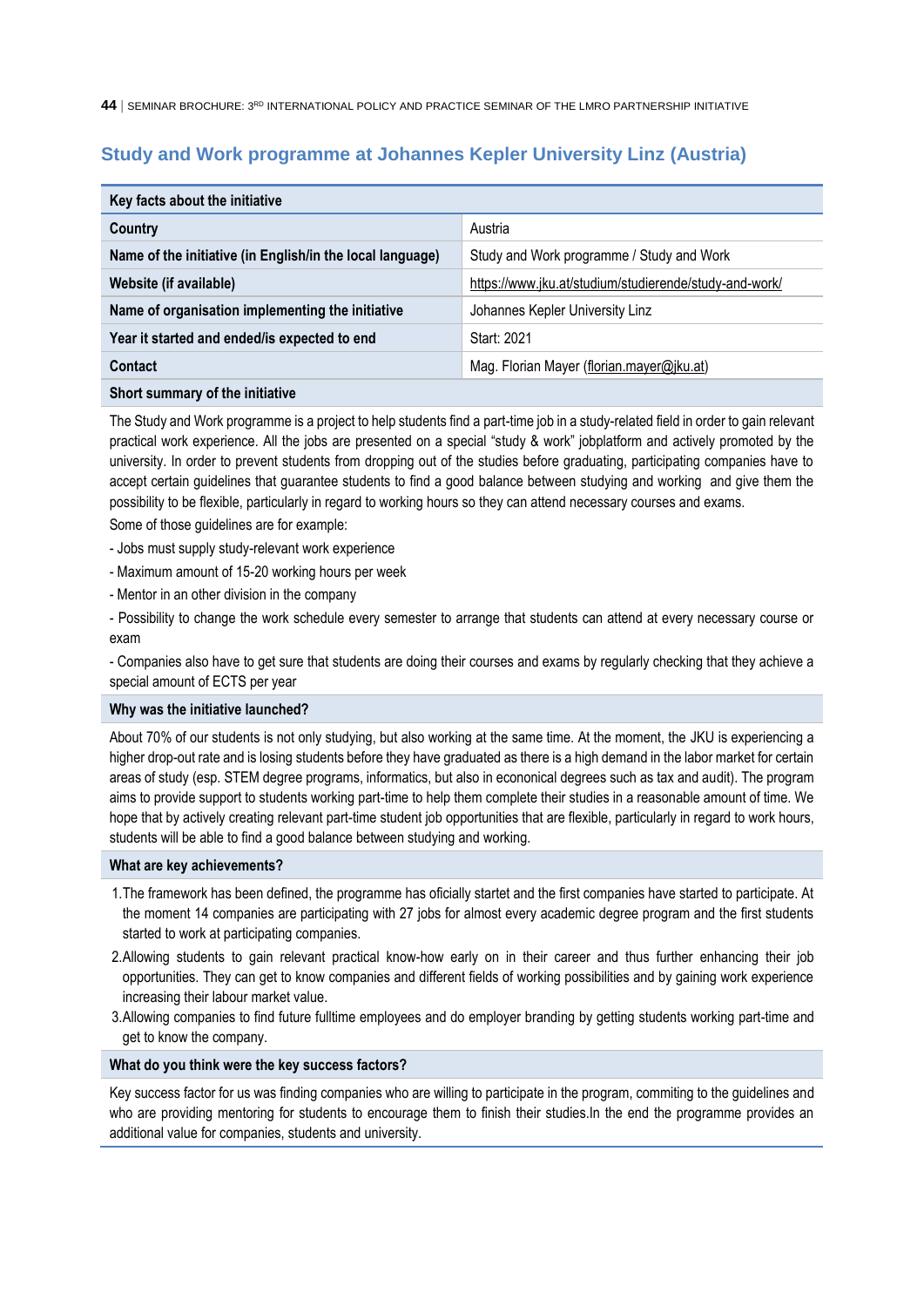#### **What do you think were the barriers?**

Companies have to commit to the program and acknowledge the advantages when students are not dropping out of the respective degree programs in favor of a job.

**If you were to start again, what would you do differently?**

So far we are just at the beginning of developing this program. We will be happy to share our experiences at a later time.

**Did national policies/programmes/funding support the initiation/implementation/development of the initiative? If so, how?**

No.

**Do you have plans to further develop the initiative? If so, what are they?**

<span id="page-44-0"></span>At the moment we are trying to find more companies who are willing to participate in order to create a broad offer of different jobs for our students. We are also implementing a process to control that all of the participants comply with the guidelines.

## **References**

| OECD (forthcoming), "Enhancing labour market relevance and outcomes of doctoral<br>education: Country note Hungary", OECD Education Policy Perspectives, No. 57, OECD<br>Publishing, Paris, http://www.oecd-ilibrary.org/education/oecd-education-policy-<br>perspectives 5cc2d673-en | $[2]$ |
|---------------------------------------------------------------------------------------------------------------------------------------------------------------------------------------------------------------------------------------------------------------------------------------|-------|
| OECD (forthcoming), "Enhancing labour market relevance and outcomes of higher education:<br>Country note Austria", OECD Education Policy Perspectives, No. 56, OECD Publishing,<br>Paris, http://www.oecd-ilibrary.org/education/oecd-education-policy-<br>perspectives 5cc2d673-en.  | $[5]$ |
| OECD (forthcoming), "Enhancing labour market relevance and outcomes of higher education:<br>Country note Portugal", OECD Education Policy Perspectives, No. 59, OECD Publishing,<br>Paris, http://www.oecd-ilibrary.org/education/oecd-education-policy-<br>perspectives_5cc2d673-en. | $[3]$ |
| OECD (forthcoming), "Enhancing labour market relevance and outcomes of higher education:<br>Country note Slovenia", ECD Education Policy Perspectives, No. 58, OECD Publishing,<br>Paris, http://www.oecd-ilibrary.org/education/oecd-education-policy-<br>perspectives_5cc2d673-en.  | $[4]$ |
| Redding, A. (2021), From College to Career: A Mentorship Model for Student Success,<br>https://academicminute.org/2021/11/alexis-redding-harvard-university-from-college-to-<br>career-a-mentorship-model-for-student-success/ (accessed on 16 May 2022).                             | $[1]$ |